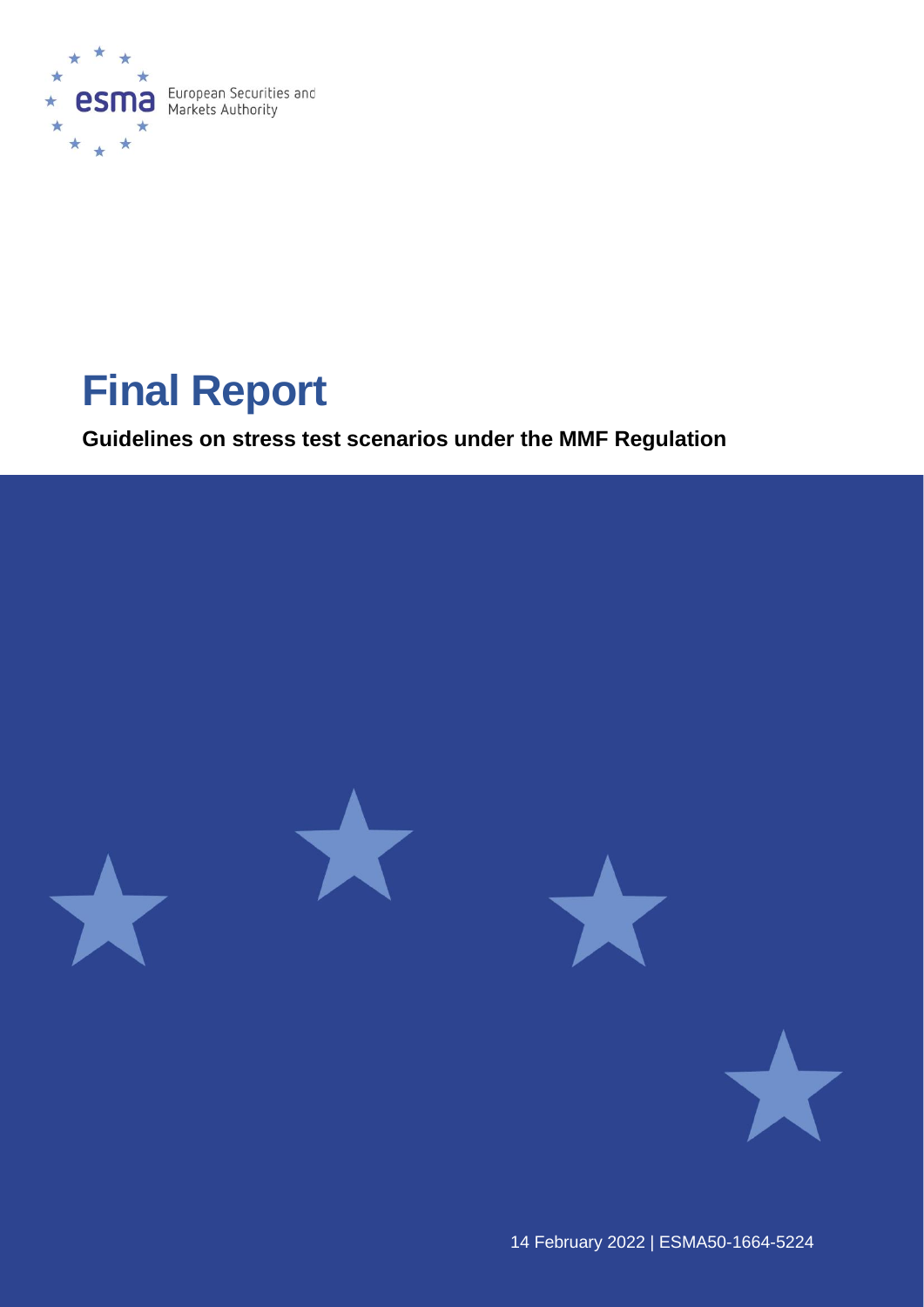

### **Table of Contents**

| 1. |     |          |                                                                                                                                                                                             |
|----|-----|----------|---------------------------------------------------------------------------------------------------------------------------------------------------------------------------------------------|
| 2. |     |          |                                                                                                                                                                                             |
| 3. |     |          |                                                                                                                                                                                             |
| 1. |     |          |                                                                                                                                                                                             |
| 2. |     |          |                                                                                                                                                                                             |
| 3. |     |          |                                                                                                                                                                                             |
|    | 3.1 |          |                                                                                                                                                                                             |
|    | 3.2 |          |                                                                                                                                                                                             |
| 4. |     |          | Guidelines on stress test scenarios under Article 28 of the MMF Regulation (Financial<br>market participants are not required to report results of stress tests referred to in sections 4.1 |
|    | 4.1 |          | Guidelines on certain general features of the stress test scenarios of MMF 10                                                                                                               |
|    | 4.2 |          | Guidelines on stress test scenarios in relation to hypothetical changes in the level of                                                                                                     |
|    | 4.3 | events13 | Guidelines on stress test scenarios in relation to hypothetical changes in the level of<br>credit risk of the assets held in the portfolio of the MMF, including credit events and rating   |
|    | 4.4 |          | Guidelines on stress test scenarios in relation to hypothetical movements of the                                                                                                            |
|    | 4.5 |          | Guidelines on stress test scenarios in relation to hypothetical levels of redemption14                                                                                                      |
|    | 4.6 |          | Guidelines on stress test scenarios in relation to hypothetical widening or narrowing<br>of spreads among indexes to which interest rates of portfolio securities are tied16                |
|    | 4.7 |          | Guidelines on stress test scenarios in relation to hypothetical macro systemic shocks                                                                                                       |
|    | 4.8 |          | Guidelines on the establishment of additional common reference stress test scenarios<br>(the results of which should be included in the reporting template mentioned in Article 37(4)       |
|    |     | 4.8.1    |                                                                                                                                                                                             |
|    |     | 4.8.2    |                                                                                                                                                                                             |
|    |     | 4.8.3    | Levels of change of the interest rates and exchange rates and levels of<br>widening or narrowing of spreads among indices to which interest rates of portfolio                              |
|    |     | 4.8.4    |                                                                                                                                                                                             |
|    |     |          | $20.00010$ $75500 R$ $\rightarrow$ $Q$ $\rightarrow$ $100 R$ $\rightarrow$ $T$ $\rightarrow$ $1000 (0)$ $T = 000 (0)$                                                                       |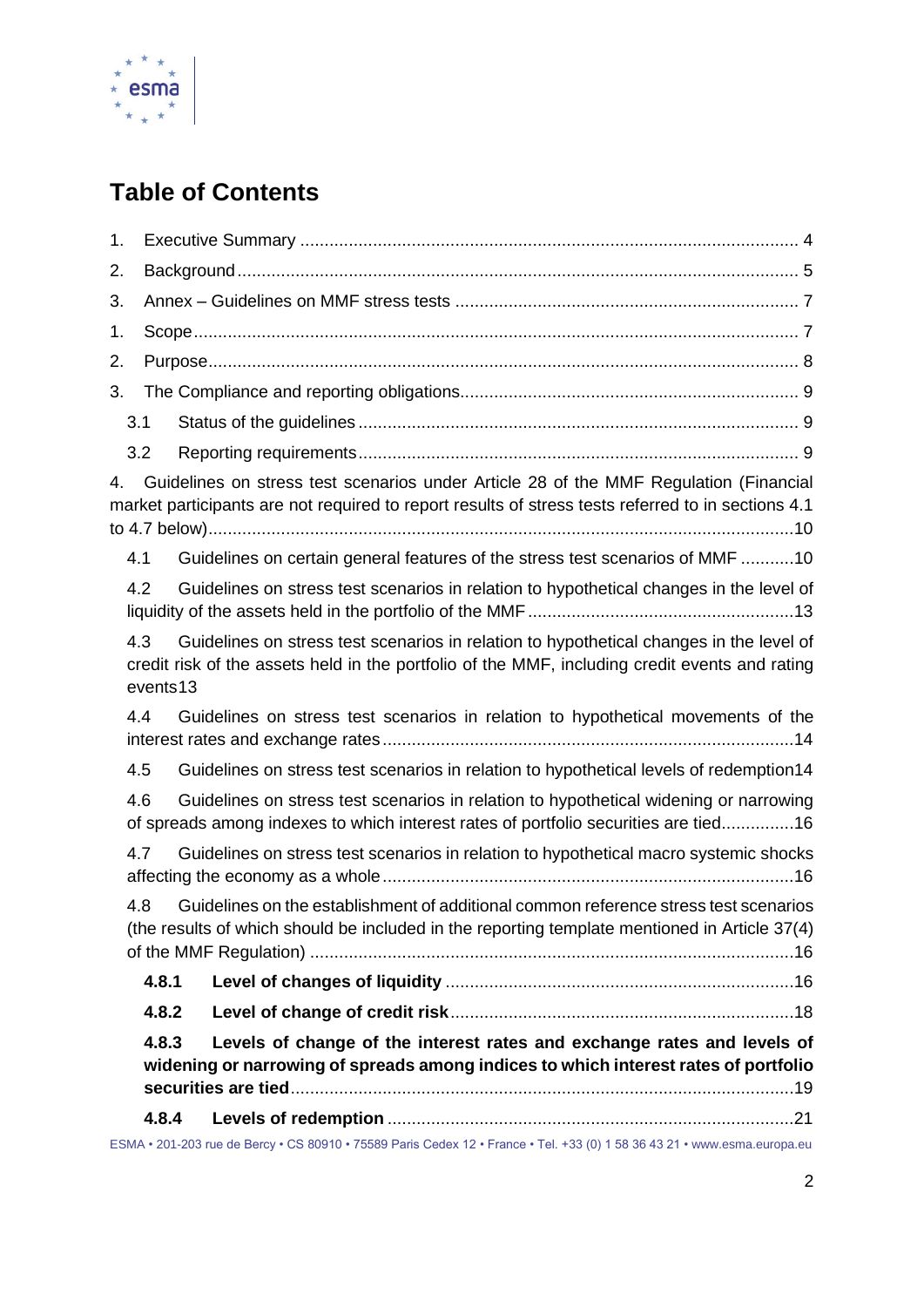

|    | 4.8.5 | Macro-systemic shocks affecting the economy as a whole24                                                                                                                              |
|----|-------|---------------------------------------------------------------------------------------------------------------------------------------------------------------------------------------|
| 5. |       |                                                                                                                                                                                       |
|    | 5.1.  | Common reference parameters of the stress test scenarios in relation to hypothetical<br>changes in the level of liquidity of the assets held in the portfolio of the MMF27            |
|    | 5.2.  | Common reference parameters of the stress test scenarios in relation to hypothetical<br>changes in the level of credit risk of the assets held in the portfolio of the MMF, including |
|    | 5.3.  | Common reference parameters of the stress test scenarios in relation to hypothetical                                                                                                  |
|    | 5.4.  | Common reference parameters of the stress test scenarios in relation to hypothetical                                                                                                  |
|    | 5.5.  | Common reference parameters of the stress test scenarios in relation to hypothetical<br>widening or narrowing of spreads among indexes to which interest rates of portfolio           |
|    | 5.6.  | Common reference parameters of the stress test scenarios in relation to hypothetical                                                                                                  |
|    | 5.7.  | Common reference parameters of the stress test scenarios in relation to hypothetical                                                                                                  |
| 6. |       |                                                                                                                                                                                       |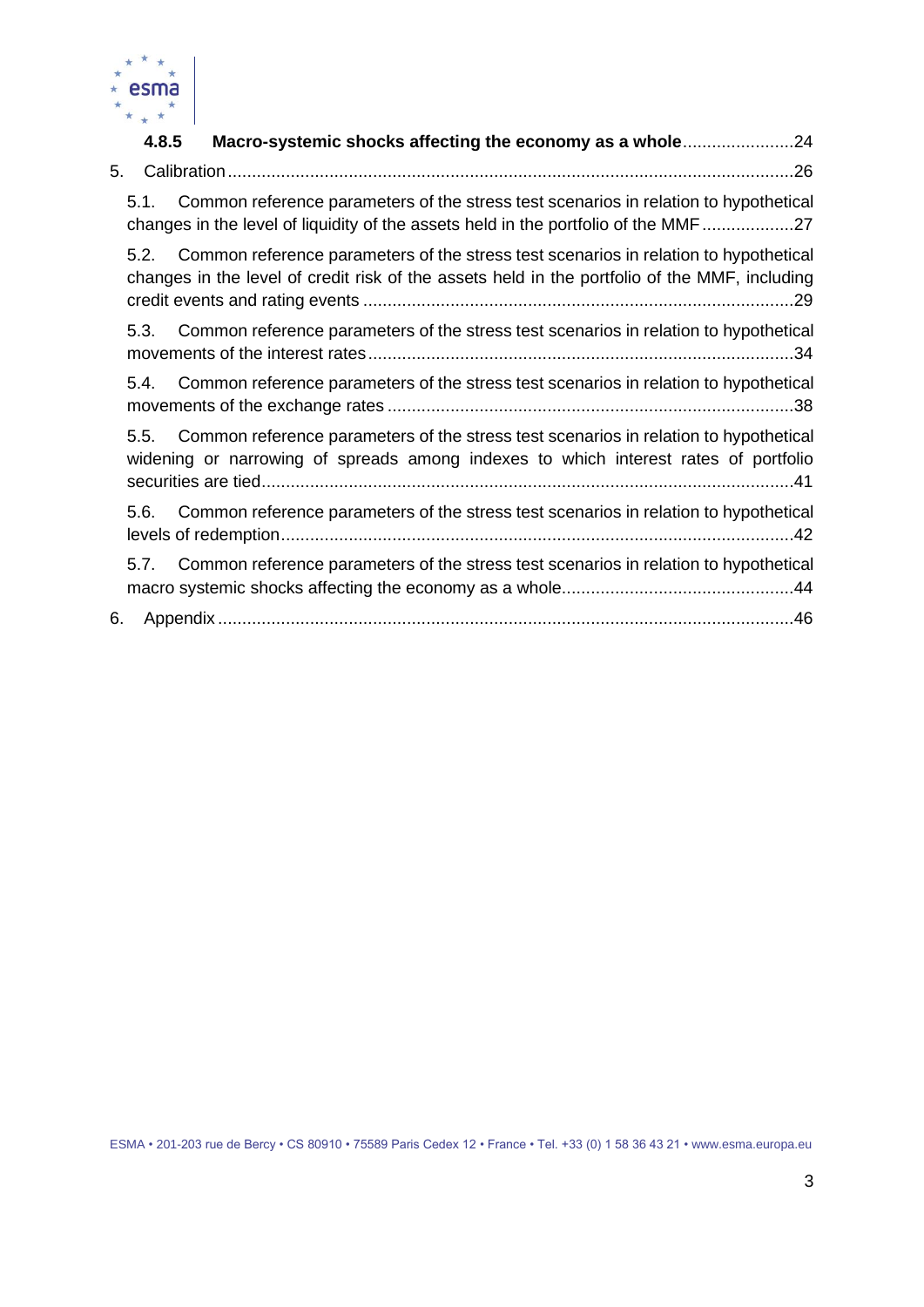

### <span id="page-3-0"></span>**1.Executive Summary**

#### **Reasons for publication**

Article 28 of the MMF Regulation provides that ESMA shall develop guidelines with a view to establishing common reference parameters of the stress test scenarios to be included in the stress tests that MMFs or managers of MMFs are required to conduct. These guidelines are updated at least every year taking into account the latest market developments. ESMA published the latest update of these guidelines on 16 December 2021<sup>2</sup> and their translation on 29 June 2021 ("the 2020 Guidelines" also referred to as ESMA34-49-261<sup>3</sup> ).

This 2021 final report includes updated guidelines on specifications on the type of the stress tests and their calibration, so that managers of MMFs have the information needed to fill in the corresponding fields in the reporting template mentioned in article 37 of the MMF Regulation (section 5 of the Guidelines – updates in red in the Annex)*.* 

#### **Contents**

The Annex contains the full text of the updated guidelines and the calibration of the scenarios for 2021 ("2021 Guidelines") (updates are in red in the text of the guidelines).

#### **Next Steps**

MMFs and managers of MMFs are expected to measure the impact of the common reference stress test scenarios specified in the Guidelines. On the basis of these measurements, they are expected to fill in the reporting template referred to in Article 37 of the MMF Regulation and set out in Commission Implementing Regulation (EU) 2018/708<sup>4</sup> and send the results to NCAs with their quarterly reports required by Article 37. The new 2021 parameters set out in the updated guidelines included in this final report will have to be used for the purpose of the first period to be reported following the start of the application of the updated guidelines (i.e. 2 months after the publication of their translations). Until then, managers should use the parameters set in the 2020 Guidelines and report the results accordingly.

In 2022, in addition to the annual review of the Guidelines, ESMA intends to consult stakeholders on the revision of section 4.8 of the guidelines. The publication of a consultation paper on this topic is expected to be published by Q2 2022.

<sup>2</sup> [esma34-49-289\\_2020\\_guidelines\\_on\\_mmf\\_stress\\_tests.pdf \(europa.eu\)](https://www.esma.europa.eu/sites/default/files/library/esma34-49-289_2020_guidelines_on_mmf_stress_tests.pdf)

<sup>3</sup> <https://www.esma.europa.eu/document/guidelines-stress-test-scenarios-under-mmf-regulation-0>

<sup>4</sup> Commission Implementing Regulation (EU) 2018/708 of 17 April 2018 laying down implementing technical standards with regard to the template to be used by managers of money market funds when reporting to competent authorities as stipulated by Article 37 of Regulation (EU) 2017/1131 of the European Parliament and of the Council (OJ L119, 15.5.2018, p. 5).

ESMA • 201-203 rue de Bercy • CS 80910 • 75589 Paris Cedex 12 • France • Tel. +33 (0) 1 58 36 43 21 • www.esma.europa.eu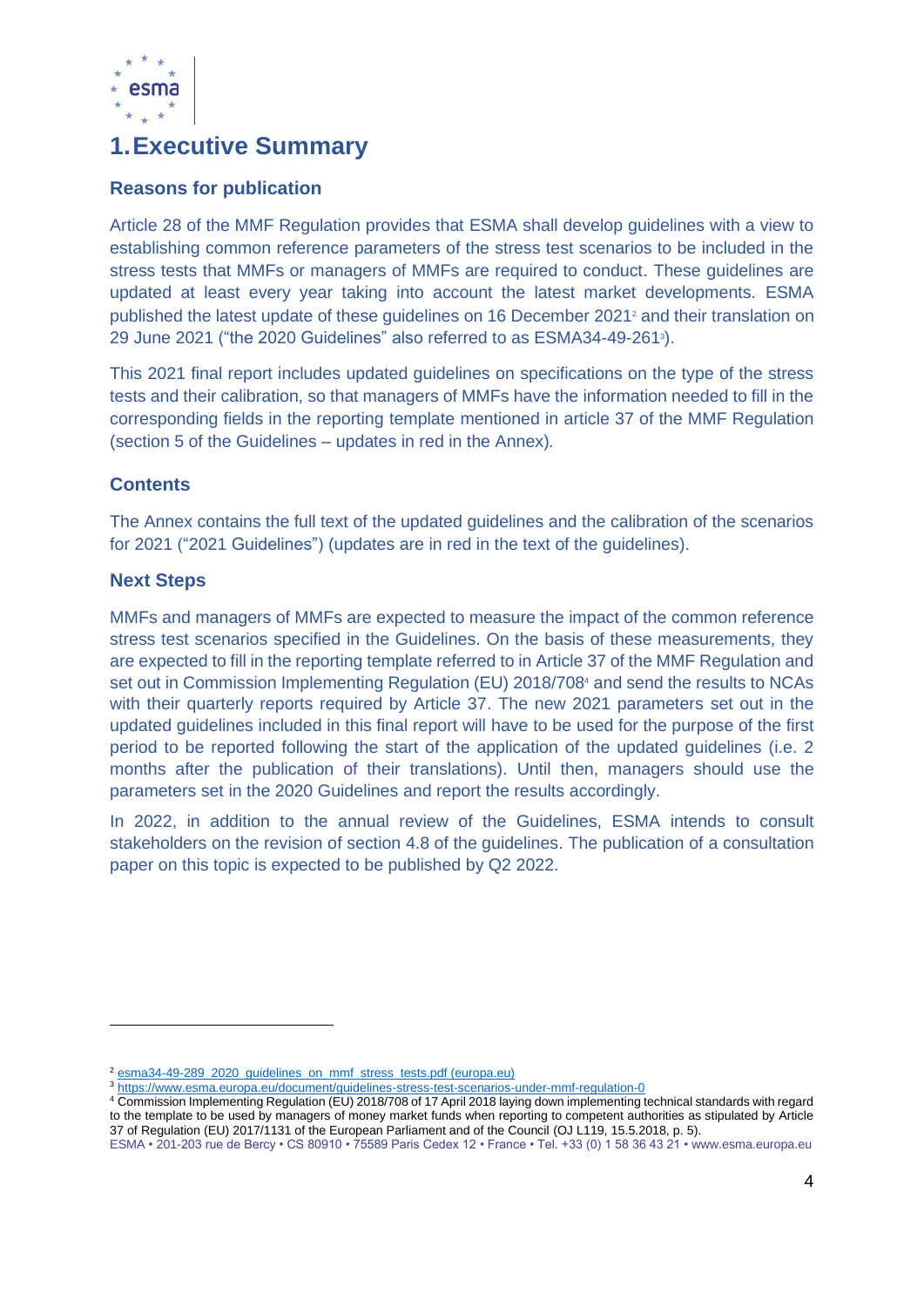

### <span id="page-4-0"></span>**2.Background**

- 1. Article 28(7) of the Money Market Funds Regulation (MMFR)<sup>5</sup> provides that the European Securities and Markets Authority (ESMA) shall develop guidelines with a view to establishing common reference parameters of the stress test scenarios to be included in the stress tests that Money Market Funds (MMFs) or managers of MMFs are required to conduct. These guidelines shall be updated at least every year taking into account the latest market developments. ESMA published the latest update of these guidelines on 16 December 2020<sup>6</sup> and their translations on 29 June 2021<sup>7</sup> ("2020 Guidelines").
- 2. ESMA has worked in collaboration with the ESRB and the ECB for the calibration of the risk parameters. These were approved by the ESRB General Board on 17 December 2021 which allowed the subsequent approval of this report by the ESMA Board of Supervisors in January 2022. Considering that the scenarios will reflect the assessment of systemic risk by ESMA, the ESRB and the ECB, ESMA has not conducted a public consultation on the update of the Guidelines.<sup>8</sup>
- 3. Managers of MMFs are expected to include the results of the stress tests in the reports to be sent to National Competent Authorities (NCAs) through the reporting template. The Guidelines include stress test scenarios in relation to hypothetical changes in MMFs':
	- liquidity levels;
	- credit and interest rate risks;
	- redemptions levels;
	- widening/ narrowing of spreads among indexes to which interest rates of portfolio securities are tied; and
	- macro-economic shocks.
- 4. While section 5 of the Guidelines has been updated, all the other sections of the 2020 Guidelines continue to apply, including the internal stress test exercise to be carried out by managers of MMFs. Article 28(1) of the MMFR provides that "Each MMF shall have in place sound stress testing processes that identify possible events or future changes in economic conditions which could have unfavourable effects on the MMF". These internal stress tests could include other factors than those referred to in the 2021 Guidelines, and

<sup>5</sup> Regulation (EU) 2017/1131 of the European Parliament and of the Council of 14 June 2017 on money market funds (OJ L 169, 30.06.2017, p. 8).

<sup>6</sup> [esma34-49-289\\_2020\\_guidelines\\_on\\_mmf\\_stress\\_tests.pdf \(europa.eu\)](https://www.esma.europa.eu/sites/default/files/library/esma34-49-289_2020_guidelines_on_mmf_stress_tests.pdf)

<sup>7</sup> <https://www.esma.europa.eu/document/guidelines-stress-test-scenarios-under-mmf-regulation-0>

<sup>&</sup>lt;sup>8</sup> The previous calibrations of the stress scenarios were not part of the public consultation either.

ESMA • 201-203 rue de Bercy • CS 80910 • 75589 Paris Cedex 12 • France • Tel. +33 (0) 1 58 36 43 21 • www.esma.europa.eu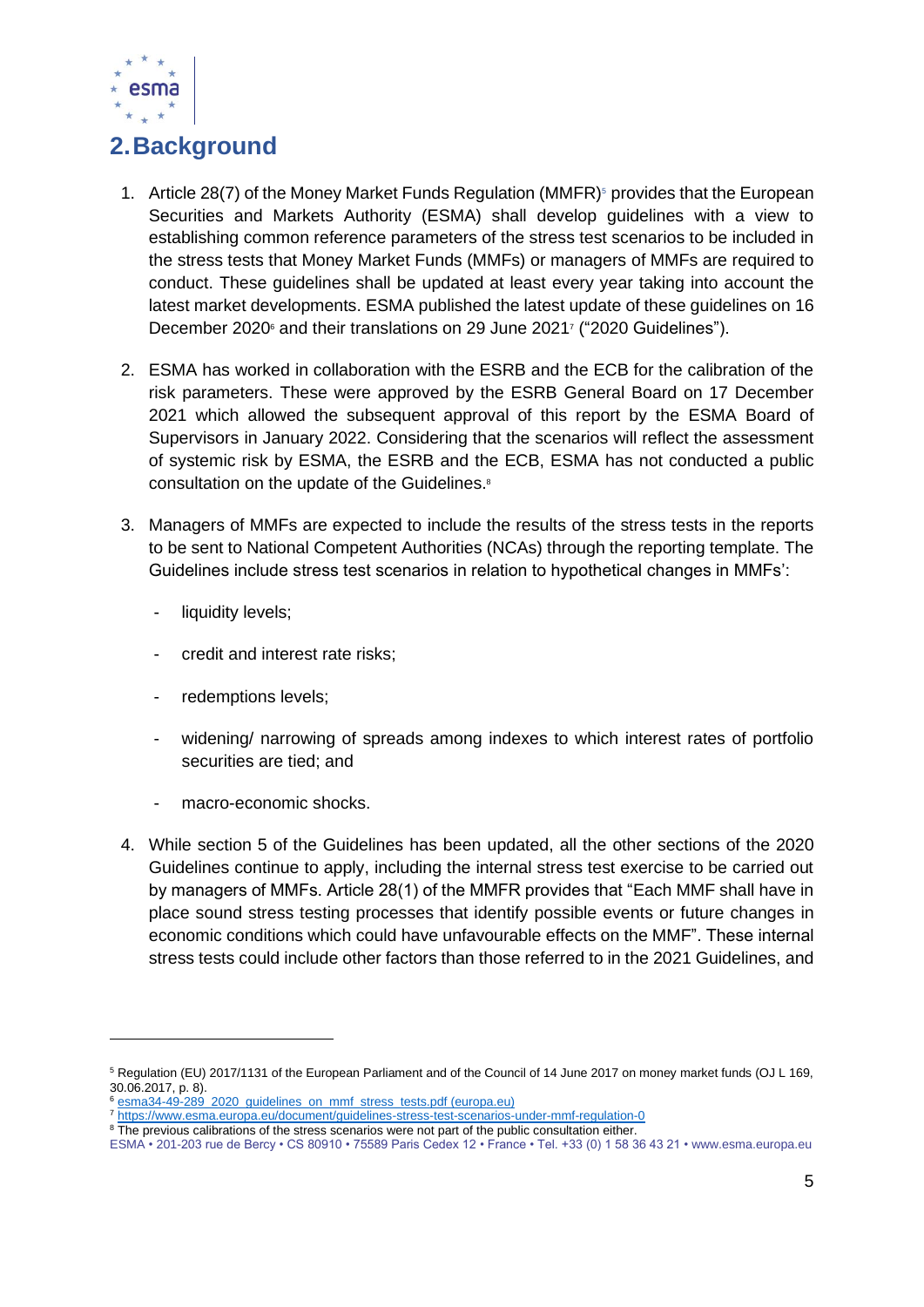

when designing these internal stress tests, ESMA expects that MMFs would factor in the impact historical market stress according to the risk profile of their fund.

- 5. With respect to the 2021 update of section 5 of the Guidelines, the shocks have been calibrated to be severe, plausible and consistent with the ECB and the ESRB projections, taking into account the impact of the COVID-19 pandemic. The scenario calibration reflects important systemic risks identified by the ESRB General Board, including widespread defaults in the private sector due to any deep global recession, any reemergence of sovereign financing risk and debt sustainability concerns, and instability and pockets of illiquidity in financial markets. This scenario is reflected in the calibration of the parameters.
- 6. Despite the low interest rates environment, in the adverse scenario an upward trend of risk-free rates is assumed against the background of uncertainties surrounding inflation expectations globally. Compared to the 2020 scenario, shocks to swap rates are generally higher across maturities.
- 7. A resurfacing of concerns about the sustainability of public debt, along with a surge in inflation expectations, triggers a sharp increase in credit risk premia and a widening of credit spreads worldwide. While the 2020 scenario already reflected debt sustainability concerns, in 2021 countries with an elevated debt burden are particularly affected, whereas countries with few debt sustainability concerns experience somewhat more muted increases in sovereign spreads. Rising government bond yields spill over to other asset classes, including corporate bonds, thus resulting in an increase of corporate spreads close to the 2020 calibration.
- 8. The calibration of the scenario in relation to hypothetical levels of redemption was modified in 2020 in light of the COVID-19 crisis. These parameters calibrated to reflect the severity of the crisis are still considered appropriate and have not been changed.
- 9. The resulting Guidelines include unchanged provisions related to internal stress test exercise to be carried out by managers of MMFs in sections 4.1 to 4.7 and the establishment of additional common reference stress test scenarios in section 4.8.
- 10. Section 5 of the Guidelines includes updated parameters in red, reflecting the new scenario as approved by the ESRB General Board. Where appropriate, parameters which were adjusted or added (compared to the ESRB scenario) are underlined. In case of inconsistencies between the calibrations and the ESRB scenario, managers should use the values provided in the Guidelines.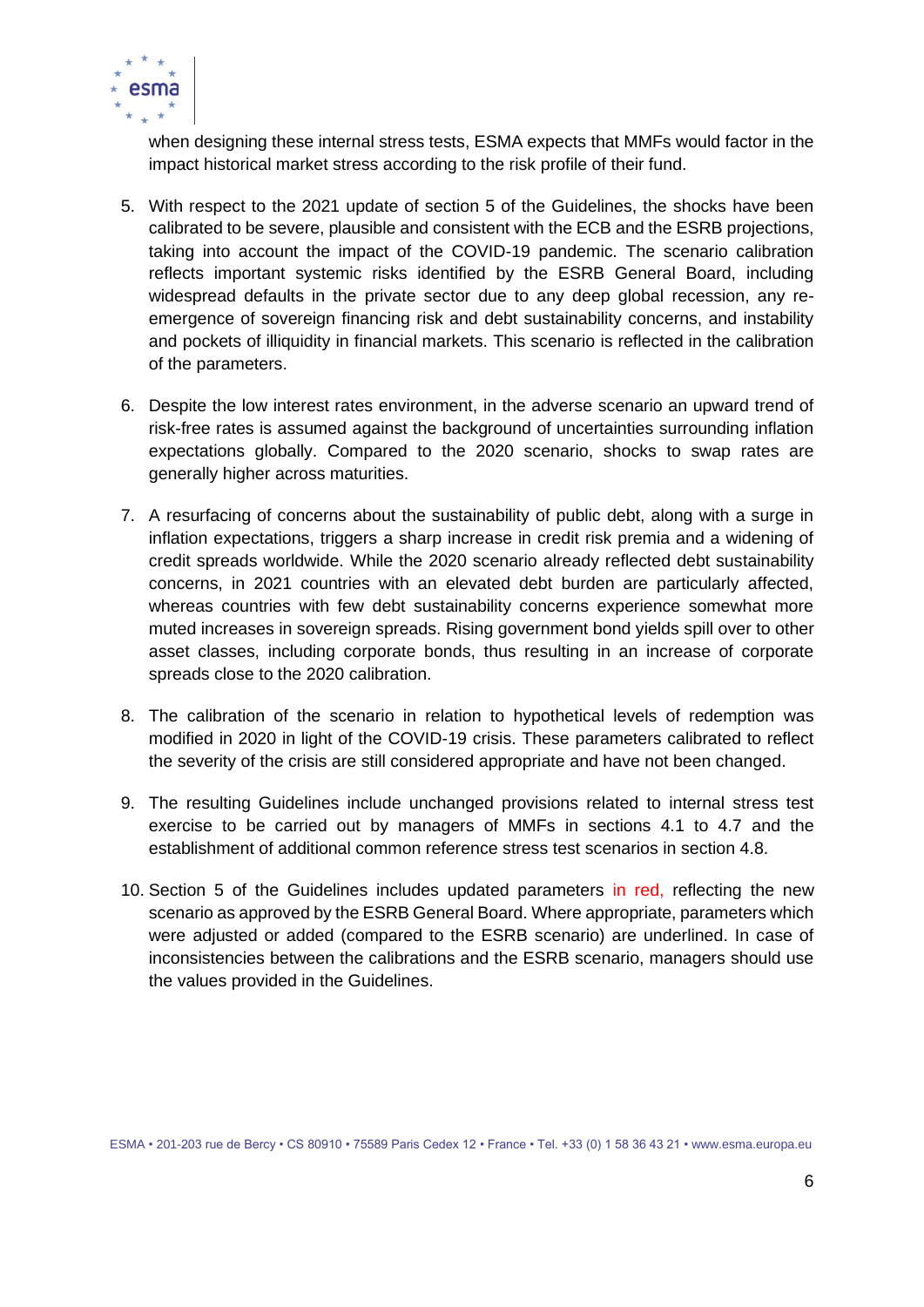

### <span id="page-6-0"></span>**3.Annex – Guidelines on MMF stress tests**

**Guidelines on MMF stress tests (updates in red indicate additional text added which constitutes the 2021 update to the ESMA34-49-115 Guidelines)** 

### <span id="page-6-1"></span>**1. Scope**

#### **Who?**

1. These guidelines apply to competent authorities, money market funds and managers of money market funds as defined in the MMF Regulation**<sup>9</sup>** .

#### **What?**

2. These guidelines apply in relation to Article 28 of the MMF Regulation and establish common reference parameters for the stress test scenarios to be included in the stress tests conducted by MMFs or managers of MMFs in accordance with that Article.

#### **When?**

3. These guidelines apply from two months after the date of publication of the guidelines on ESMA's website in all EU official languages (with respect to parts in red – the other parts of the Guidelines already apply from the dates specified in Articles 44 and 47 of the MMF Regulation).

ESMA • 201-203 rue de Bercy • CS 80910 • 75589 Paris Cedex 12 • France • Tel. +33 (0) 1 58 36 43 21 • www.esma.europa.eu <sup>9</sup> Regulation (EU) 2017/1131 of the European Parliament and of the Council of 14 June 2017 on money market funds (OJ L 169, 30.06.2017, p. 8).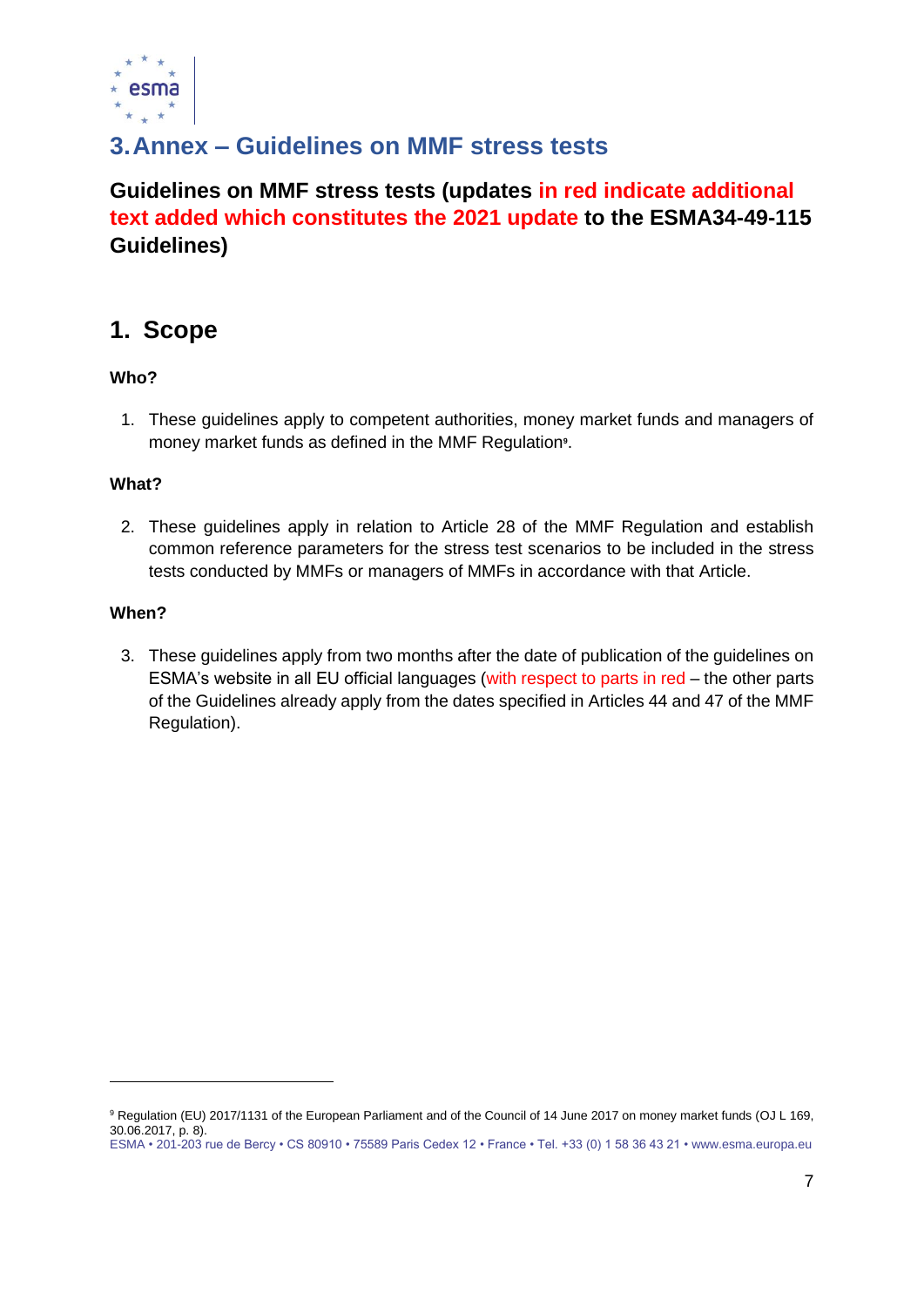

### <span id="page-7-0"></span>**2. Purpose**

4. The purpose of these guidelines is to ensure common, uniform and consistent application of the provisions in Article 28 of the MMF Regulation. In particular, and as specified in Article 28(7) of the MMF Regulation, they establish common reference parameters of the stress test scenarios to be included in the stress tests taking into account the following factors specified in Article 28(1) of the MMF Regulation:

a) hypothetical changes in the level of liquidity of the assets held in the portfolio of the MMF;

b) hypothetical changes in the level of credit risk of the assets held in the portfolio of the MMF, including credit events and rating events;

c) hypothetical movements of the interest rates and exchange rates;

d) hypothetical levels of redemption;

e) hypothetical widening or narrowing of spreads among indexes to which interest rates of portfolio securities are tied;

f) hypothetical macro systemic shocks affecting the economy as a whole.

5. In accordance with Article 28(7) MMF Regulation, these guidelines will be updated at least every year taking into account the latest market developments. In 2021, section 5 of these guidelines was in particular updated so that managers of MMFs have the information needed to fill in the corresponding fields in the reporting template referred to in Article 37 of the MMF Regulation, as specified by Commission Implementing Regulation (EU) 2018/708<sup>10</sup>. This information includes specifications on the types of stress tests mentioned in section 5 and their calibration.

ESMA • 201-203 rue de Bercy • CS 80910 • 75589 Paris Cedex 12 • France • Tel. +33 (0) 1 58 36 43 21 • www.esma.europa.eu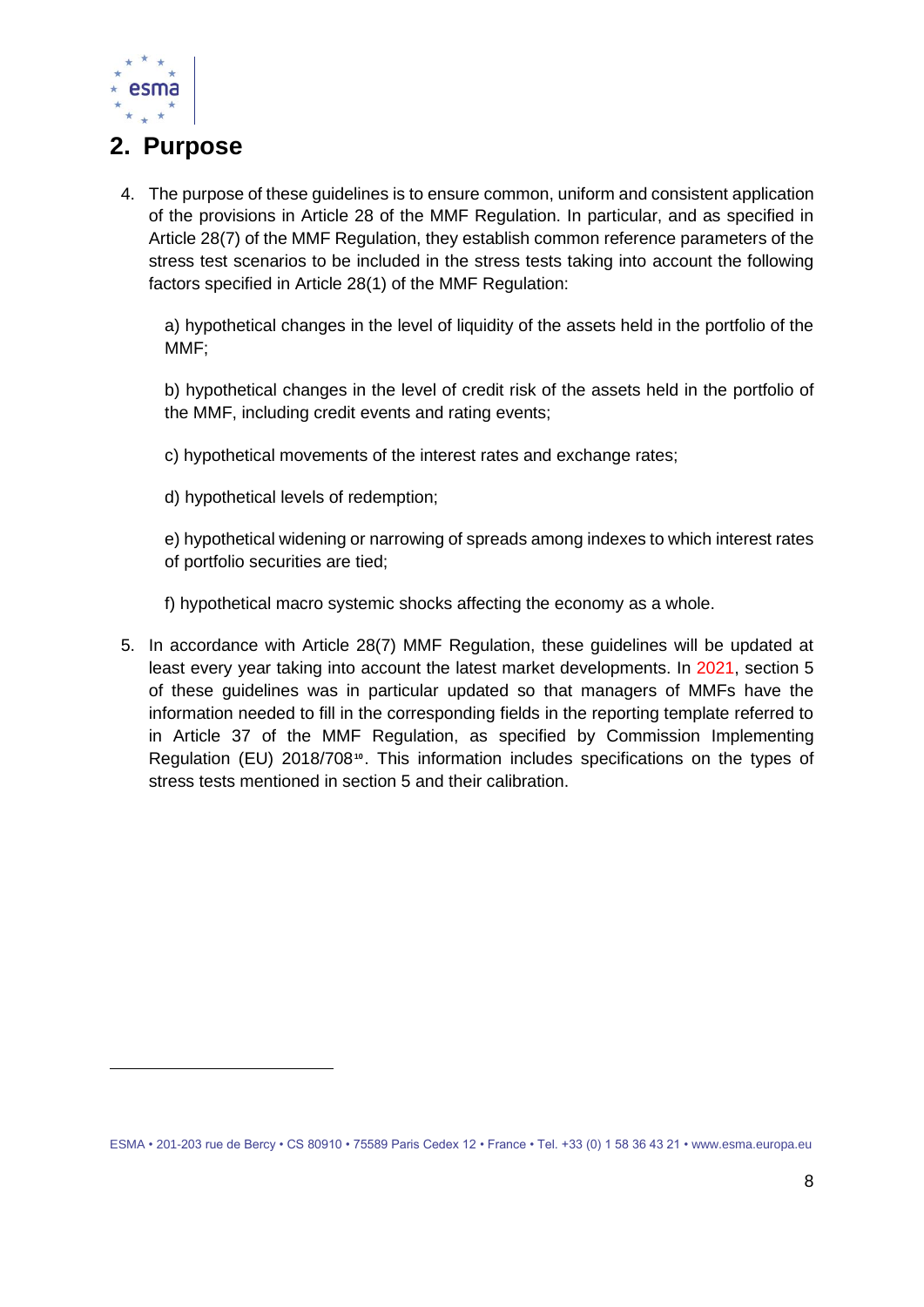

### <span id="page-8-0"></span>**3. The Compliance and reporting obligations**

#### <span id="page-8-1"></span>3.1 Status of the guidelines

- 6. In accordance with Article 16(3) of the ESMA Regulation, competent authorities and financial market participants must make every effort to comply with these guidelines.
- 7. Competent authorities to which these guidelines apply should comply by incorporating them into their national legal and/or supervisory frameworks as appropriate, including where particular guidelines are directed primarily at financial market participants. In this case, competent authorities should ensure through their supervision that financial market participants comply with the guidelines.

#### <span id="page-8-2"></span>3.2 Reporting requirements

- 8. Within two months of the date of publication of the guidelines on ESMA's website in all EU official languages, competent authorities to which these guidelines apply must notify ESMA whether they (i) comply, (ii) do not comply, but intend to comply, or (iii) do not comply and do not intend to comply with the guidelines.
- 9. In case of non-compliance, competent authorities must also notify ESMA within two months of the date of publication of the guidelines on ESMA's website in all EU official languages of their reasons for not complying with the guidelines.
- 10. A template for notifications is available on ESMA's website. Once the template has been filled in, it shall be transmitted to ESMA.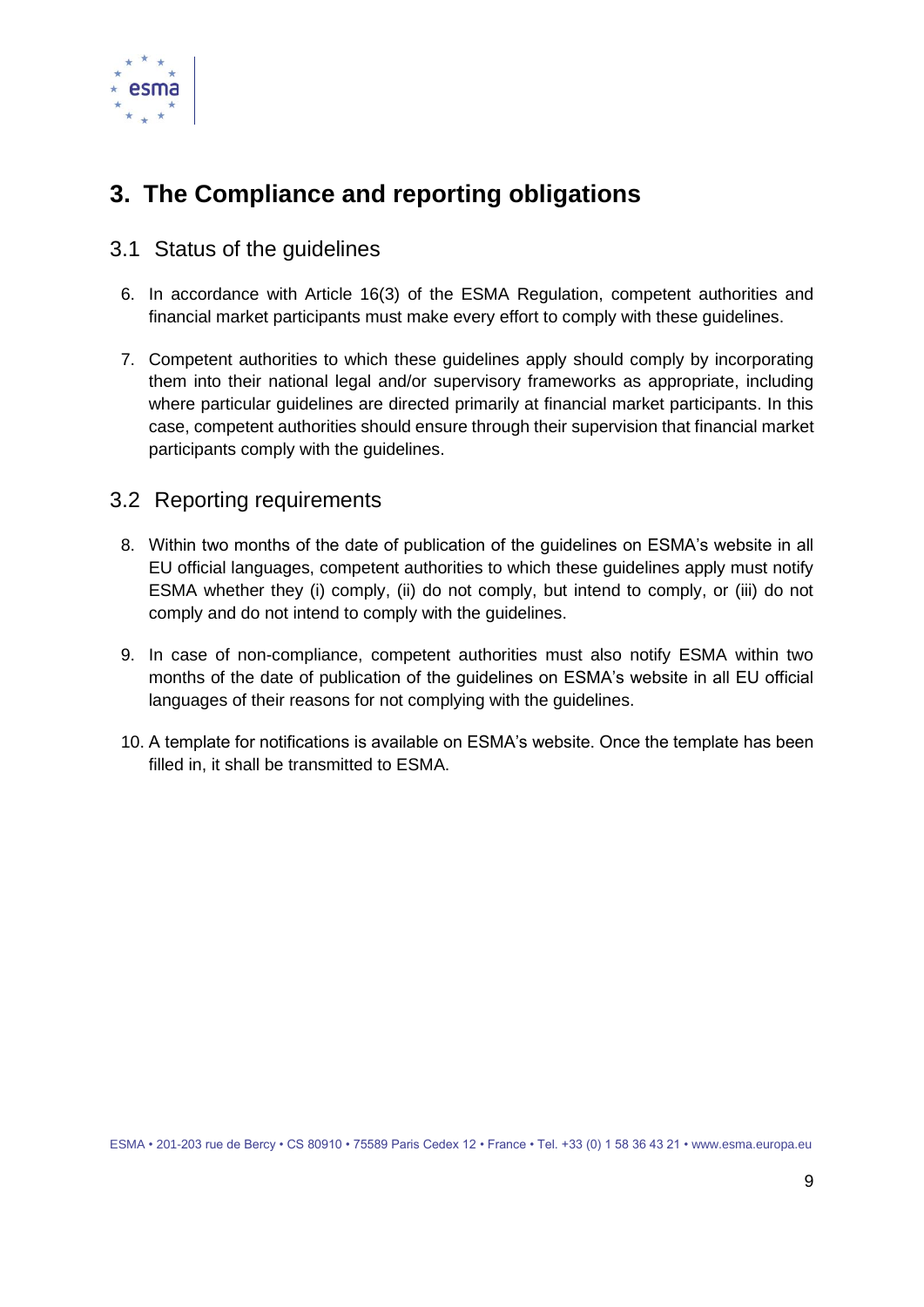

### <span id="page-9-0"></span>**4. Guidelines on stress test scenarios under Article 28 of the MMF Regulation (Financial market participants are not required to report results of stress tests referred to in sections 4.1 to 4.7 below)**

<span id="page-9-1"></span>4.1 Guidelines on certain general features of the stress test scenarios of MMF

Scope of the effects on the MMF of the proposed stress test scenarios

- 11. Article 28(1) of the MMF Regulation requires MMFs to put in place "sound stress testing processes that identify possible events or future changes in economic conditions which could have unfavourable effects on the MMF".
- 12. This leaves room for interpretation on the exact meaning of the "effects on the MMF", such as:
	- impact on the portfolio or net asset value of the MMF,
	- impact on the minimum amount of liquid assets that mature daily or weekly as referred to in Article 24(c) to 24(h) and Article 25(c) to 25(e) of the MMF Regulation,
	- impact on the ability of the manager of the MMF to meet investors' redemption requests,
	- impact on the difference between the constant NAV per unit or share and the NAV per unit or share (as explicitly mentioned in Article 28(2) of the MMF Regulation in the case of CNAV and LVNAV MMFs),
	- impact on the ability of the manager to comply with the different diversification rules as specified in Article 17 of the MMF Regulation.
- 13. The wording of Article 28(1) of the MMF Regulation should include various possible definitions. In particular, the stress test scenarios referred to in Article 28 of the MMF Regulation should test the impact of the various factors listed in Article 28(1) of the MMF Regulation on both i) the portfolio or net asset value of the MMF and ii) the liquidity bucket(s) of the MMF and/or the ability of the manager of the MMF to meet investors' redemption requests. This broad interpretation is in line with the stress-testing framework of the AIFMD, which includes both meanings in its Articles 15(3)(b) and 16(1). The specifications included in the following sections 4.2 to 4.7 therefore apply to stress test scenarios on both aspects mentioned above.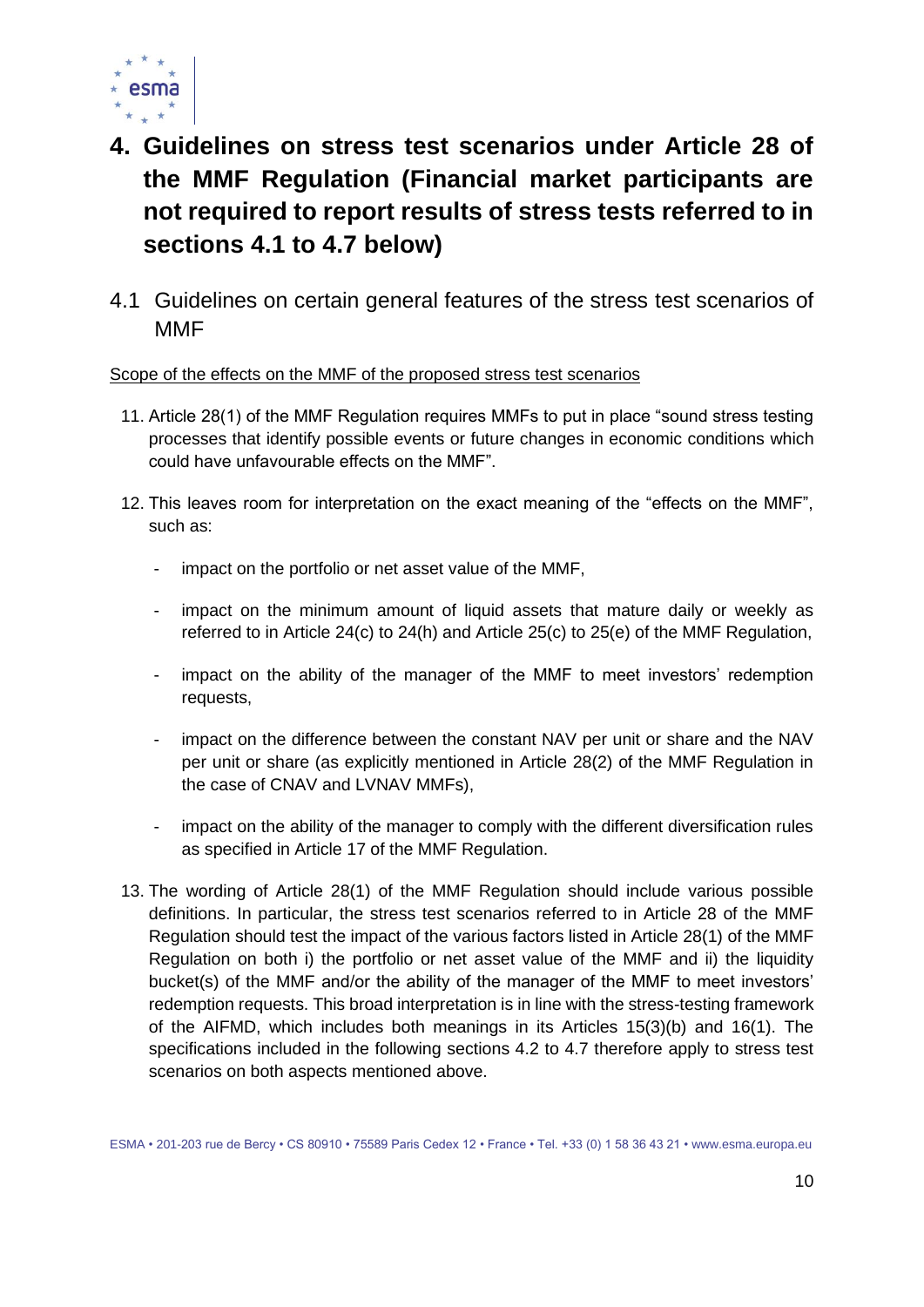

14. With respect to liquidity, it is to be noted that liquidity risk may result from: (i) significant redemptions; (ii) deterioration of the liquidity of assets; or (iii) a combination of the two.

#### Historical scenarios and hypothetical scenarios

- 15. With respect to both stress test scenarios on i) the portfolio or net asset value of the MMF and ii) the liquidity bucket(s) of the MMF and/or the ability of the manager of the MMF to meet investors' redemption requests, managers could use the factors specified in sections 4.2 to 4.7 using historical and hypothetical scenarios.
- 16. Historical scenarios reproduce the parameters of previous event or crises and extrapolate the impact they would have had on the present portfolio of the MMF.
- 17. While using historical scenarios, managers should vary the time windows in order to process several scenarios and avoid getting stress test results that depend overly on an arbitrary time window (e.g. one period with low interest rates and another with higher rates). By way of example, some commonly used scenarios refer to junk bonds in 2001, subprime mortgages in 2007, the Greek crisis in 2009 and the Chinese stock market crash in 2015. These scenarios may include independent or correlated shocks depending on the model.
- 18. Hypothetical scenarios are aimed at anticipating a specific event or crisis by setting its parameters and predicting its impact on the MMF. Examples of hypothetical scenarios include those based on economic and financial shocks, country or business risk (e.g. bankruptcy of a sovereign state or crash in an industrial sector). This type of scenario may require the creation of a dashboard of all changed risk factors, a correlation matrix and a choice of financial behaviour model. It also includes probabilistic scenarios based on implied volatility.
- 19. Such scenarios may be single-factor or multi-factor scenarios. Factors can be uncorrelated (fixed income, equity, counterparty, forex, volatility, correlation, etc.) or correlated: a particular shock may spread to all risk factors, depending on the correlation table used.

#### Aggregation of stress tests

20. In certain circumstances, in addition, managers could use aggregate stress test scenarios on a range of MMFs or even on all the MMFs managed by the manager. Aggregating results would provide an overview and could show, for example, the total volume of assets held by all the MMFs of the manager in a particular position, and the potential impact of several portfolios selling out of that position at the same time during a liquidity crisis.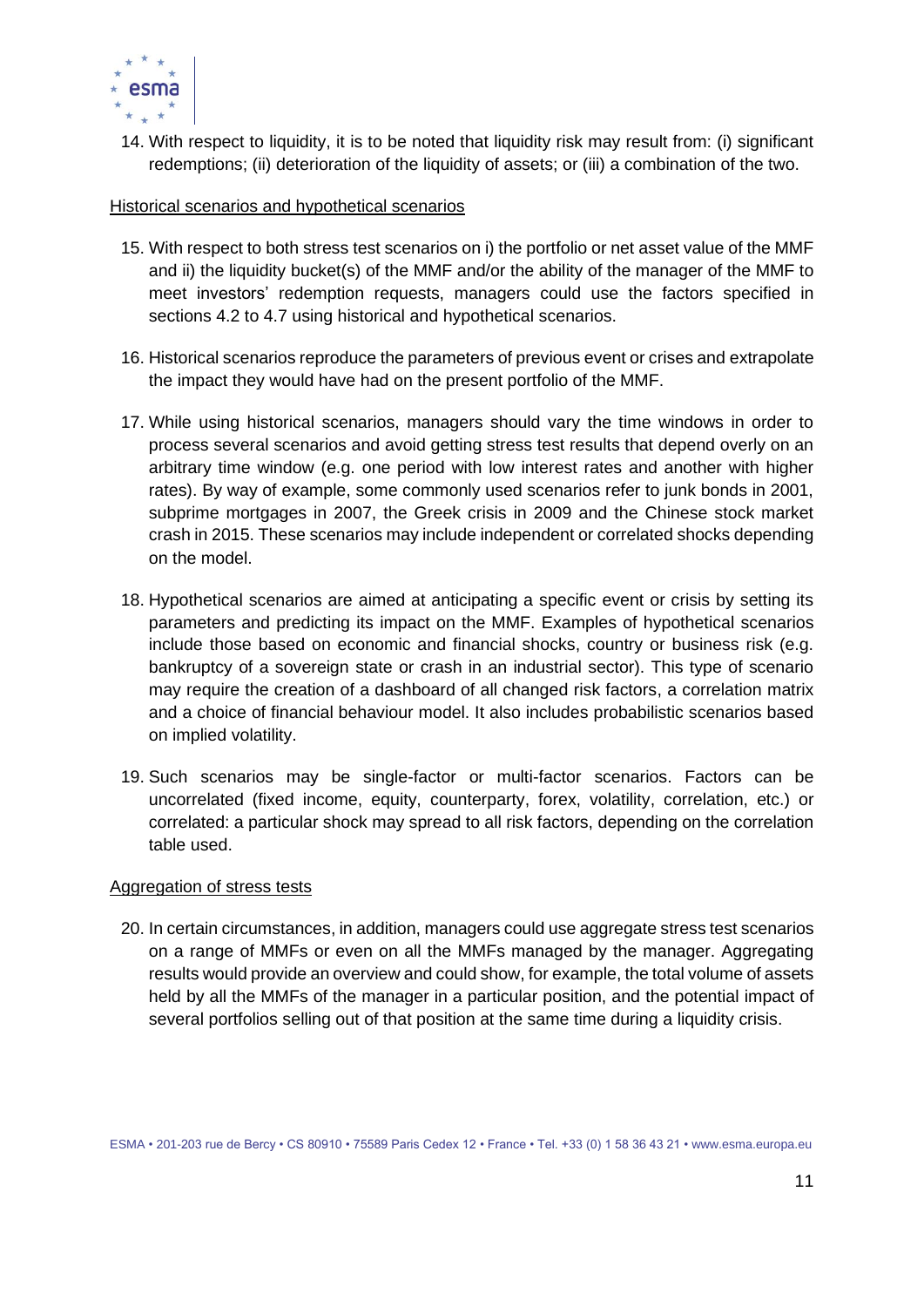

#### Reverse stress testing

21. In addition to the stress test scenarios discussed in this section, the inclusion of reverse stress testing may also be of benefit. The intention behind a reverse stress test is to subject the MMF to stress testing scenarios to the point of failure, including the point where the regulatory thresholds set up in the MMF Regulation, such as those included in its Article 37(3)(a) would be breached. This would allow the manager of a MMF to have another tool to explore any vulnerabilities, pre-empt, and resolve such risks.

Combination of the various factors mentioned in the following sections 4.2 to 4.7 with investors' redemption requests

- 22. All factors mentioned in the following sections 4.2 to 4.7 should be tested against several levels of redemption. This is not to say that at first, managers should not also test them separately (without combining them with tests against levels of redemption), in order to be able to identify the corresponding respective impacts. The way this combination of the various factors mentioned in the following sections 4.2 to 4.7 with investors' redemption requests could be carried out is further specified in each of these sections.
- 23. In that context, some hypothesis on the behaviour of the manager with regard to honouring the redemption requests could be required.
- 24. A practical example of one possible implementation is given in Appendix.

#### Stress tests in the case of CNAV and LVNAV MMFs

25. Article 28(2) of the MMF Regulation indicates that in addition to the stress test criteria as set out in Article 28(1), CNAV and LVNAV MMFs shall estimate for different scenarios, the difference between the constant NAV per unit or share and the NAV per unit or share. While estimating this difference, and if the manager of the MMF is of the view that this would be useful additional information, it may also be relevant to estimate the impact of the relevant factors included in sections 4.2 to 4.7 on the volatility of the portfolio or on the volatility of the net asset value of the fund.

#### Non-exhaustiveness of the factors mentioned in the following sections 4.2 to 4.7

- 26. The factors set out in the following sections 4.2 to 4.7 are minimum requirements. The manager would be expected to tailor the approach to the specificities of its MMFs and add any factors or requirements that it would deem useful to the stress test exercise. Examples of other factors that could be taken into account include the repo rate considering MMFs are a significant player in that market.
- 27. More generally the manager should build a number of scenarios, with different levels of severity, which would combine all the relevant factors (which is to say that there should not just be separate stress tests for each factor – please also refer to the following sections 4.2 to 4.7).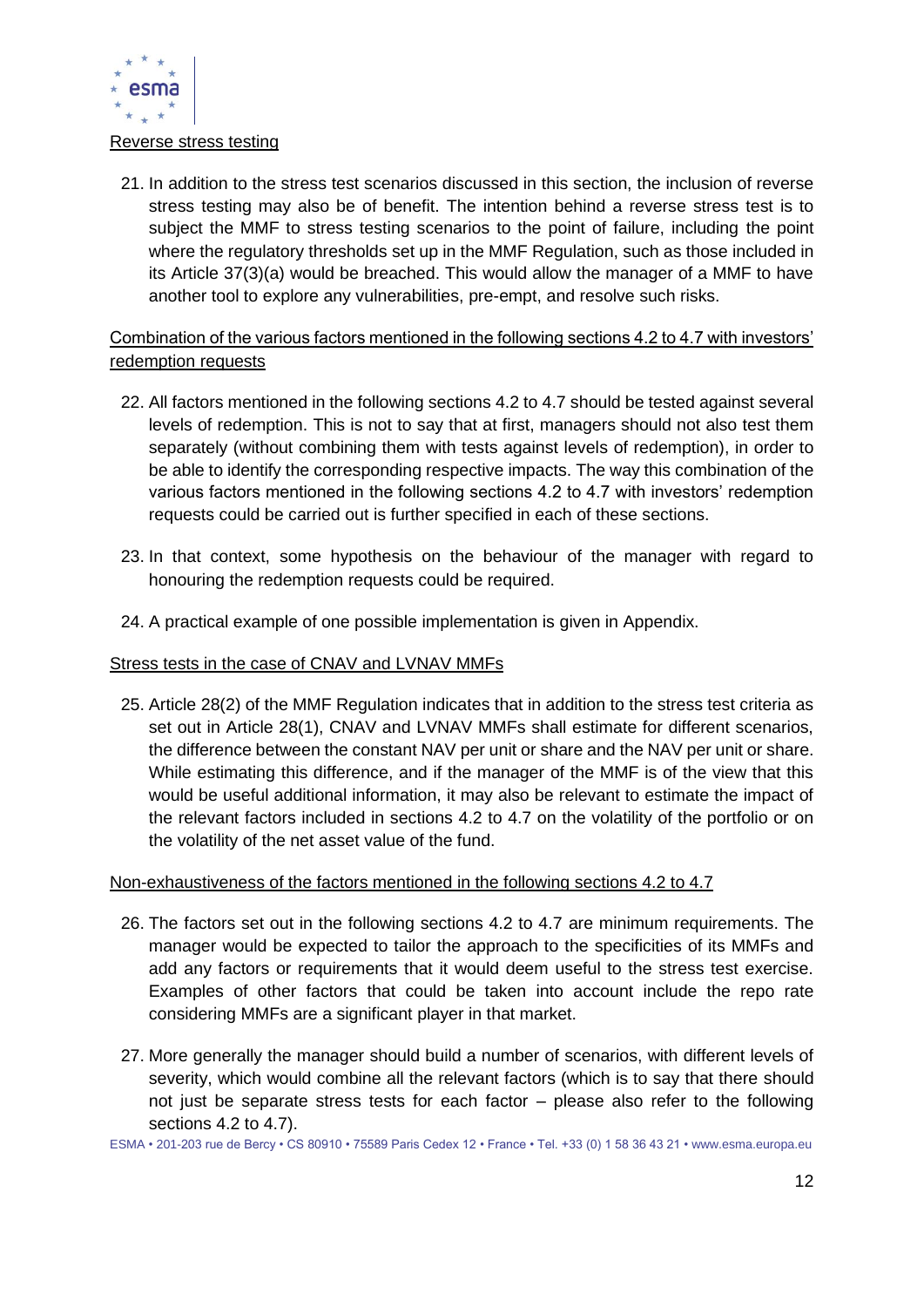

- <span id="page-12-0"></span>4.2 Guidelines on stress test scenarios in relation to hypothetical changes in the level of liquidity of the assets held in the portfolio of the MMF
	- 28. With respect to the level of changes of liquidity of the assets mentioned in Article 28(1)(a) of the MMF Regulation, managers could consider such parameters as:
		- the gap between the bid and ask prices;
		- the trading volumes;
		- the maturity profile of assets;
		- the number of counterparties active in the secondary market. This would reflect the fact that lack of liquidity of assets may result from secondary markets related issues, but may also be related to the maturity of the asset.
	- 29. The manager could also consider a stress test scenario that would reflect an extreme event of liquidity shortfall due to dramatic redemptions, by combining the liquidity stress test with a bid - ask spread multiplied by a certain factor while assuming a certain redemption rate of the NAV
- <span id="page-12-1"></span>4.3 Guidelines on stress test scenarios in relation to hypothetical changes in the level of credit risk of the assets held in the portfolio of the MMF, including credit events and rating events
	- 30. With respect to the levels of changes in credit risk of the asset mentioned in Article 28(1)(b), guidance on this factor should not be too prescriptive because the widening or narrowing of credit spreads is usually based on quickly evolving market conditions.
	- 31. However, managers could, for example, consider:
		- the downgrade or default of particular portfolio security positions, each representing relevant exposures in the MMF's portfolio;
		- the default of the biggest position of the portfolio combined with a downgrade of the ratings of assets within the portfolio;
		- parallels shifts of the credit spreads of a certain level for all assets held in the portfolio.
	- 32. With respect to such stress tests involving the levels of changes of credit risk of the asset, it would also be relevant to consider the impact of such stress tests on the credit quality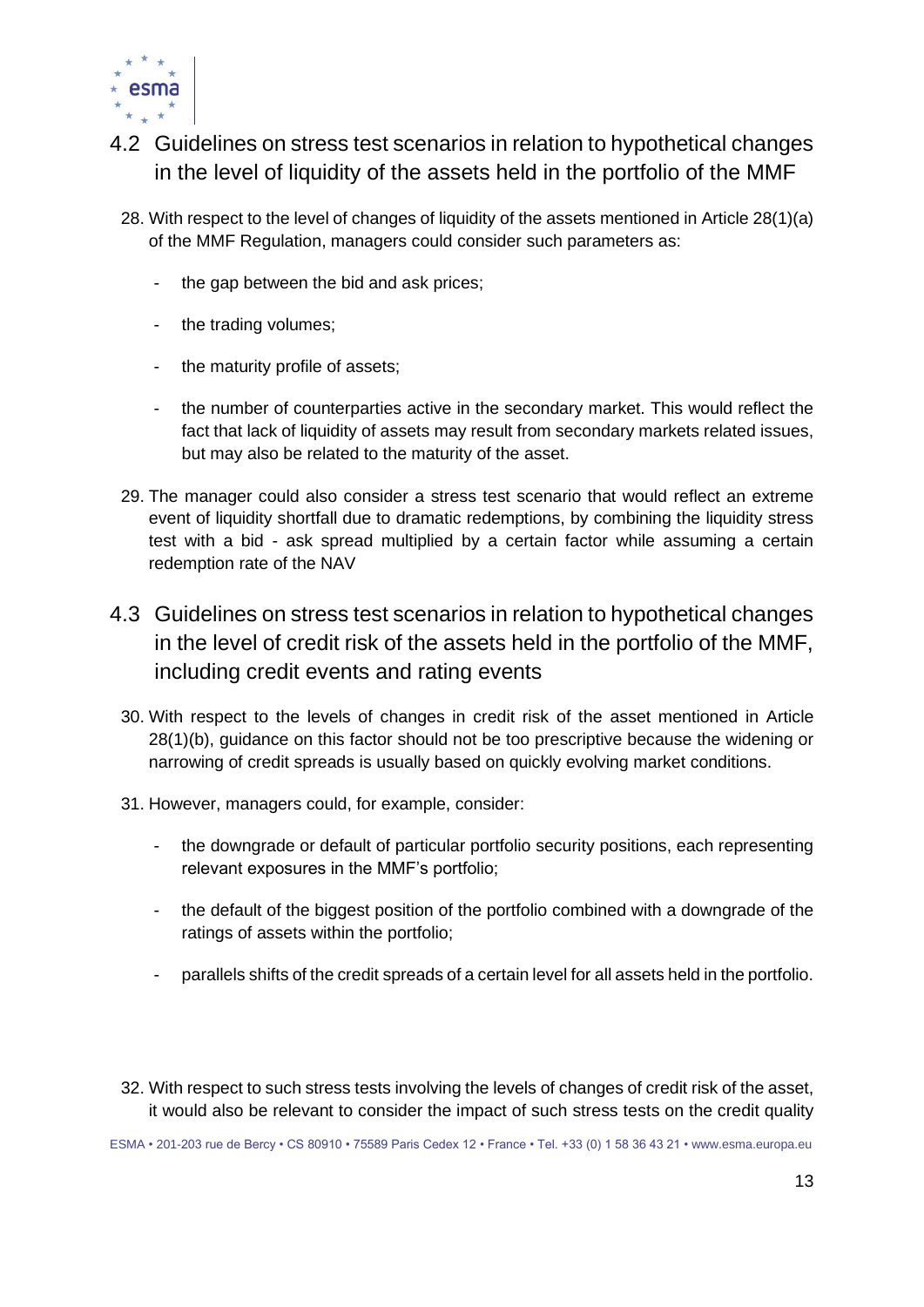

assessment of the corresponding asset in the context of the methodology described in Article 19 of the MMF Regulation.

- 33. The manager should, for the purpose of combining different factors, combine changes to the level of credit risk of the assets held in the portfolio of the MMF with given levels of redemptions. The manager could consider a stress test scenario that would reflect an extreme event of stress due to uncertainty about the solvency of market participants, which would lead to increased risk premia and a flight to quality. This stress test scenario would combine the default of a certain percentage of the portfolio with spreads going up together while assuming a certain redemption rate of the NAV.
- 34. The manager could also consider a stress test scenario that would combine a default of a certain percentage of the value of the portfolio with an increase in short term interest rates and a certain redemption rate of the NAV

### <span id="page-13-0"></span>4.4 Guidelines on stress test scenarios in relation to hypothetical movements of the interest rates and exchange rates

- 35. With respect to the levels of change of the interest rates and exchange rates mentioned in Article 28(1)(c) of the MMF Regulation, managers could consider stress testing of parallel shifts of a certain level. More specifically, managers could consider depending on the specific nature of their strategy:
- i. an increase in the level of short term interest rates with 1-month and 3-month treasury rates going up simultaneously while assuming a certain redemption rate;
- ii. a gradual increase in the long term interest rates for sovereign bonds;
- iii. a parallel and/or non parallel shift in the interest rate curve that would change short, medium and long interest rate;
- iv. movements of the FX rate (base currency vs other currencies).
- 36. The manager could also consider a stress test scenario that would reflect an extreme event of increased interest rates that would combine an increase in short-term interest rates with a certain redemption rate. The manager could also consider a matrix of interest rates / credit spreads.

### <span id="page-13-1"></span>4.5 Guidelines on stress test scenarios in relation to hypothetical levels of redemption

37. With respect to the levels of redemption mentioned in Article 28(1)(d) of the MMF Regulation, managers could consider redemption stress tests following from historical or hypothetical redemption levels or with the redemption being the maximum of either a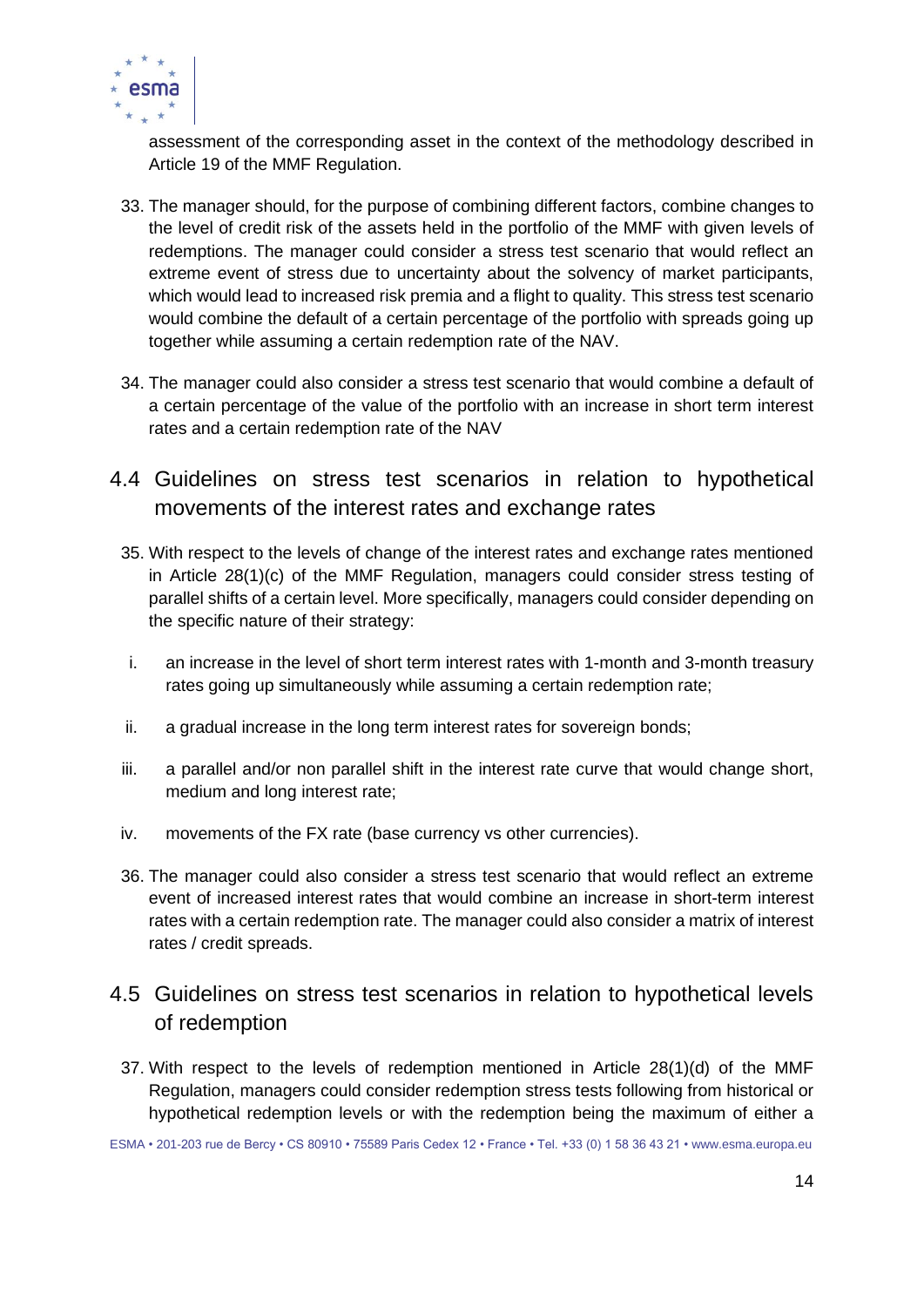

certain percentage of the NAV or an opt-out redemption option exercised by the most important investors.

- 38. Stress tests on redemptions should include the specific measures which the MMF has the constitutional power to activate (for instance, gates and redemption notice).
- 39. The simulation of redemptions should be calibrated based on stability analysis of the liabilities (i.e. the capital), which itself depends on the type of investor (institutional, retail, private bank, etc.) and the concentration of the liabilities. The particular characteristics of the liabilities and any cyclical changes to redemptions would need to be taken into account when establishing redemption scenarios. However, there are many ways to test liabilities and redemptions. Examples of significant redemption scenarios include i) redemptions of a percentage of the liabilities ii) redemptions equal to the largest redemptions ever seen iii) redemptions based on an investor behaviour model.
- 40. Redemptions of a percentage of the liabilities could be defined based on the frequency of calculating the net asset value, any redemption notice period and the type of investors.
- 41. It is to be noted that liquidating positions without distorting portfolio allocation requires a technique known as slicing, whereby the same percentage of each asset type (or each liquidity class if the assets are categorised according to their liquidity, also known as bucketing) is sold, rather than selling the most liquid assets first. The design and execution of the stress test should take into account and specify whether to apply a slicing approach or by contrast a waterfall approach (i.e. selling the most liquid assets first).
- 42. In the case of redemption of units by the largest investor(s), rather than defining an arbitrary redemption percentage as in the previous case, managers could use information about the investor base of the MMF to refine the stress test. Specifically, the scenario involving redemption of units by the largest investors should be calibrated based on the concentration of the fund's liabilities and the relationships between the manager and the principal investors of the MMF (and the extent to which investors' behaviour is deemed volatile).
- 43. Managers could also stress test scenarios involving redemptions equal to the largest redemptions ever seen in a group of similar (geographically or in terms of fund type) MMFs or across all the funds managed by the manager. However, the largest redemptions witnessed in the past are not necessarily a reliable indicator of the worst redemptions that may occur in the future.
- 44. A practical example of one possible implementation is given in Appendix.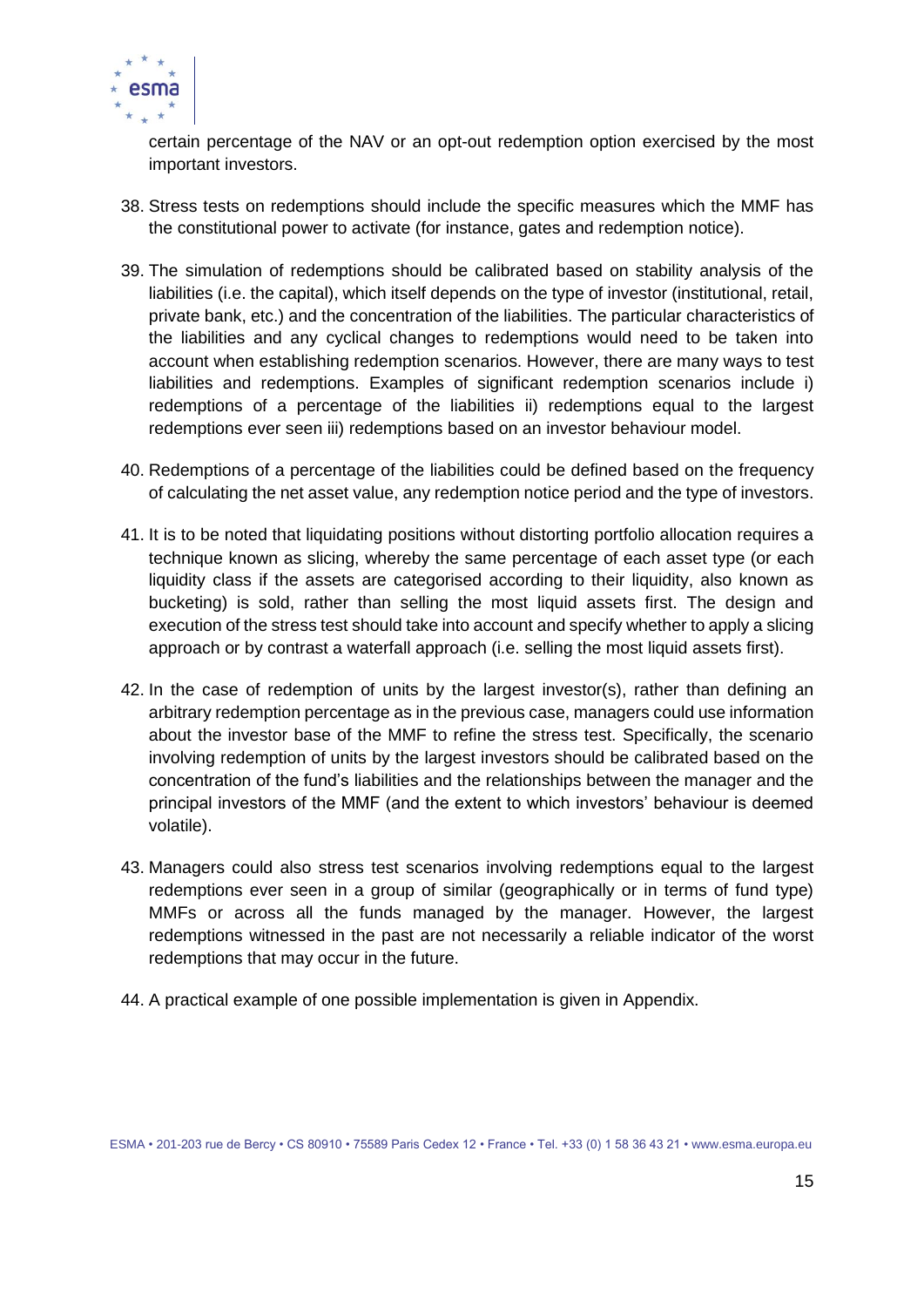

- <span id="page-15-0"></span>4.6 Guidelines on stress test scenarios in relation to hypothetical widening or narrowing of spreads among indexes to which interest rates of portfolio securities are tied
	- 45. With respect to the extent of a widening or narrowing of spreads among indexes to which interest rates of portfolio securities are tied as mentioned in Article 28(1)(e) of the MMF Regulation, managers could consider the widening of spreads in various sectors to which the portfolio of the MMF is exposed, in combination with various increase in shareholder redemptions. Managers could in particular consider a widening of spreads going up.
- <span id="page-15-1"></span>4.7 Guidelines on stress test scenarios in relation to hypothetical macro systemic shocks affecting the economy as a whole
	- 46. With respect to the identification of macro-systemic shocks affecting the economy as a whole mentioned in Article 28(1)(f) of the MMF Regulation, guidance on this item should not be prescriptive because the choice of hypothetical macro systemic shocks will depend to a large extent on the latest developments in the market.
	- 47. However, ESMA is of the view that managers could use an adverse scenario in relation to the GDP. Managers could also replicate macro systemic shocks that affected the economy as a whole in the past.
	- 48. Examples of such global stress test scenarios that the manager could consider are provided in Appendix.
- <span id="page-15-2"></span>4.8 Guidelines on the establishment of additional common reference stress test scenarios (the results of which should be included in the reporting template mentioned in Article 37(4) of the MMF Regulation)
	- 49. In addition to the stress tests managers of MMFs conduct taking into account sections 4.1 to 4.7 of these guidelines, managers of MMFs should conduct the following common reference stress test scenarios. the results of which should be included in the reporting template mentioned in Article 37(4) of the MMF Regulation.

#### <span id="page-15-3"></span>**4.8.1 Level of changes of liquidity**

50. With respect to the level of changes of liquidity of the assets mentioned in Article 28(1)(a) of the MMF Regulation: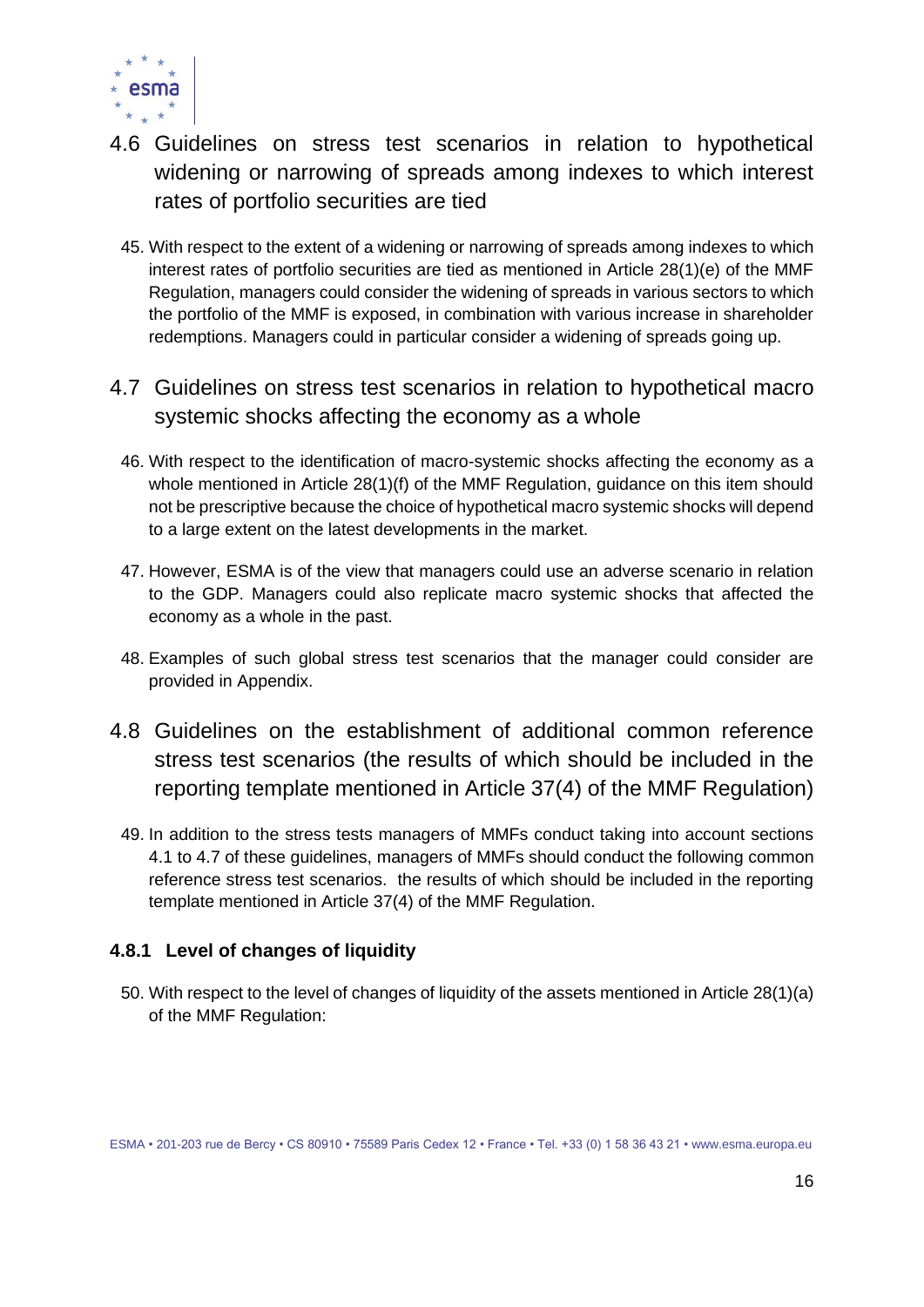

- Managers of MMFs should apply the discount factors specified in section 5 of the guidelines<sup>11</sup> to reflect the increase in liquidity premia due to deterioration of market liquidity conditions in a stress scenario.
- For each relevant transferable security, the discount factors should be applied to the price used for the valuation of the fund at the time of the reporting  $(VPrice)$  in accordance with Article 29(3)(a), according to their type and maturity, to derive an adjusted price ( $VP$ rice $_{\text{adi}}$ ):

#### $VPrice_{\text{adj}} = (1 - liquidity discount) * VPrice$

- The impact of the liquidity discount should be evaluated for the following assets: Sovereign Bonds, Corporate Bonds, Commercial Papers, ABCPs and eligible securitisations.
- The manager of the MMF should estimate the impact of the potential losses by valuing the investment portfolio at the derived adjusted price,  $VPrice_{\text{add}}$ , to determine the stressed NAV and calculate the impact as a percentage of the reporting NAV:

Asset liquidity risk impact (
$$
\% = \frac{\text{Reporting NAV} - \text{Stressed NAV}}{\text{Reporting NAV}}
$$

#### Notes:

The following assets should be stressed:

- Sovereign bonds, with a break down at country level;
- Corporate bonds, distinguishing at least between investment grade and high yield instruments;
- Commercial Papers, ABCPs and eligible securitisations, using the corporate bond parameters.

The calibration is available in section 5 of the Guidelines.

<sup>&</sup>lt;sup>11</sup> The discount factor is calibrated on bid-ask spreads.

ESMA • 201-203 rue de Bercy • CS 80910 • 75589 Paris Cedex 12 • France • Tel. +33 (0) 1 58 36 43 21 • www.esma.europa.eu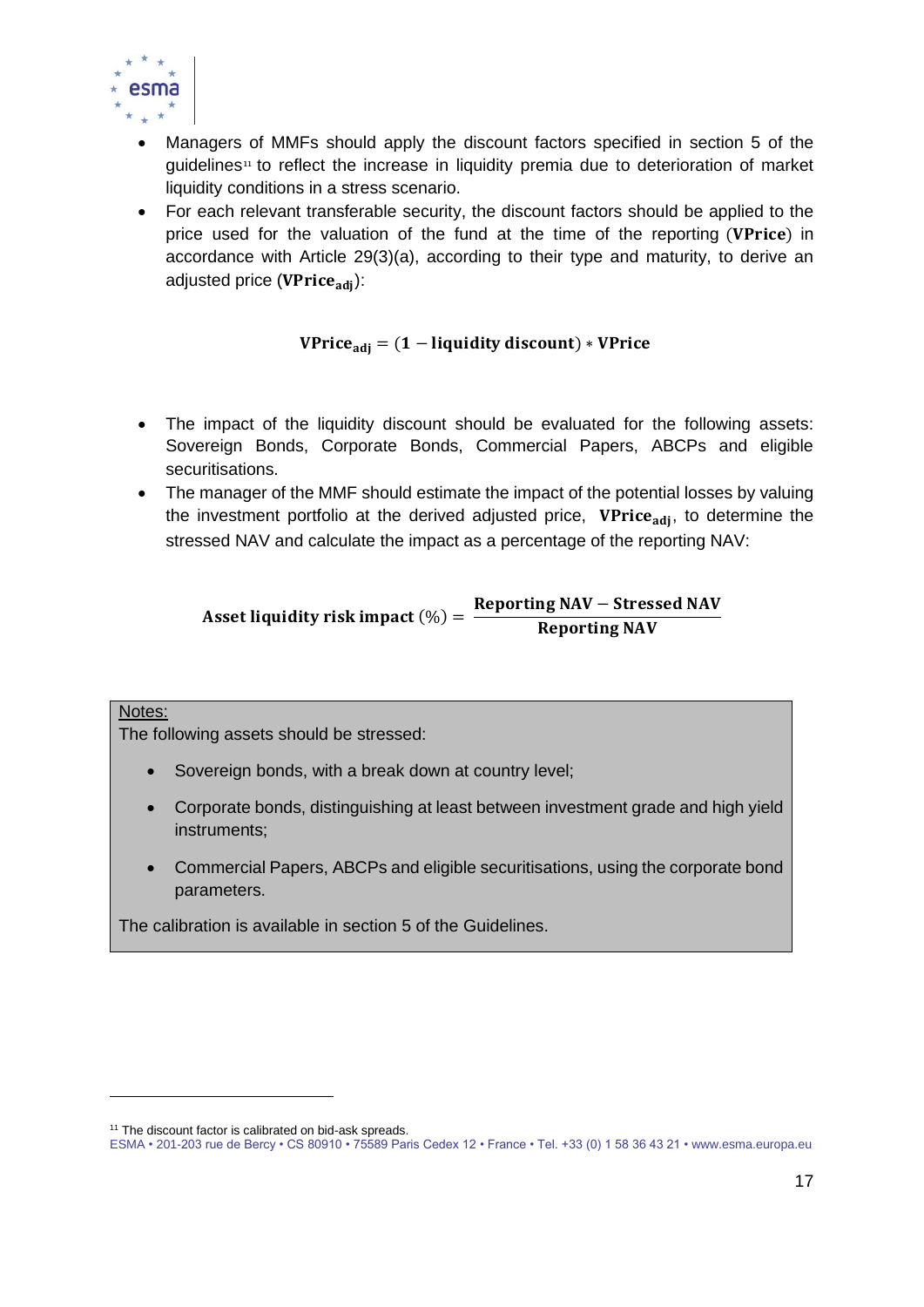

#### <span id="page-17-0"></span>**4.8.2 Level of change of credit risk**

- 51. With respect to the levels of change of credit risk of the assets held in the portfolio of the MMF, including credit events and rating events, in accordance with Article 28(1)(b) of the MMF Regulation:
	- 1) Credit spread stress test
- 52. Managers of MMFs should measure the impact of an increase in credit spread, according to the following specifications:
	- For each security, the increase in spread specified in section 5 of the guidelines should be applied.
	- For each security, the corresponding change in spread should be translated into a haircut.
	- The impact of the cumulated haircuts in percentage of reporting NAV should be calculated.
- 1) Credit risk impact  $(\%) = \frac{\text{Reporting NAV-Stressed NAV}}{\text{Dense}{\text{Max}}$ **Reporting NAV** 
	- 2) Concentration stress test
	- 53. Managers of MMFs should also simulate the default of their two main exposures. The resulting impact on NAV should then be calculated, expressed as a percentage:

#### 2) Concentration risk impact  $(\%) = \frac{\text{Reporting NAV-Stressed NAV}}{\text{Ragnetic NAV}}$ **Reporting NAV**

#### Notes:

The concentration risk scenario depends on the characteristics of the exposure. The collateral (or any other mitigant, e.g. credit derivatives) received should be considered. If there is no collateral, or if the collateral is insufficient to cover the exposure, the following loss given default should apply:

- Senior exposures: 45 %;
- Subordinated exposures: 75 %.

The calibration is available in section 5 of the Guidelines.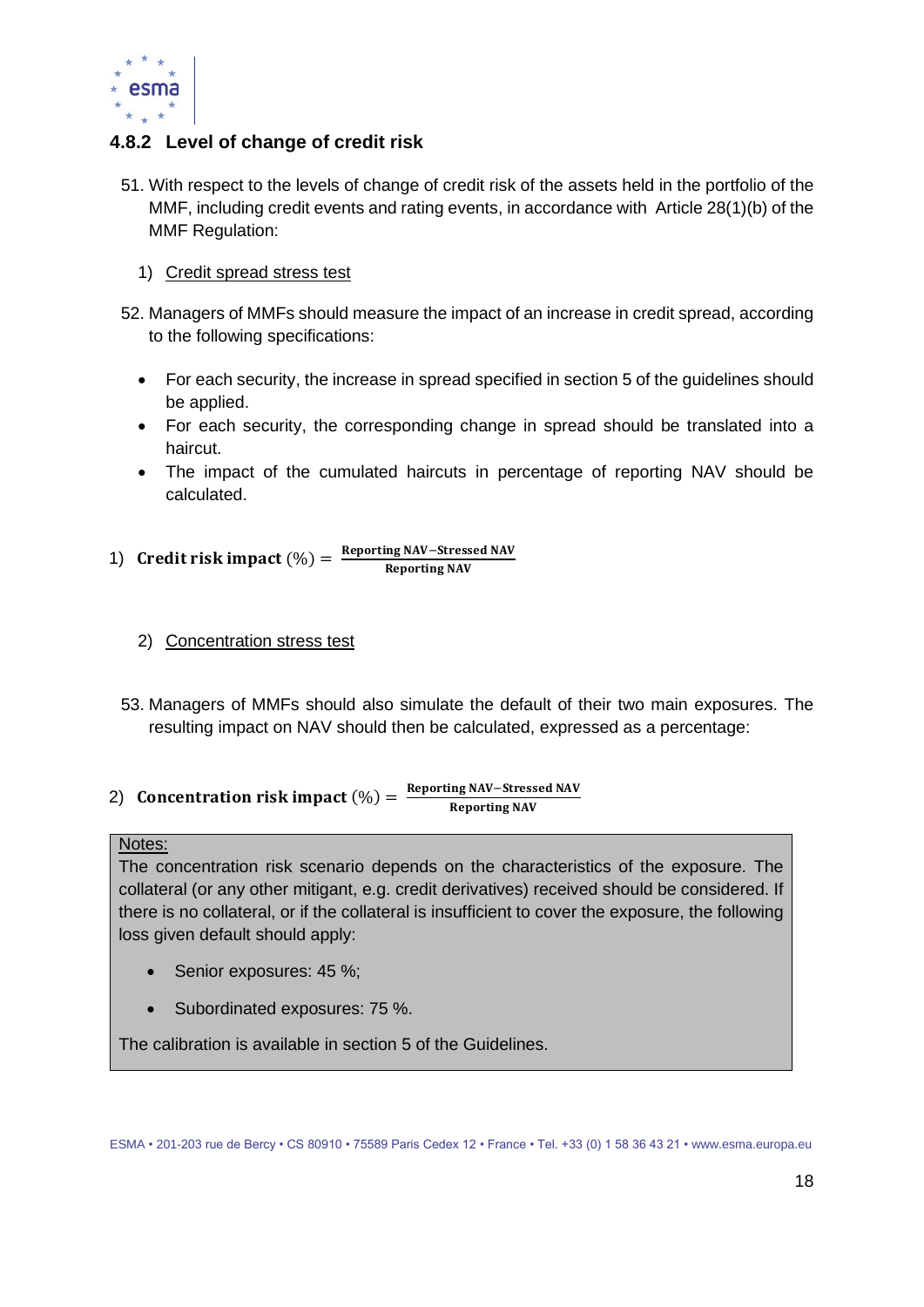

### <span id="page-18-0"></span>**4.8.3 Levels of change of the interest rates and exchange rates and levels of widening or narrowing of spreads among indices to which interest rates of portfolio securities are tied**

- 54. With respect to the levels of change of the interest rates and exchange rates referred to in Article 28(1)(c) of the MMF Regulation, managers of MMFs should apply the following stressed market parameters using the parameters specified in section 5 of the guidelines in respect of (a) interest rate yield shocks which correspond to movements of the interest rates; and (b)FX shocks which corresponds to movements of the exchange rates.
	- 1) Levels of change of the interest rates
- 55. With respect to the levels of change of the interest rates, managers of MMFs should use the same reference rate curve for all instruments denominated in a given currency and the reference rate tenor should align with the residual maturity of the instrument. For floating rate instruments, instruments may be contractually linked to a particular reference rate, in which case this rate is considered moving in parallel with the reference rate curve. If the table does not provide the tenor corresponding to the residual maturity of the instrument, managers of MMFs should use the most appropriate parameter in the table (e.g. the closest).
	- 2) Levels of change of the exchange rates
- 56. With respect to the levels of change of the exchange rates, two scenarios should be used in the calculations: appreciation of the EUR against the USD; depreciation of the EUR against the USD.
	- 3) Levels of widening or narrowing of spreads among indices to which interest rates of portfolio securities are tied
- 57. With respect to the levels of widening or narrowing of spreads among indices to which interest rates of portfolio securities are tied referred to in Article 28(1)(e) of the MMF Regulation, managers of MMFs should apply stressed market parameters, according to the following specifications:
	- Managers of MMFs should use the parameters specified in section 5 of the guidelines.
	- For instruments not tied to a specific index, managers of MMFs shall use the reference rate curve provided for the change of the interest rates scenario.
	- If the table does not provide the tenor corresponding to the residual maturity of the instrument, managers of MMFs should use the most appropriate parameter in the table (e.g. the closest).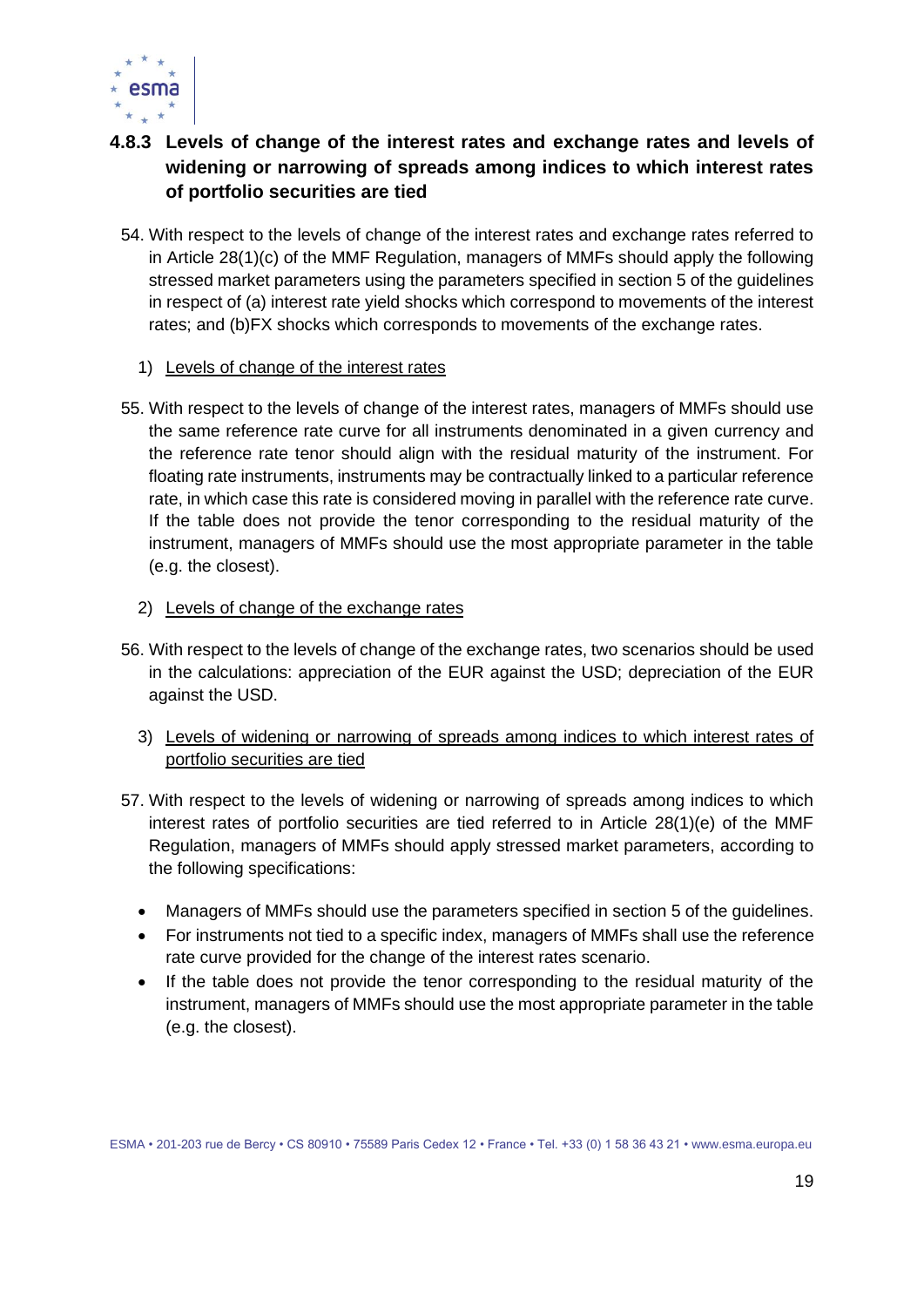

58. Managers of MMFs should revaluate their portfolio considering the new parameters separately: interest rates, exchange rates, benchmark rates. They should express the impact of each risk factor as a percentage of NAV by calculating the following:

> Risk factor impact  $(\%) =$ Reporting NAV - Stressed NAV **Reporting NAV**

Notes:

The calibration is available in section 5 of the Guidelines.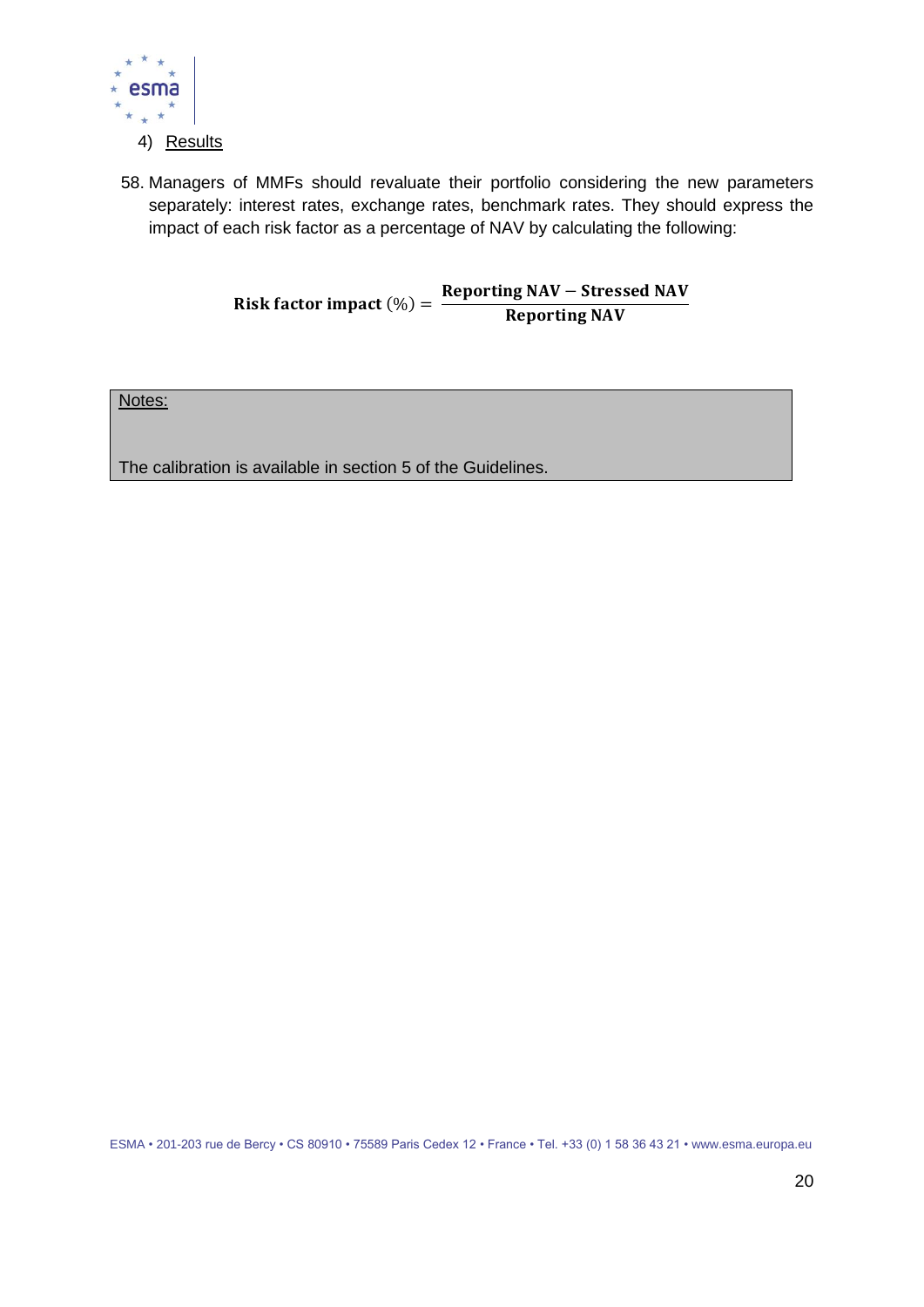

#### <span id="page-20-0"></span>**4.8.4 Levels of redemption**

59. With respect to the levels of redemption referred to in Article 28(1)(d) of the MMF Regulation, managers of MMFs should apply the following stressed redemption scenarios: a reverse liquidity stress test, a weekly liquidity stress test and a concentration stress test.

#### 1) Reverse liquidity stress test

60. The reverse liquidity stress test comprises the following steps:

- For each asset, managers of MMFs should measure the weekly tradable amount (including maturing assets).
- Managers of MMFs should measure the maximum weekly tradable amount that can be liquidated with the portfolio allocation still being in line with all regulatory requirements of the MMF without distorting the portfolio allocation.

#### $Result (%) =$ Maximum weekly tradable amount that can be liquidated without distorting the portfolio allocation **NAV**

#### Notes:

- For each asset, the weekly tradable amount shall be based on the manager's assessment of the fund's portfolio that is capable of being liquidated within one week. Such assignment should be based on the shortest period during which such a position could reasonably be liquidated at or near its carrying value<sup>12</sup>.
- The maximum size of outflows the fund can face in one week without distorting the portfolio allocation is determined by (1) the sum of the weekly tradable amounts; and (2) the fund's capacity to comply with the regulatory requirements.
- For these purposes, the regulatory requirements are not limited to but should include at least:
	- o Diversification (Article 17 of the MMF Regulation);
	- o Concentration (Article 18 of the MMF Regulation);
	- o Portfolio rules for short-term MMFs (Article 24 of the MMF Regulation) and for standard MMFs (Article 25 of the MMF Regulation), in particular, Maximum weighted average maturity (WAM); Maximum weighted average life (WAL), daily maturing assets; and weekly maturing assets.

ESMA • 201-203 rue de Bercy • CS 80910 • 75589 Paris Cedex 12 • France • Tel. +33 (0) 1 58 36 43 21 • www.esma.europa.eu <sup>12</sup> For its definition, see th[e Guidelines on reporting obligations under Articles 3\(3\)\(d\) and 24\(1\), \(2\) and \(4\) of the AIFMD](https://www.esma.europa.eu/system/files_force/library/2015/11/2014-869.pdf?download=1)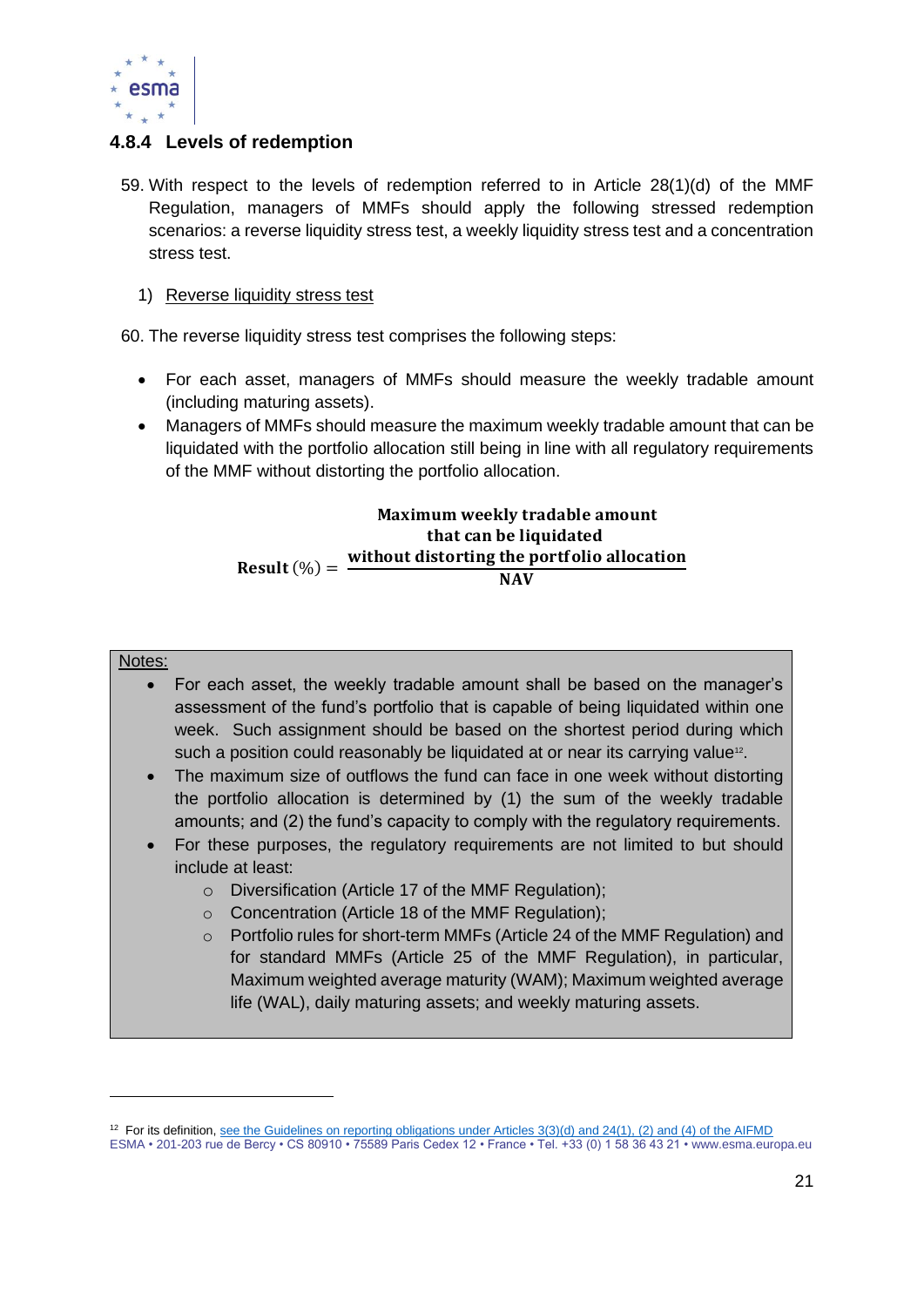

• For example, if 50% of a LVNAV MMF assets are tradable within a week but its WAM becomes higher than 60 days after selling 30%, the manager should report 30%.

The calibration is available in section 5 of the Guidelines.

- 2) Weekly liquidity stress test:
- 61. The weekly liquidity stress test assesses the fund's capacity to meet outflows with available weekly liquid assets, considered as the sum of highly liquid assets and weekly maturing assets and comprises the following steps:
	- managers of MMFs should apply a stressed redemption scenario where the fund receives net weekly redemption requests from 40% of the professional investors and 30% of the retail investors.
	- managers of MMFs should measure available weekly liquid assets to meet the redemption requests according to the following table:

| <b>Assets</b>                                                                                                                                                                                         | <b>Article</b>  | CQS |
|-------------------------------------------------------------------------------------------------------------------------------------------------------------------------------------------------------|-----------------|-----|
| Assets referred to in Article $17(7)^{13}$ of the MMF Regulation which are<br>highly liquid and can be redeemed and settled within one working<br>day and have a residual maturity of up to 190 days. | 24 (e)          |     |
| Cash which is able to be withdrawn by giving prior notice of five<br>working days without penalty.                                                                                                    | 24(e)<br>25(d)  |     |
| Weekly maturing assets                                                                                                                                                                                | 24(e)<br>25(d)  |     |
| Reverse repurchase agreements which are able to be terminated by<br>giving prior notice of five working days                                                                                          | 24 (e)<br>25(d) |     |
| x100% = Weekly liquid assets (bucket 1)                                                                                                                                                               |                 |     |
| Assets referred to in Article 17(7) of the MMF Regulation which can<br>be redeemed and settled within one working week.                                                                               | 17(7)           | 1,2 |
| Money market instruments or units or shares of other MMFs which<br>they are able to be redeemed and settled within five working days.                                                                 | 24(e)<br>25(e)  | 1,2 |
| securitisations and asset-backed commercial<br>Eligible<br>paper<br>(ABCPs).                                                                                                                          | 9(1)(b)         |     |
| x85% = Weekly liquid assets (bucket 2)                                                                                                                                                                |                 |     |

ESMA • 201-203 rue de Bercy • CS 80910 • 75589 Paris Cedex 12 • France • Tel. +33 (0) 1 58 36 43 21 • www.esma.europa.eu <sup>13</sup> Money market instruments issued or guaranteed separately or jointly by the Union, the national, regional and local administrations of the Member States or their central banks, the European Central Bank, the European Investment Bank, the European Investment Fund, the European Stability Mechanism, the European Financial Stability Facility, a central authority or central bank of a third country, the International Monetary Fund, the International Bank for Reconstruction and Development, the Council of Europe Development Bank, the European Bank for Reconstruction and Development, the Bank for International Settlements, or any other relevant international financial institution or organisation to which one or more Member States belong.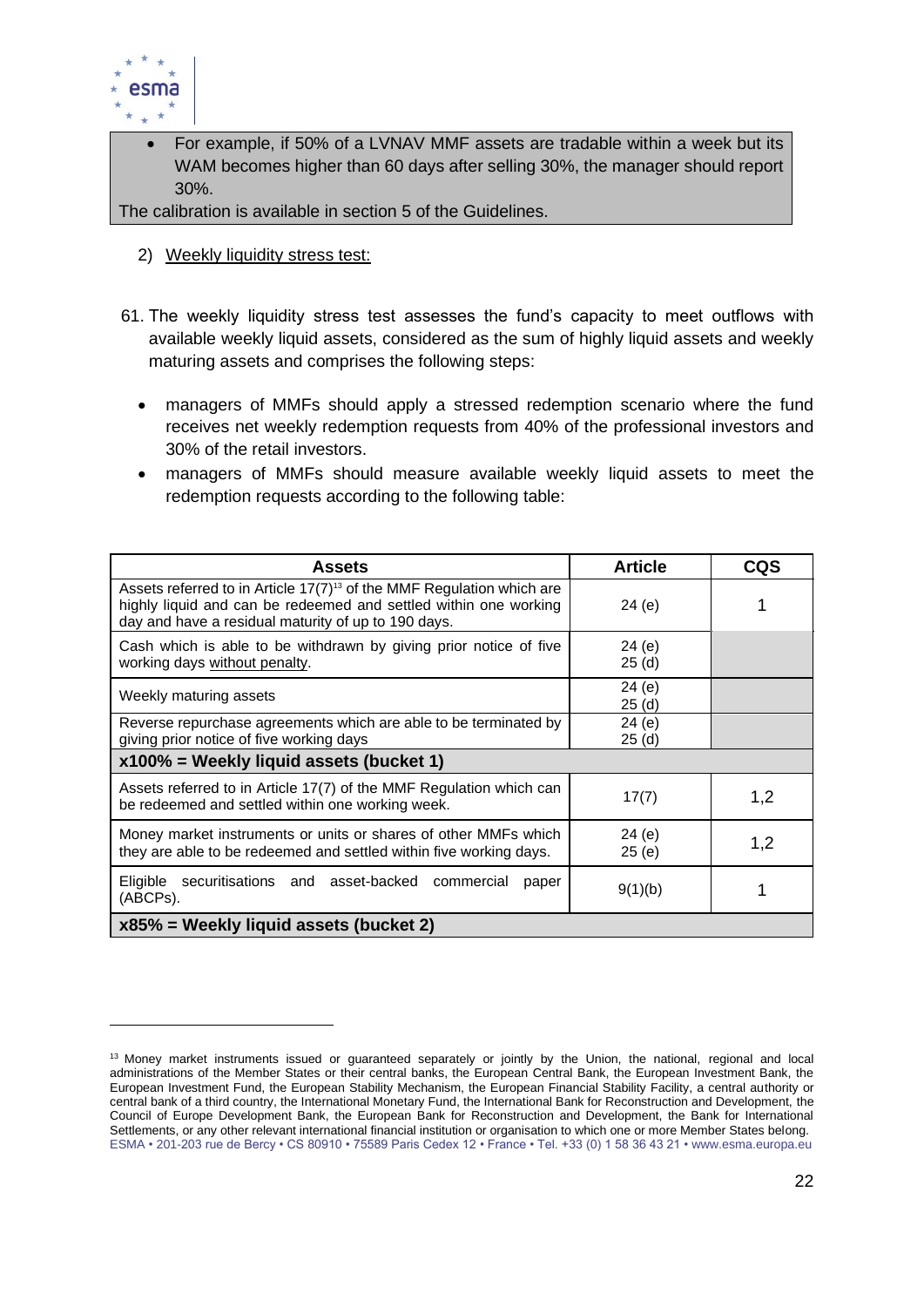

 $\overline{\mathsf{N}}$ 

• Managers of MMFs should calculate the coverage of outflows by weekly liquid assets as a percentage in the following way:

#### **Result**  $(\%) =$ **Weekly liquid assets Weekly outflows**

| otes: |              |  |                                                                                     |  |
|-------|--------------|--|-------------------------------------------------------------------------------------|--|
|       |              |  | Weekly liquid assets are classified in two buckets (bucket 1 and 2) according to    |  |
|       |              |  | their category and credit quality. CQS refers to "Credit Quality Steps", within the |  |
|       |              |  | meaning of the COMMISSION IMPLEMENTING REGULATION (EU)                              |  |
|       | 2016/179914. |  |                                                                                     |  |
|       |              |  |                                                                                     |  |

- The sum of the weighted weekly liquid assets will be expressed in percentage of the redemption shock. For example, if a fund meets a redemption shock of 30% with 20% of bucket 1 liquid assets and 45% of total weekly liquid assets (buckets 1 and 2), the manager should report the ratio (Weekly liquid assets)/(Weekly outflows) as a result:
	- $\circ$  20%/30% = 67% (bucket 1); and
	- $\circ$  45%/30% = 150% (bucket 1 and 2).
- It is important to note that the liquidity of any asset classes should always be checked in an appropriate manner. If there is any doubt regarding the liquidity of a security, managers of MMFs should not include it in the weekly liquid assets.

The calibration is available in section 5 of the Guidelines.

- 3) Concentration stress test
- 62. The concentration stress test is a scenario where the MMF faces redemption requests from its two main investors. The impact of the stress test should be assessed according to weekly liquidity stress test methodology.

#### Result  $(\% )$  = **Weekly liquid assets Invested amount of the two main investors**

#### Note:

The calibration is available in section 5 of the Guidelines.

<sup>14</sup> https://eur-lex.europa.eu/legal-

ESMA • 201-203 rue de Bercy • CS 80910 • 75589 Paris Cedex 12 • France • Tel. +33 (0) 1 58 36 43 21 • www.esma.europa.eu content/EN/TXT/?toc=OJ%3AL%3A2016%3A275%3ATOC&uri=uriserv%3AOJ.L\_.2016.275.01.0003.01.ENG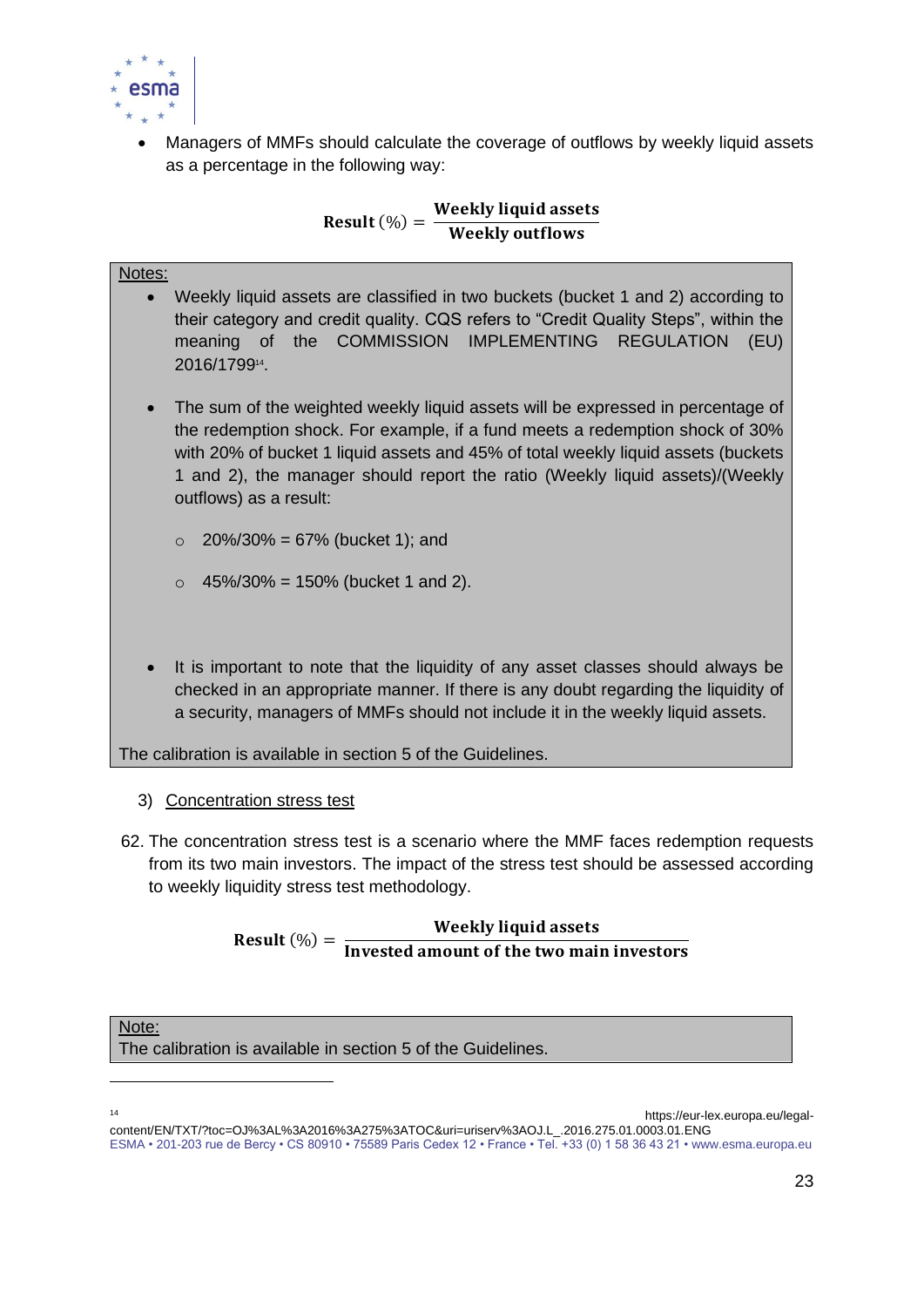

#### <span id="page-23-0"></span>**4.8.5 Macro-systemic shocks affecting the economy as a whole**

- 63. With respect to the identification of macro-systemic shocks affecting the economy as a whole referred to in Article 28(1)(f) of the MMF Regulation, managers of MMFs should take the following steps:
	- measure the impact of a market shock combining different risk parameters in accordance with the table below;
	- assess the impact of a redemption shock following the market shock. Assets sold in response to the redemption shock will result in additional losses, as defined in the liquidity stress test;
	- calculate the result as a percentage of NAV;
	- calculate the value of weekly liquid assets after market shock as a percentage of outflows. ;

|                            | <b>Risk factors</b>                                                                          | Parameters used for the calibration       |
|----------------------------|----------------------------------------------------------------------------------------------|-------------------------------------------|
|                            | <b>FX Rate</b><br>$\bullet$                                                                  | EUR/USD etc.                              |
| <b>Market</b>              | <b>Interest Rate</b>                                                                         | Swap rate                                 |
| shock                      | Credit                                                                                       | Gov. bond yields/ spreads                 |
|                            | Spread among indices to which<br>portfolio<br>interest<br>of<br>rates<br>securities are tied | Corp. bond yields/spreads                 |
|                            | Level of Redemption                                                                          | % outflows                                |
| <b>Redemption</b><br>shock | Asset liquidity                                                                              | Bid/ask<br>(discount<br>spread<br>factor) |
|                            | % NAV                                                                                        |                                           |
| <b>Results</b>             | Weekly liquid assets/ outflows                                                               |                                           |
| <b>Memo</b>                | % outflows                                                                                   |                                           |

#### Notes:

The scenario envisages the following circumstances:

The MMF is affected by a shock combining an adverse FX shock and an increase in interest rates including swap rate, government bond yields and corporate bond yields. The credit risk is included in the yield shock. Managers of MMFs should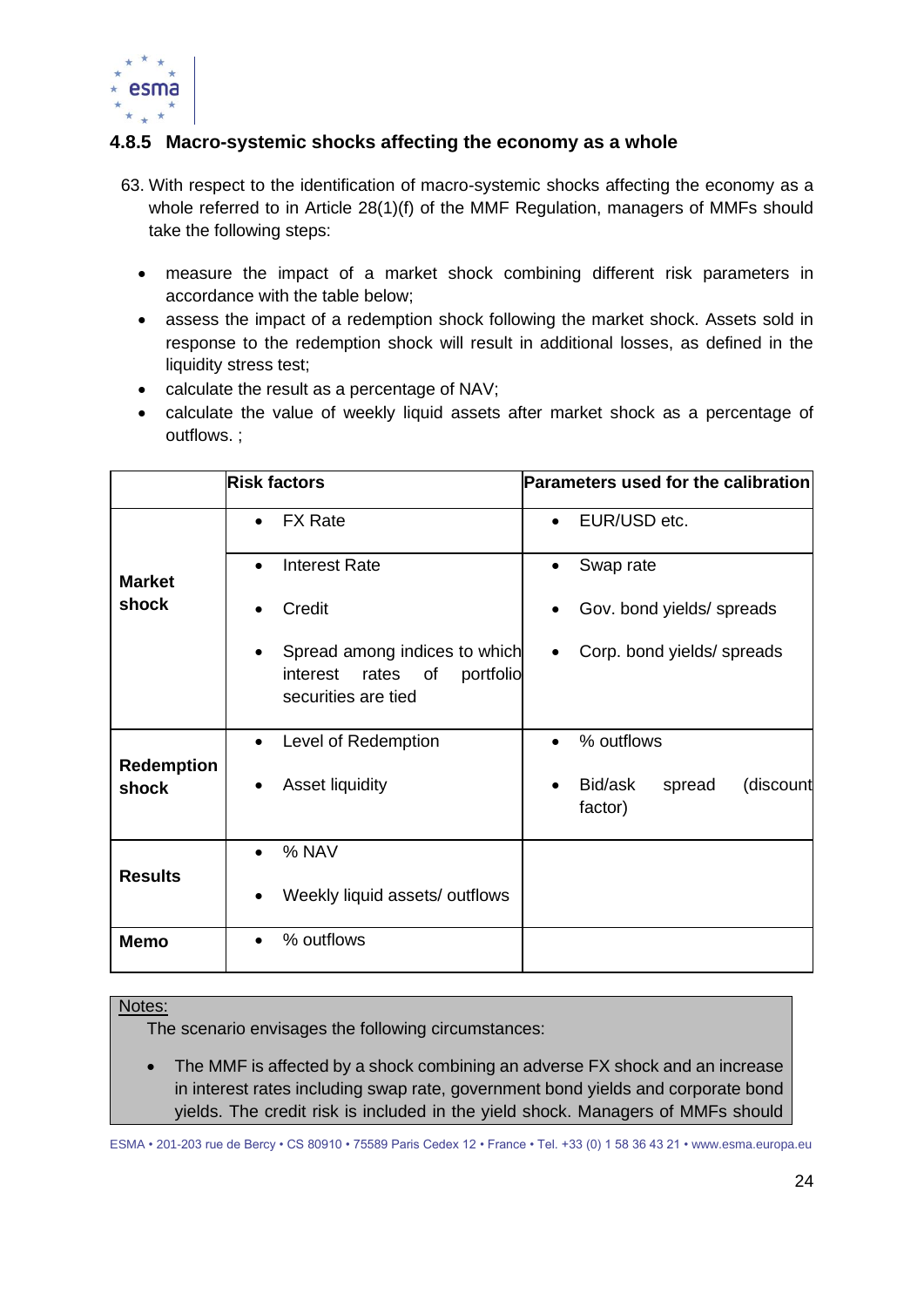

use their internal models to measure the combined impact. The calibration of the shock is based on a macro scenario provided by ESMA and the ESRB and combining shocks from the other scenarios.

- In the wake of the market shock, investors ask for redemption. Outflows are calculated similarly to the redemption scenario by differentiating professional and retail investors, i.e. 30% from retail investors and 40% from professional investors.
- To meet the redemption requests, the fund sells assets in a stressed environment characterized by a widening of bid-ask spread as characterized in the liquidity stress test. For the purposes of the stress test, the loss is entirely borne by remaining investors (and not by redeeming investors).
- The impact on the NAV is the result of the market shock, the outflows and the liquidity shock.
- The impact on liquidity is calculated using the weekly liquidity stress test methodology.

The calibration is available in section 5 of the Guidelines.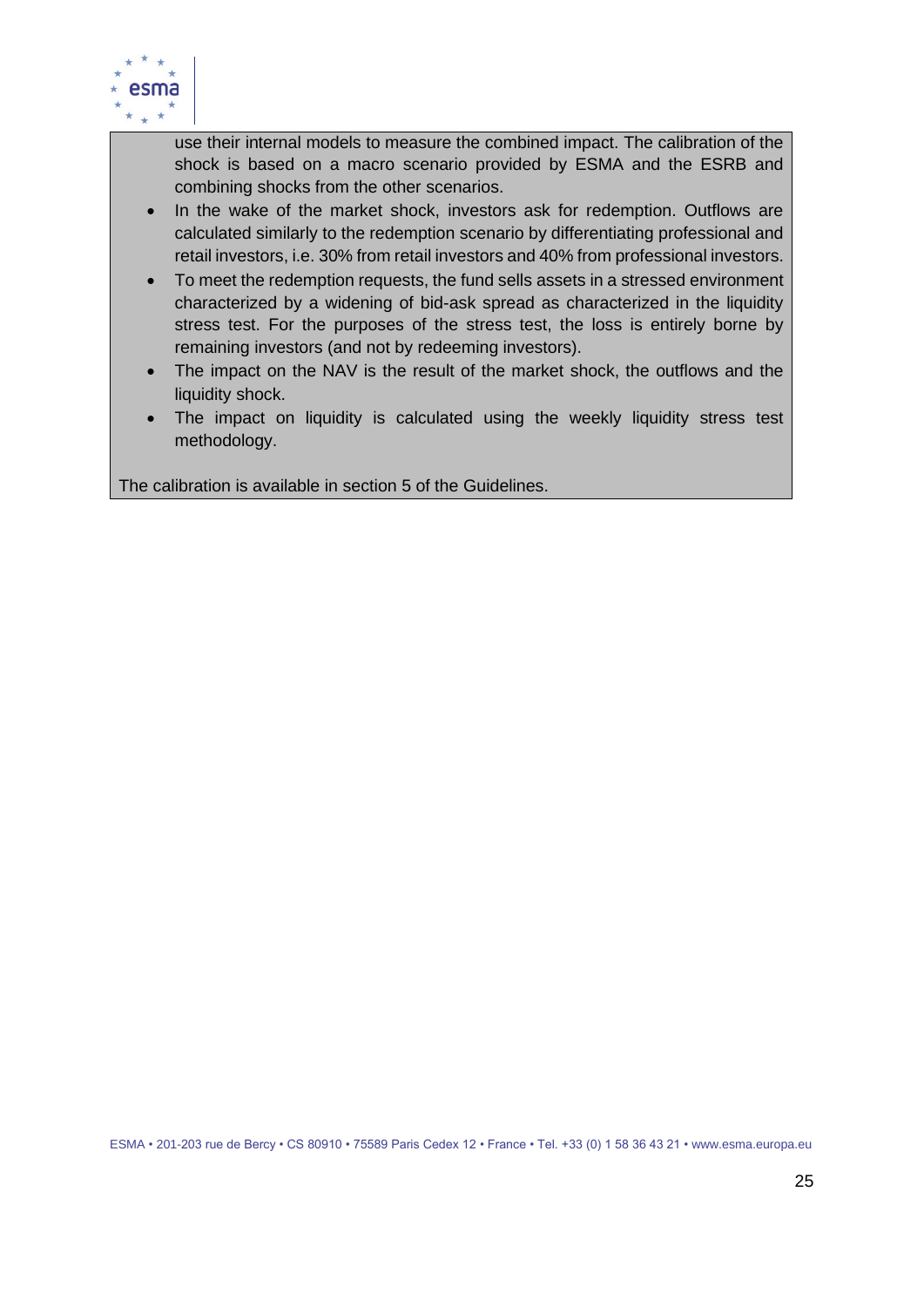

### <span id="page-25-0"></span>**5. Calibration**

- 64. The following section includes the calibration for the MMF stress tests whose the results have to be reported in accordance with Article 37 of the MMF Regulation, and which are detailed in section 4.8 above.
- 65. If managers need a parameter that is not indicated in this section, they may consult the adverse scenario on the ESRB website<sup>15</sup> .

<sup>15</sup><https://www.esrb.europa.eu/mppa/stress/html/index.en.html>

ESMA • 201-203 rue de Bercy • CS 80910 • 75589 Paris Cedex 12 • France • Tel. +33 (0) 1 58 36 43 21 • www.esma.europa.eu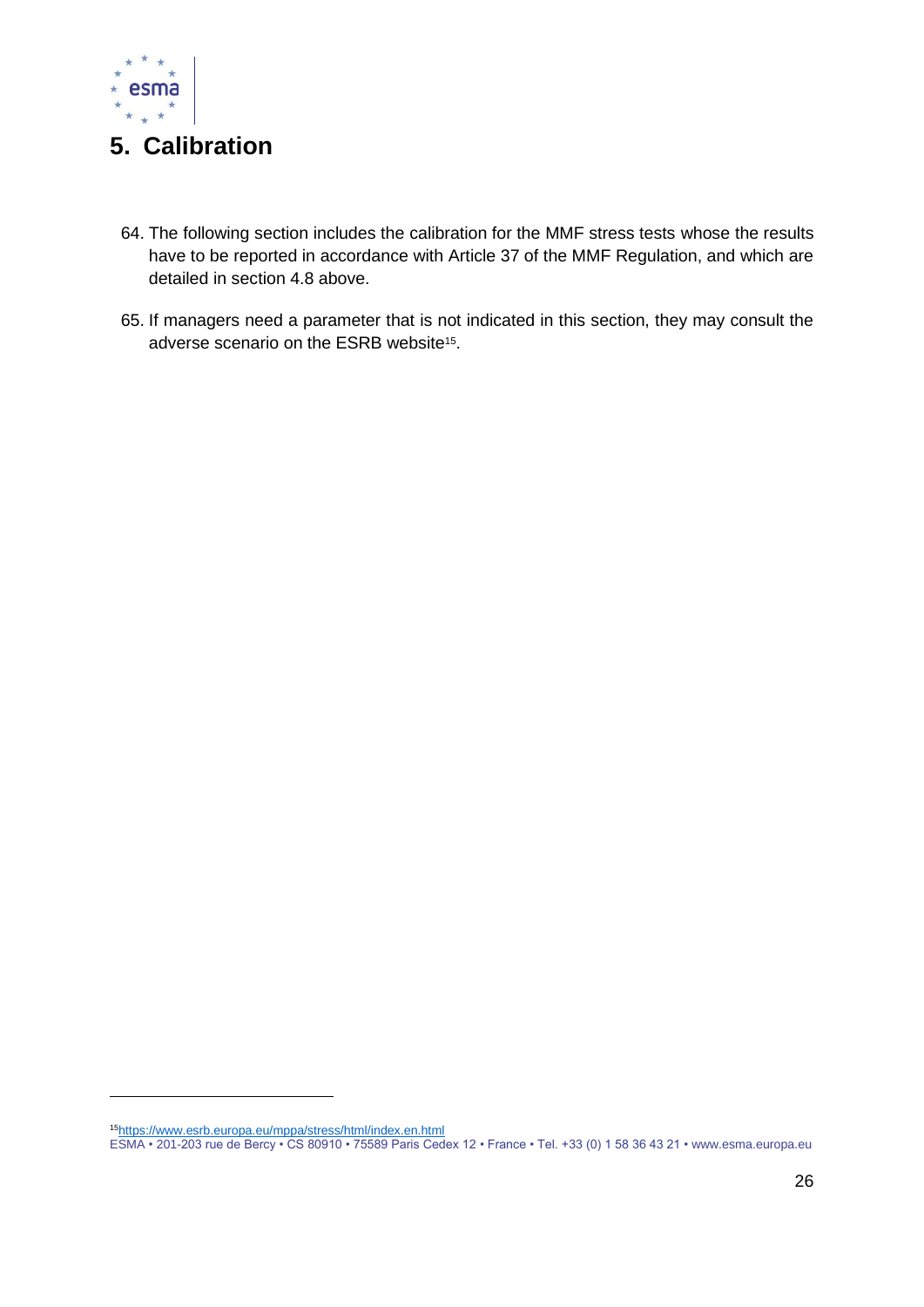

### **5.1. Common reference parameters of the stress test scenarios in relation to hypothetical changes in the level of liquidity of the assets held in the portfolio of the MMF**

#### **Scope of the scenario**

<span id="page-26-0"></span>

| <b>MMFR</b>                                   |                                                                     | <b>Liquidity</b> |                                                                      |  |
|-----------------------------------------------|---------------------------------------------------------------------|------------------|----------------------------------------------------------------------|--|
| <b>Eligible assets</b>                        | <b>Typical assets</b>                                               | <b>Stressed</b>  | <b>Parameters</b>                                                    |  |
|                                               | -Certificate of deposit (CD)                                        | Yes              | Table 3                                                              |  |
|                                               | -Commercial Paper (CP)                                              | Yes              | Table 3                                                              |  |
| (a) money market instruments                  | -Government bonds, treasury and local authority bills               | Yes              | Table 1,2                                                            |  |
|                                               | -Corporate bonds                                                    | Yes              | Table 3                                                              |  |
| (b) eligible securitisations and asset-backed | -Eligible securitisations                                           | Yes              | Table 3                                                              |  |
| commercial paper (ABCPs)                      | -ABCPs                                                              | Yes              | Table 3                                                              |  |
| (c) deposits with credit institutions         | -Deposits, of which time deposits                                   | No               |                                                                      |  |
| (d) financial derivative instruments          | -Financial derivative instruments dealt in on a regulated<br>market | No               |                                                                      |  |
|                                               | -Financial derivative instruments dealt OTC                         | No.              |                                                                      |  |
| (e) repurchase agreements                     | -Repos                                                              | No.              |                                                                      |  |
| (f) reverse repurchase agreements             | -Reverse repos                                                      | No               |                                                                      |  |
| (g) units or shares of other MMFs             | -Shares issued by other MMFs                                        | Yes              | Extrapolation of<br>the results to<br>shares issued by<br>other MMFs |  |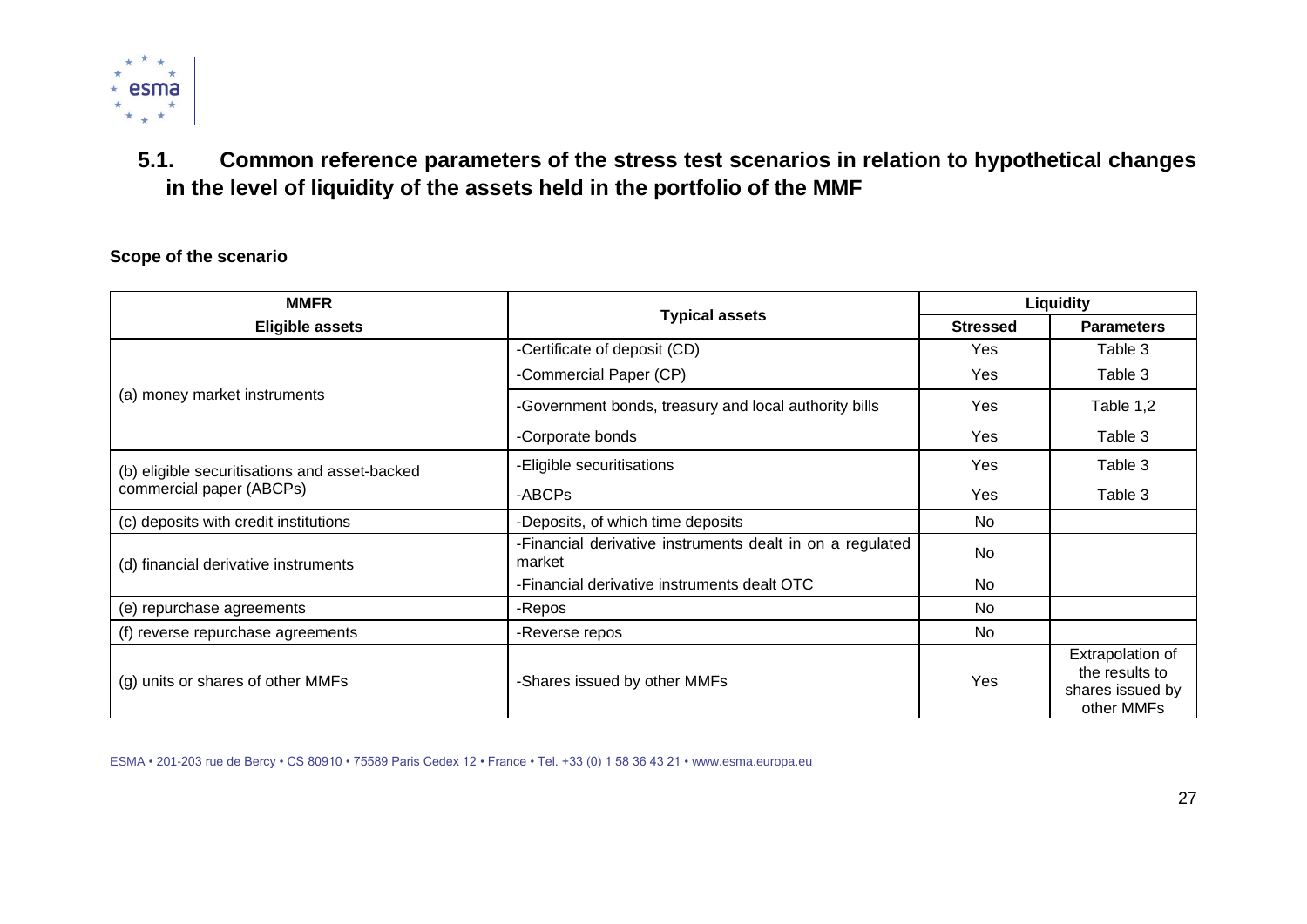

#### **Table 1 Table 2**

| Liquidity discount factor - Sovereign bonds by residual<br>maturity - Reference countries (in %) |      |      |      |      |      |  |  |  |  |  |
|--------------------------------------------------------------------------------------------------|------|------|------|------|------|--|--|--|--|--|
|                                                                                                  | 3M   | 6M   | 1Y   | 1.5Y | 2Y   |  |  |  |  |  |
| DE.                                                                                              | 0.13 | 0.14 | 0.35 | 0.48 | 0.61 |  |  |  |  |  |
| ES                                                                                               | 0.82 | 1.02 | 1.61 | 1.63 | 1.64 |  |  |  |  |  |
| <b>FR</b>                                                                                        | 0.17 | 0.22 | 0.85 | 0.96 | 1.07 |  |  |  |  |  |
| IΤ                                                                                               | 0.87 | 1.03 | 1.48 | 1.50 | 1.51 |  |  |  |  |  |
|                                                                                                  | 0.13 | 0.14 | 0.35 | 0.49 | 0.62 |  |  |  |  |  |

|      |      |      | Liquidity discount factor - Sovereign bonds by residual<br>maturity - Reference countries (in %) |      | Liquidity discount factor - Sovereign bonds by rating and residual |      | maturity (in $%$ ) |      |      |
|------|------|------|--------------------------------------------------------------------------------------------------|------|--------------------------------------------------------------------|------|--------------------|------|------|
| 3M   | 6M   | 1Υ   | 1.5Y                                                                                             | 2Y   |                                                                    | 3M   | 6M                 | 1Y   | 1.5Y |
| 0.13 | 0.14 | 0.35 | 0.48                                                                                             | 0.61 | <b>AAA</b>                                                         | 0.13 | 0.14               | 0.35 | 0.48 |
| 0.82 | 1.02 | 1.61 | 1.63                                                                                             | 1.64 | AA                                                                 | 0.17 | 0.22               | 0.85 | 0.96 |
| 0.17 | 0.22 | 0.85 | 0.96                                                                                             | 1.07 | A                                                                  | 0.82 | 1.02               | 1.61 | 1.63 |
| 0.87 | 1.03 | 1.48 | <u>1.50</u>                                                                                      | 1.51 | <b>BBB</b>                                                         | 0.87 | 1.03               | 1.61 | 1.63 |
| 0.13 | 0.14 | 0.35 | 0.49                                                                                             | 0.62 | <b>Below BBB or unrated</b>                                        | 1.13 | 1.34               | 2.09 | 2.11 |

#### **Table 3**

| Liquidity discount factor - Corporate bonds by rating and residual maturity<br>(in %) |      |      |      |      |      |  |  |  |  |  |
|---------------------------------------------------------------------------------------|------|------|------|------|------|--|--|--|--|--|
|                                                                                       | 3M   | 6M   | 1Y   | 1.5Y | 2Y   |  |  |  |  |  |
| <b>AAA</b>                                                                            | 0.30 | 0.56 | 1.12 | 1.20 | 1.28 |  |  |  |  |  |
| AA                                                                                    | 0.46 | 1.12 | 2.04 | 2.70 | 3.38 |  |  |  |  |  |
| А                                                                                     | 0.86 | 1.58 | 4.48 | 4.64 | 4.80 |  |  |  |  |  |
| <b>BBB</b>                                                                            | 3.00 | 3.54 | 4.48 | 4.64 | 4.80 |  |  |  |  |  |
| <b>Below BBB or unrated</b>                                                           | 3.92 | 4.60 | 5.82 | 5.90 | 5.98 |  |  |  |  |  |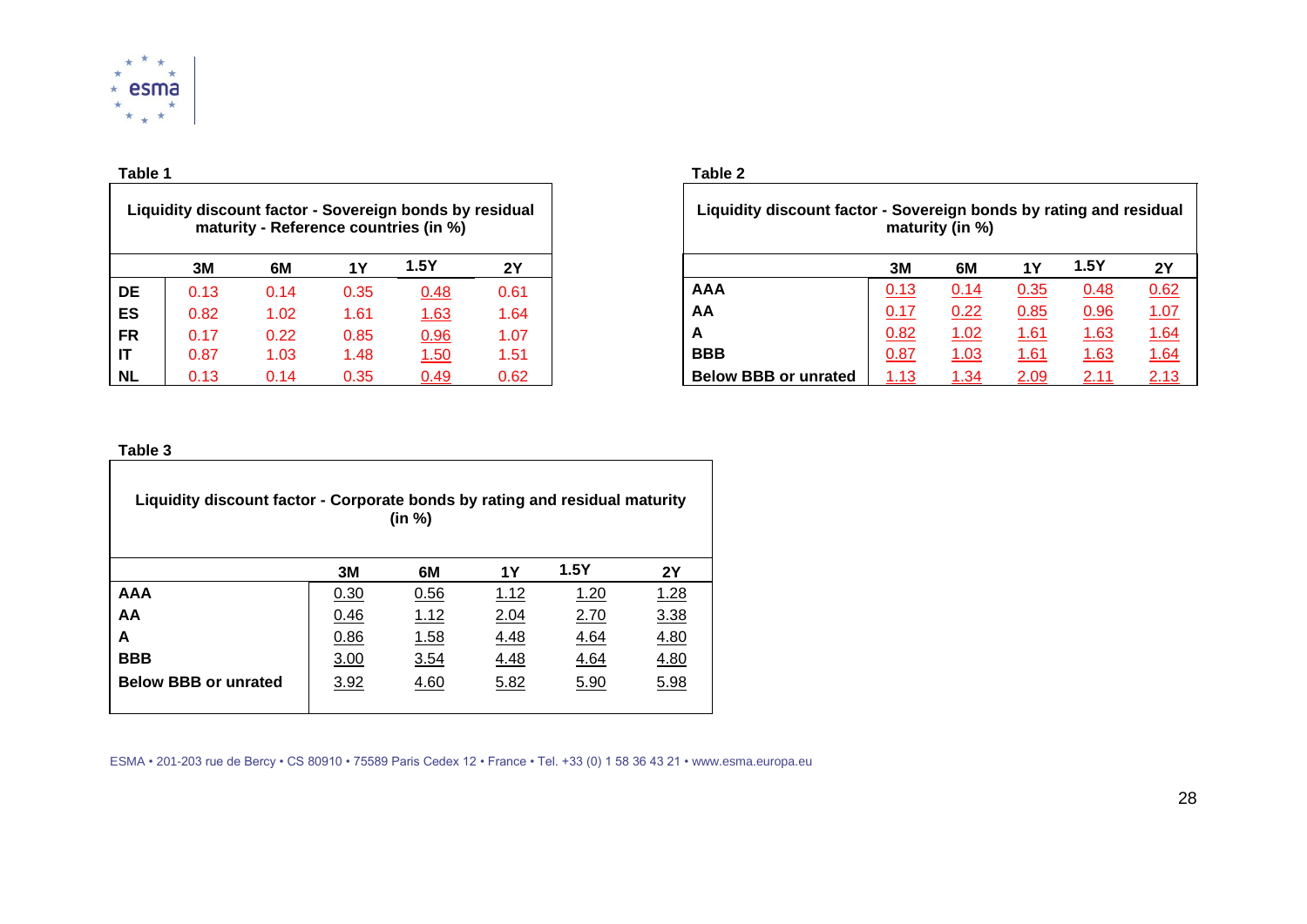

**5.2. Common reference parameters of the stress test scenarios in relation to hypothetical changes in the level of credit risk of the assets held in the portfolio of the MMF, including credit events and rating events**

<span id="page-28-0"></span>

| <b>MMFR</b>                             | <b>Typical assets</b>                                               |                 | <b>Credit</b><br>(credit spreads)               | <b>Credit</b><br>(2 main counterparties) |                                              |  |
|-----------------------------------------|---------------------------------------------------------------------|-----------------|-------------------------------------------------|------------------------------------------|----------------------------------------------|--|
| <b>Eligible assets</b>                  |                                                                     | <b>Stressed</b> | <b>Parameters</b>                               | <b>Stressed</b>                          | <b>Parameters</b>                            |  |
|                                         | -Certificate of deposit (CD)                                        | Yes             | Table 5                                         | <b>Yes</b>                               | Table 6                                      |  |
|                                         | -Commercial Paper (CP)                                              | Yes             | Table 5                                         | Yes                                      | Table 6                                      |  |
| (a) money market instruments            | -Government bonds, treasury<br>and<br>local<br>authority bills      | Yes             | Table 4                                         | Yes                                      | Table 6                                      |  |
|                                         | -Corporate bonds                                                    | Yes             | Table 5                                         | <b>Yes</b>                               | Table 6                                      |  |
| (b) eligible securitisations and asset- | -Eligible securitisations                                           | Yes             | Table 5                                         | Yes                                      | Table 6                                      |  |
| backed commercial paper (ABCPs)         | -ABCPs                                                              | Yes             | Table 5                                         | Yes                                      | Table 6                                      |  |
| (c) deposits with credit institutions   | -Deposits, of which time deposits                                   | No.             |                                                 | No                                       |                                              |  |
| (d) financial derivative instruments    | -Financial derivative instruments dealt in on a<br>regulated market | <b>No</b>       |                                                 | <b>No</b>                                |                                              |  |
|                                         | -Financial derivative instruments dealt OTC                         | No.             |                                                 | <b>No</b>                                |                                              |  |
| (e) repurchase agreements               | -Repos                                                              | No              |                                                 | <b>No</b>                                |                                              |  |
| (f) reverse repurchase agreements       | -Reverse repos                                                      | No.             |                                                 | No                                       |                                              |  |
| (g) units or shares of other MMFs       | -Shares issued by other MMFs                                        | Yes             | Extrapolation<br>of the results<br>shares<br>to | Yes                                      | Extrapolation<br>of the results<br>to shares |  |

**Scope of the scenario**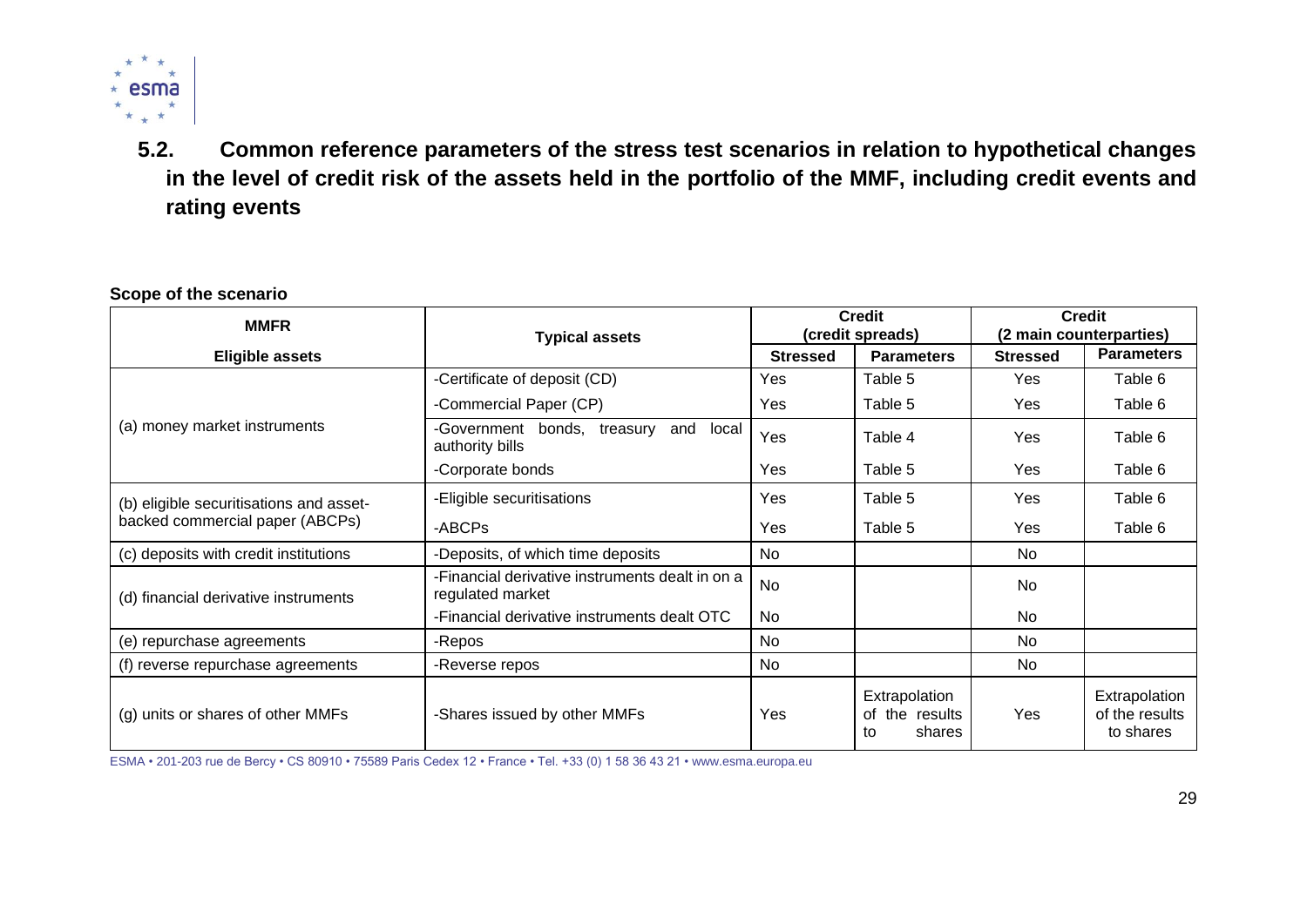

| ____ |  | issued<br>by<br>other MMFs | issued by<br>other MMFs |
|------|--|----------------------------|-------------------------|
|      |  |                            |                         |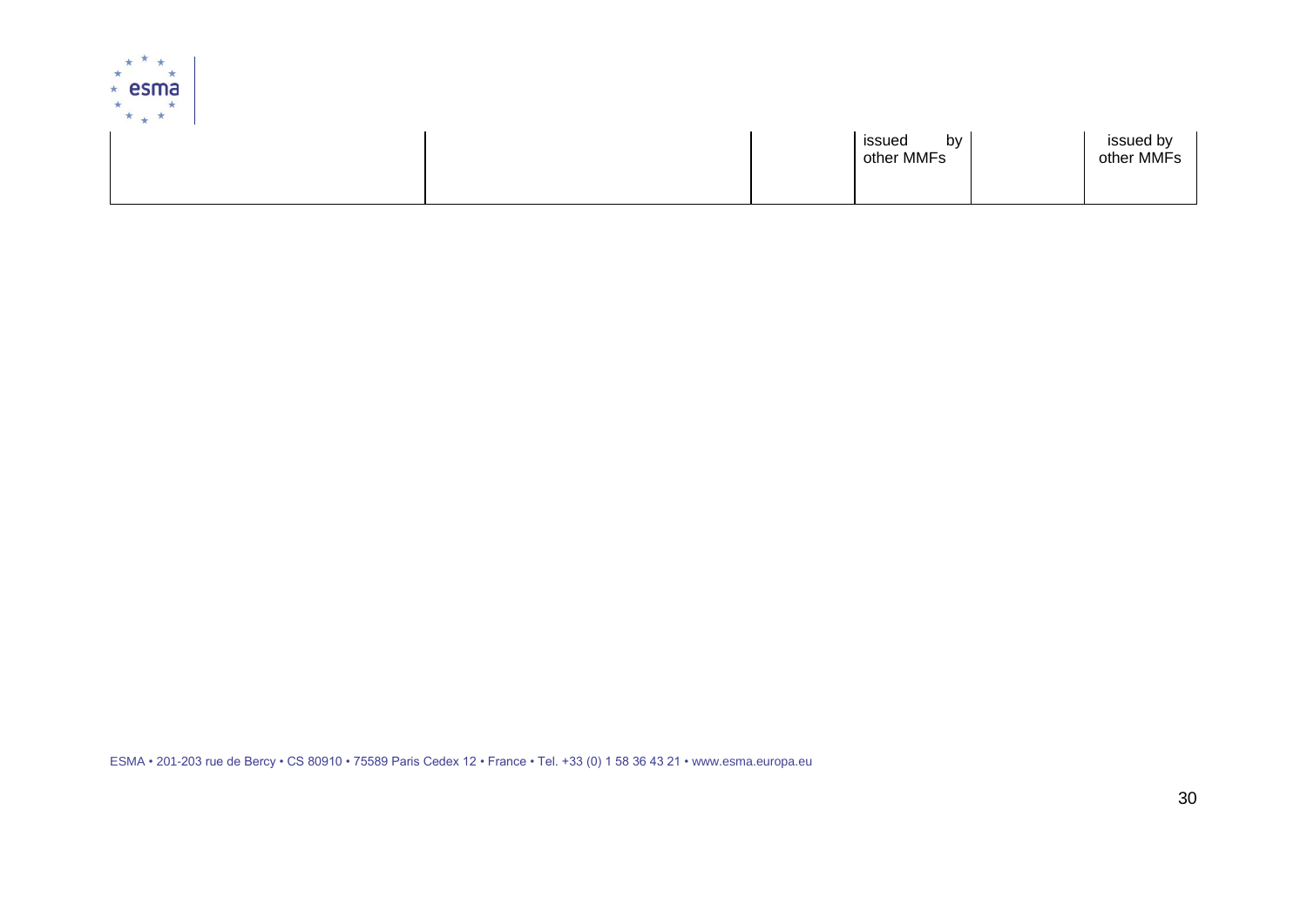

#### **Table 4: Shocks to government bond credit spreads**

| Credit Spread by residual maturity - Government bonds (absolute changes - basis points) |                                                |                |     |                 |                 |  |  |
|-----------------------------------------------------------------------------------------|------------------------------------------------|----------------|-----|-----------------|-----------------|--|--|
|                                                                                         |                                                |                |     |                 |                 |  |  |
| Geographic Area                                                                         | <b>Country</b>                                 | 3M             | 6M  | <b>1Y</b>       | <b>2Y</b>       |  |  |
| EU                                                                                      | <b>Austria</b>                                 | 47             | 52  | 68              | 81              |  |  |
| EU                                                                                      | <b>Belgium</b>                                 | 49             | 55  | 72              | 72              |  |  |
| EU                                                                                      | <b>Bulgaria</b>                                | 17             | 18  | 22              | 86              |  |  |
| EU                                                                                      | <b>Croatia</b>                                 | 31             | 34  | 44              | 58              |  |  |
| EU                                                                                      | <b>Cyprus</b>                                  | 77             | 86  | 113             | 121             |  |  |
| EU                                                                                      | <b>Czech Republic</b>                          | 104            | 117 | 156             | 156             |  |  |
| EU                                                                                      | <b>Denmark</b>                                 | 54             | 61  | 79              | 84              |  |  |
| EU                                                                                      | <b>Finland</b>                                 | 39             | 43  | 47              | 64              |  |  |
| EU                                                                                      | <b>France</b>                                  | 36             | 40  | 52              | 56              |  |  |
| EU                                                                                      | Germany                                        | $\overline{5}$ | 5   | 5               | 14              |  |  |
| EU                                                                                      | <b>Greece</b>                                  | 52             | 58  | 75              | 130             |  |  |
| EU                                                                                      | <b>Hungary</b>                                 | 73             | 82  | 107             | 121             |  |  |
| EU                                                                                      | <b>Ireland</b>                                 | 52             | 58  | 75              | 79              |  |  |
| EU                                                                                      | <b>Italy</b>                                   | 85             | 95  | 125             | 138             |  |  |
| EU                                                                                      | Latvia                                         | 30             | 33  | 42              | 55              |  |  |
| EU                                                                                      | Lithuania                                      | 32             | 35  | 45              | 64              |  |  |
| EU                                                                                      | Luxembourg                                     | 6              | 6   | $6\phantom{1}6$ | 12 <sub>2</sub> |  |  |
| EU                                                                                      | <b>Malta</b>                                   | 45             | 50  | 65              | 76              |  |  |
| EU                                                                                      | <b>Netherlands</b>                             | 25             | 28  | 36              | 38              |  |  |
| EU                                                                                      | <b>Poland</b>                                  | 98             | 110 | 144             | 165             |  |  |
| EU                                                                                      | Portugal                                       | 61             | 68  | 89              | 92              |  |  |
| EU                                                                                      | Romania                                        | 66             | 72  | 95              | 95              |  |  |
| EU                                                                                      | Slovakia                                       | 58             | 65  | 85              | 86              |  |  |
| EU                                                                                      | <b>Slovenia</b>                                | 25             | 28  | 35              | 39              |  |  |
| EU                                                                                      | Spain                                          | 74             | 82  | 108             | 116             |  |  |
| EU                                                                                      | <b>Sweden</b>                                  | 51             | 57  | 74              | 79              |  |  |
| EA (weighted averages)                                                                  | <b>EA</b> (weighted averages)                  | 40             | 45  | 58              | 66              |  |  |
| EU (weighted averages)                                                                  | EU (weighted averages)                         | 48             | 53  | 70              | 77              |  |  |
| Advanced economies                                                                      | <b>United Kingdom</b>                          | 25             | 27  | 34              | 34              |  |  |
| Advanced economies                                                                      | <b>Switzerland</b>                             | 12             | 14  | 18              | 18              |  |  |
| Advanced economies                                                                      | <b>Norway</b>                                  | 51             | 57  | 69              | 70              |  |  |
| Advanced economies                                                                      | Iceland                                        | 20             | 22  | 30              | 30              |  |  |
| Advanced economies                                                                      | Liechtenstein                                  | 20             | 22  | 30              | 30              |  |  |
| Advanced economies                                                                      | <b>United States</b>                           | 42             | 47  | 63              | 64              |  |  |
| Advanced economies                                                                      | Japan                                          | 99             | 149 | 162             | 184             |  |  |
| Advanced economies                                                                      | <b>Advanced economies</b><br>non EU and non US | 32             | 44  | 51              | 53              |  |  |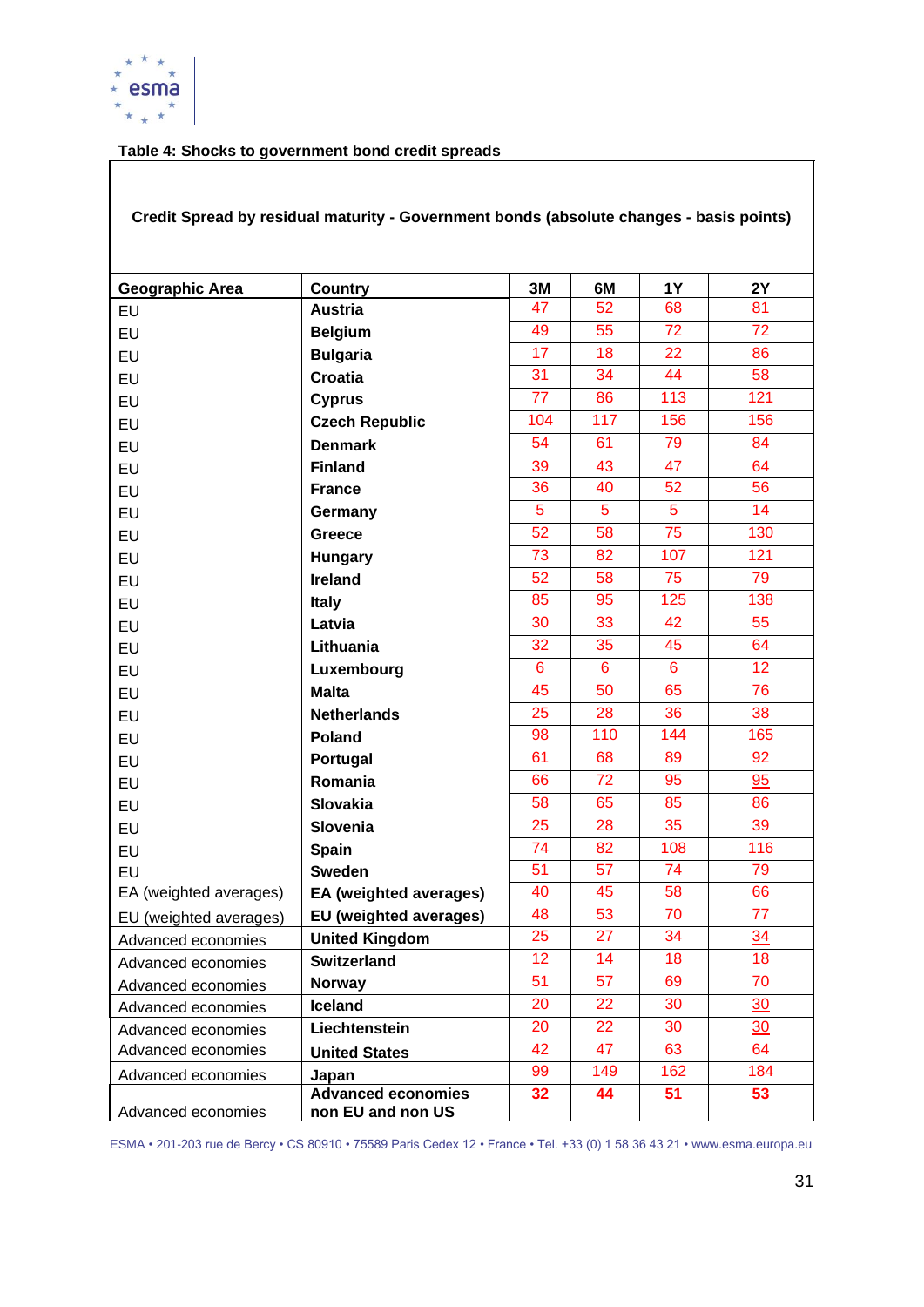

| --<br>$max = 1.848$<br>ں ر |  |  |  |
|----------------------------|--|--|--|
|                            |  |  |  |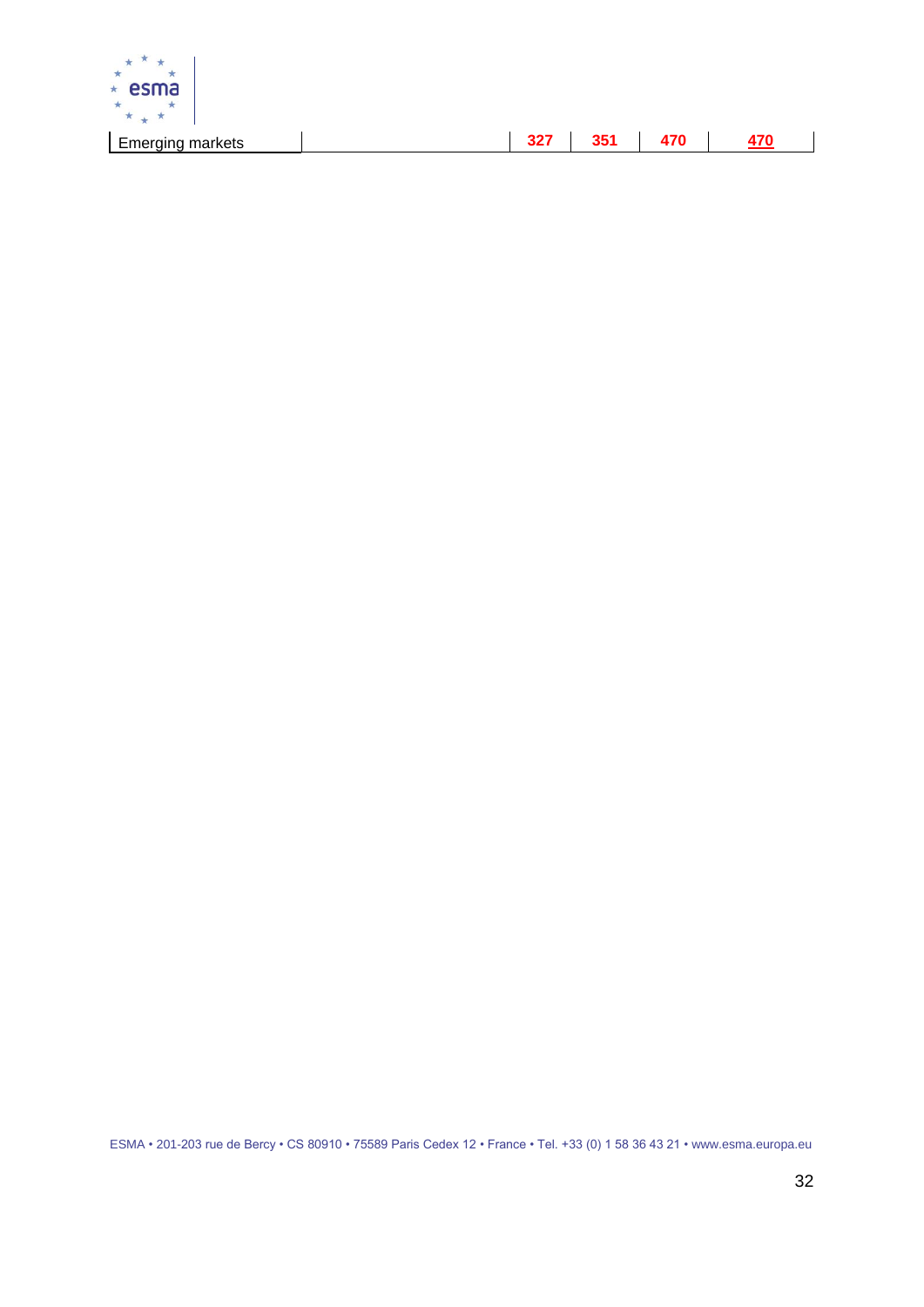

|                             | Corporate credit spreads (absolute changes - basis points) |                             |                  |            |  |  |  |  |
|-----------------------------|------------------------------------------------------------|-----------------------------|------------------|------------|--|--|--|--|
| Rating                      | Non-financial                                              | <b>Financial</b><br>covered | <b>Financial</b> | <b>ABS</b> |  |  |  |  |
| <b>AAA</b>                  | 142                                                        | 165                         | 188              | 206        |  |  |  |  |
| AA                          | 158                                                        | 188                         | 219              | 247        |  |  |  |  |
| A                           | 179                                                        | 246                         | 313              | 252        |  |  |  |  |
| <b>BBB</b>                  | 278                                                        | 322                         | 377              | 296        |  |  |  |  |
| <b>Below BBB or unrated</b> | 336                                                        | 398                         | 484              | <u>369</u> |  |  |  |  |

### **Table 5: Shocks to corporate bond and ABS credit spreads (all maturities)**

#### **Table 6: Loss given default**

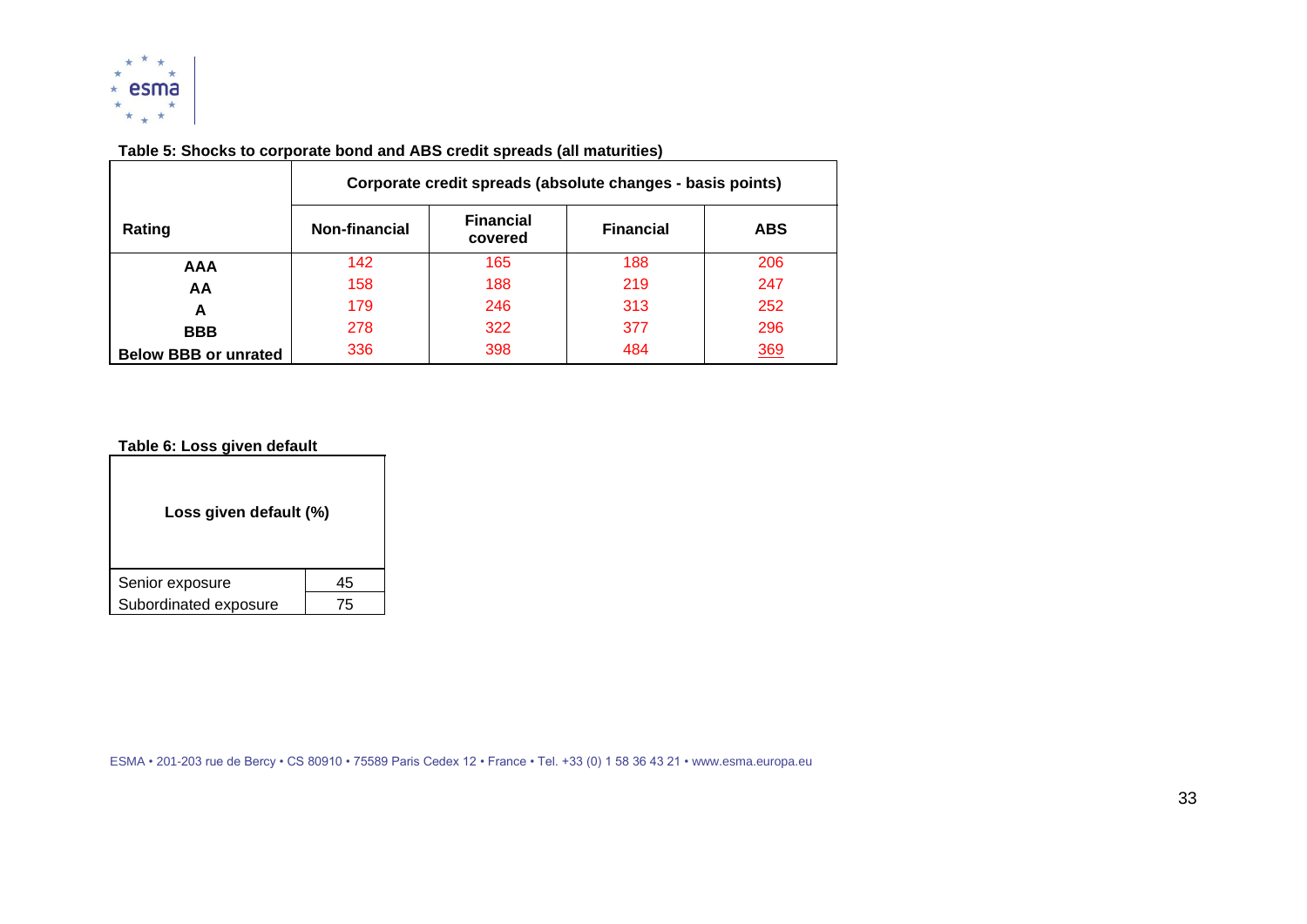

### **5.3. Common reference parameters of the stress test scenarios in relation to hypothetical movements of the interest rates**

#### **Scope of the scenario**

<span id="page-33-0"></span>

| <b>MMFR</b>                                   |                                                                     | IR                   |                                                                             |  |  |
|-----------------------------------------------|---------------------------------------------------------------------|----------------------|-----------------------------------------------------------------------------|--|--|
|                                               | <b>Typical assets</b>                                               | (Interest rate swap) |                                                                             |  |  |
| <b>Eligible assets</b>                        |                                                                     | <b>Stressed</b>      | <b>Parameters</b>                                                           |  |  |
|                                               | -Certificate of deposit (CD)                                        | Yes                  | Table 6, 7                                                                  |  |  |
|                                               | -Commercial Paper (CP)                                              | Yes                  | Table 6, 7                                                                  |  |  |
| (a) money market instruments                  | -Government bonds, treasury and local authority bills               | Yes                  | Table 6, 7                                                                  |  |  |
|                                               | -Corporate bonds                                                    | Yes                  | Table 6, 7                                                                  |  |  |
| (b) eligible securitisations and asset-backed | -Eligible securitisations                                           | Yes                  | Table 6, 7                                                                  |  |  |
| commercial paper (ABCPs)                      | -ABCPs                                                              | Yes                  | Table 6, 7                                                                  |  |  |
| (c) deposits with credit institutions         | -Deposits, of which time deposits                                   | Yes                  | Table 6, 7                                                                  |  |  |
| (d) financial derivative instruments          | -Financial derivative instruments dealt in on a regulated<br>market | Yes                  | Table 6, 7                                                                  |  |  |
|                                               | -Financial derivative instruments dealt OTC                         | Yes                  | Table 6, 7                                                                  |  |  |
| (e) repurchase agreements                     | -Repos                                                              | <b>No</b>            |                                                                             |  |  |
| (f) reverse repurchase agreements             | -Reverse repos                                                      | Yes                  | Table 6, 7                                                                  |  |  |
| (g) units or shares of other MMFs             | -Shares issued by other MMFs                                        | Yes                  | Extrapolation of the<br>results to shares<br>issued by other<br><b>MMFs</b> |  |  |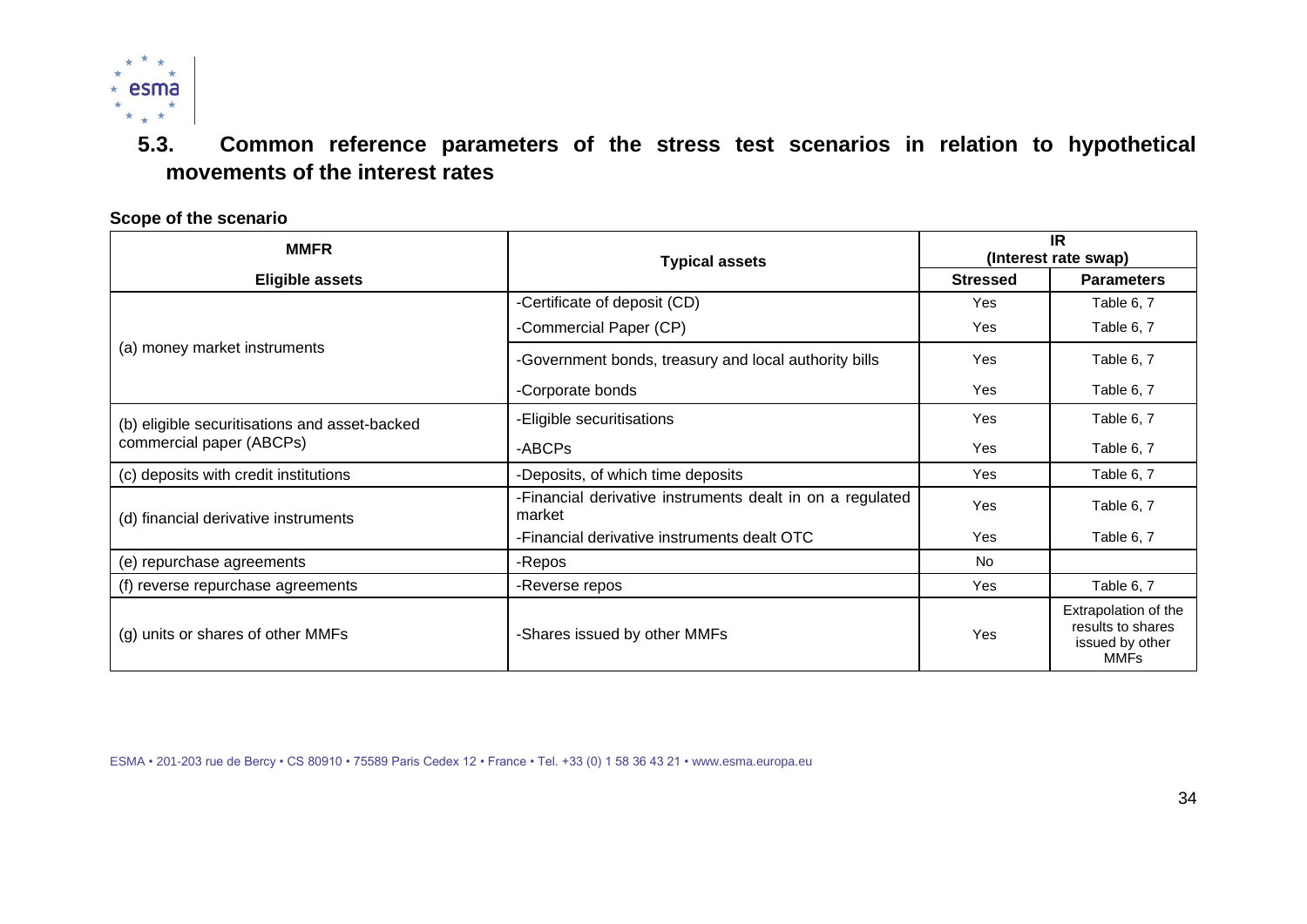

**Table 6: Shocks to swap rates**

| Interest rate yield shocks      |                       |                                                  |                |                |                |                 |           |  |
|---------------------------------|-----------------------|--------------------------------------------------|----------------|----------------|----------------|-----------------|-----------|--|
| absolute changes (basis points) |                       |                                                  |                |                |                |                 |           |  |
| <b>Geographic Area</b>          | <b>Country</b>        | <b>Description</b>                               | 1 <sub>M</sub> | 3M             | 6M             | <b>1Y</b>       | <b>2Y</b> |  |
| EU                              | Euro area             | Interest rate swap on the EUR (euro)             | 31             | 33             | 37             | 50              | 50        |  |
| EU                              | <b>Bulgaria</b>       | Interest rate swap on the BGN (Bulgarian lev)    | 31             | 33             | 37             | 50              | 50        |  |
| EU                              | Croatia               | Interest rate swap on the HRK (Croatian kuna)    | 31             | 33             | 37             | 50              | 50        |  |
| EU                              | <b>Czech Republic</b> | Interest rate swap on the CZK (Czech koruna)     | 31             | 33             | 37             | 50              | 50        |  |
| EU                              | <b>Denmark</b>        | Interest rate swap on the DKK (Danish krone)     | 31             | 33             | 37             | 50              | 50        |  |
| EU                              | Hungary               | Interest rate swap on the HUF (Hungarian forint) | 54             | 54             | 61             | 81              | 81        |  |
| EU                              | <b>Poland</b>         | Interest rate swap on the PLN (Polish zloty)     | 31             | 33             | 37             | 50              | 50        |  |
| EU                              | Romania               | Interest rate swap on the RON (Romanian leu)     | 24             | 25             | 30             | 40              | 47        |  |
| EU                              | <b>Sweden</b>         | Interest rate swap on the SEK (Swedish krona)    | 12             | 12             | 14             | 19              | 25        |  |
| <b>UK</b>                       | <b>United Kingdom</b> | Interest rate swap on the GBP (British pound)    | 43             | 43             | 48             | 64              | 71        |  |
| Rest of Europe                  | <b>Norway</b>         | Interest rate swap on the NOK (Norwegian krone)  | $\overline{7}$ | $\overline{7}$ | $\overline{7}$ | 10 <sup>°</sup> | 16        |  |
|                                 |                       |                                                  |                |                |                |                 |           |  |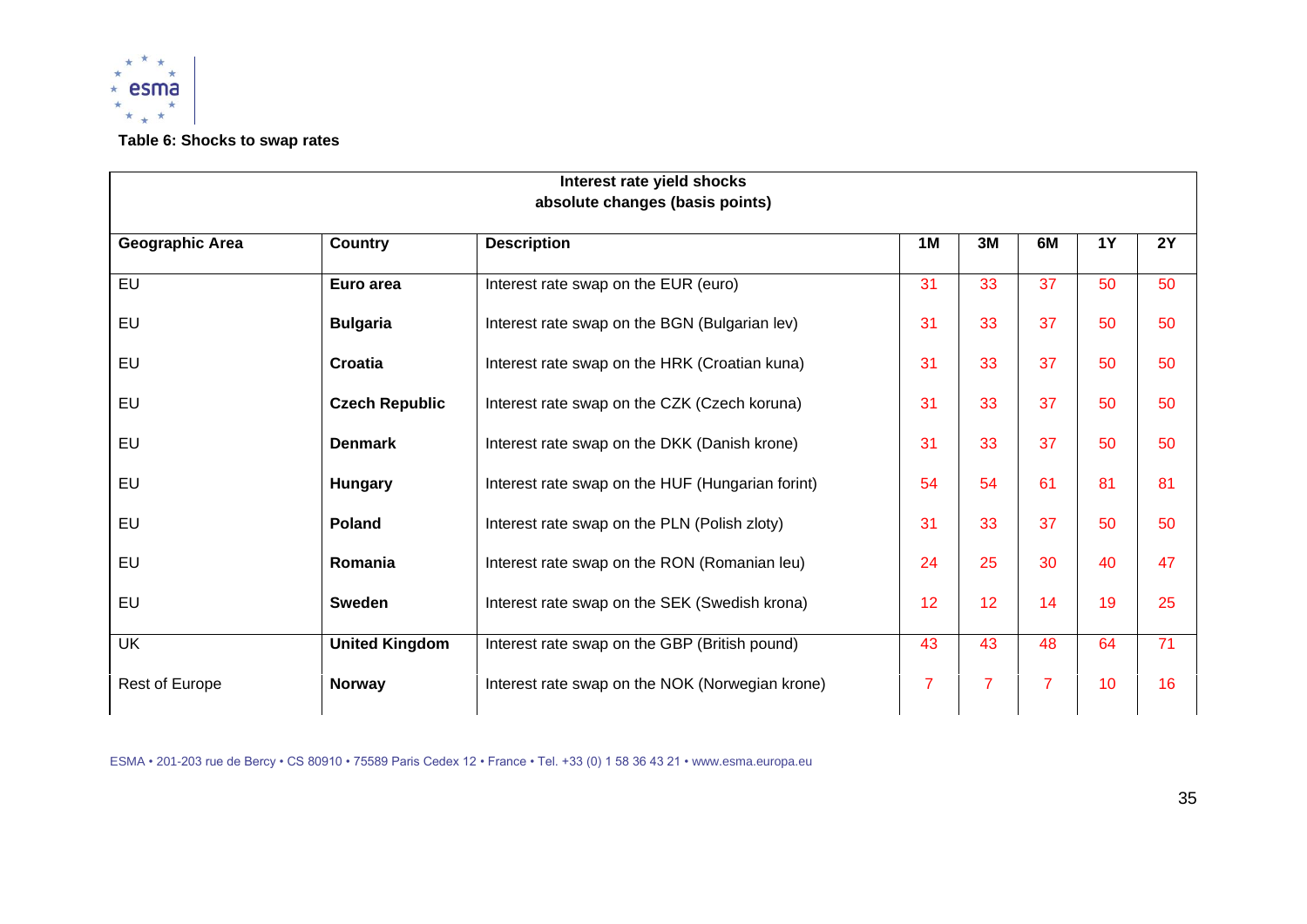

|    | 40  |
|----|-----|
| 18 | 22  |
| 51 | 66  |
| 29 | 38  |
| 52 | 61  |
| 29 | 38  |
| 81 | 100 |
| 47 | 60  |
| 68 | 70  |
| 9  | 9   |
| 55 | 69  |
| 69 | 85  |
| 3  | 5   |
| 35 | 45  |
| 30 | 38  |
|    |     |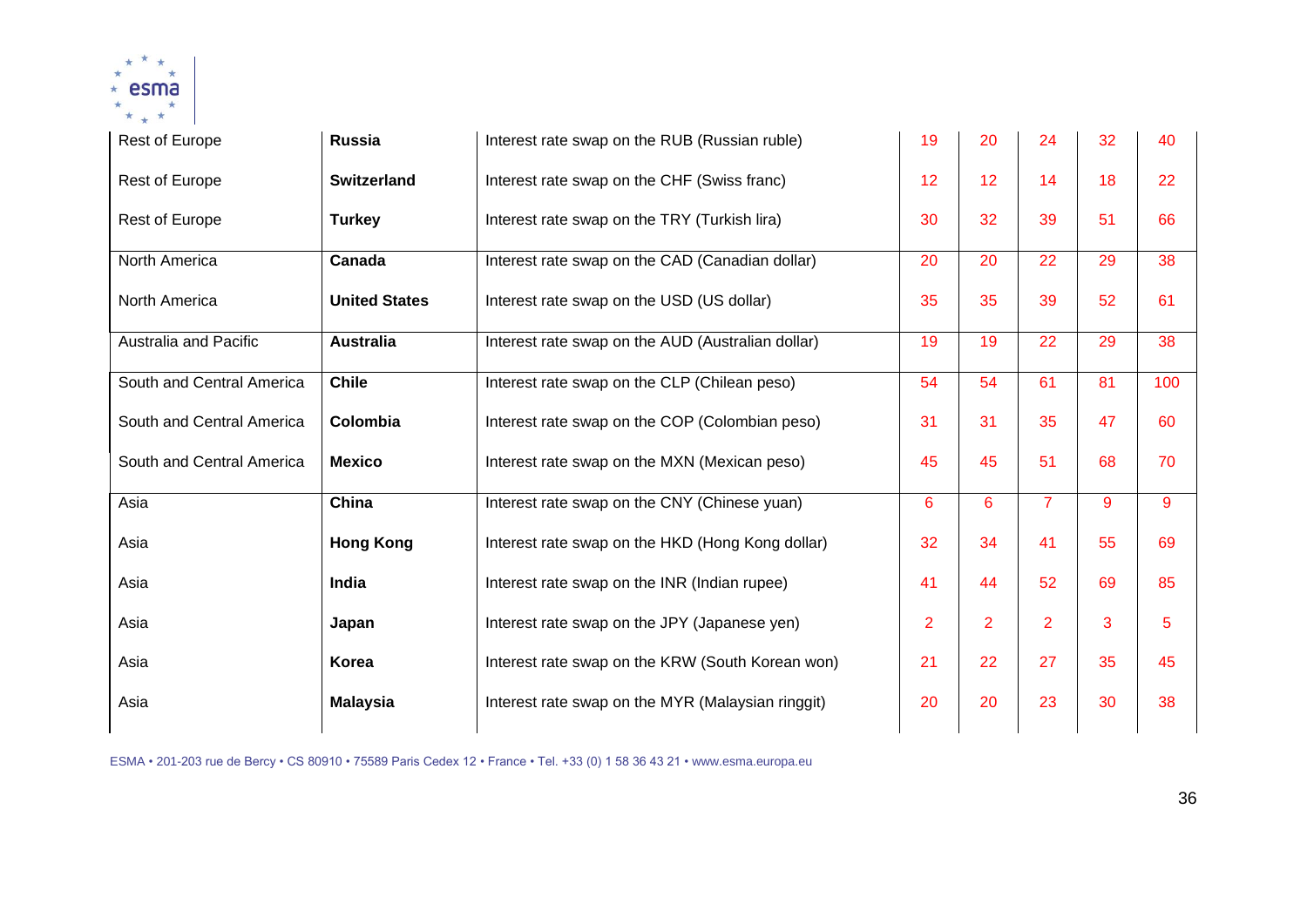| $\star$ esma<br>* * * |                     |                                                    |    |     |    |    |    |
|-----------------------|---------------------|----------------------------------------------------|----|-----|----|----|----|
| Asia                  | Singapore           | Interest rate swap on the SGD (Singapore dollar)   | 35 | -35 | 40 | 53 | 59 |
| Asia                  | <b>Thailand</b>     | Interest rate swap on the THB (Thai baht)          | 36 | 36  | 41 | 55 | 59 |
| Africa                | <b>South Africa</b> | Interest rate swap on the ZAR (South African rand) |    | 5   | 5  |    | 8  |

**Table 7 Shocks to swap rates (default values for countries not included in table 6)**

| Interest rate yield shocks<br>absolute changes (basis points) |                                                     |           |    |    |    |    |  |  |
|---------------------------------------------------------------|-----------------------------------------------------|-----------|----|----|----|----|--|--|
| <b>Geographic Area</b>                                        | <b>Description</b>                                  | <b>1M</b> | 3M | 6M | 1Y | 2Y |  |  |
| EU                                                            | Default value for countries not included in table 6 | 28        | 29 | 33 | 44 | 46 |  |  |
| Other advanced economies                                      | Default value for countries not included in table 6 | 20        | 20 | 22 | 29 | 36 |  |  |
| Other emerging markets                                        | Default value for countries not included in table 6 | 30        | 31 | 36 | 48 | 57 |  |  |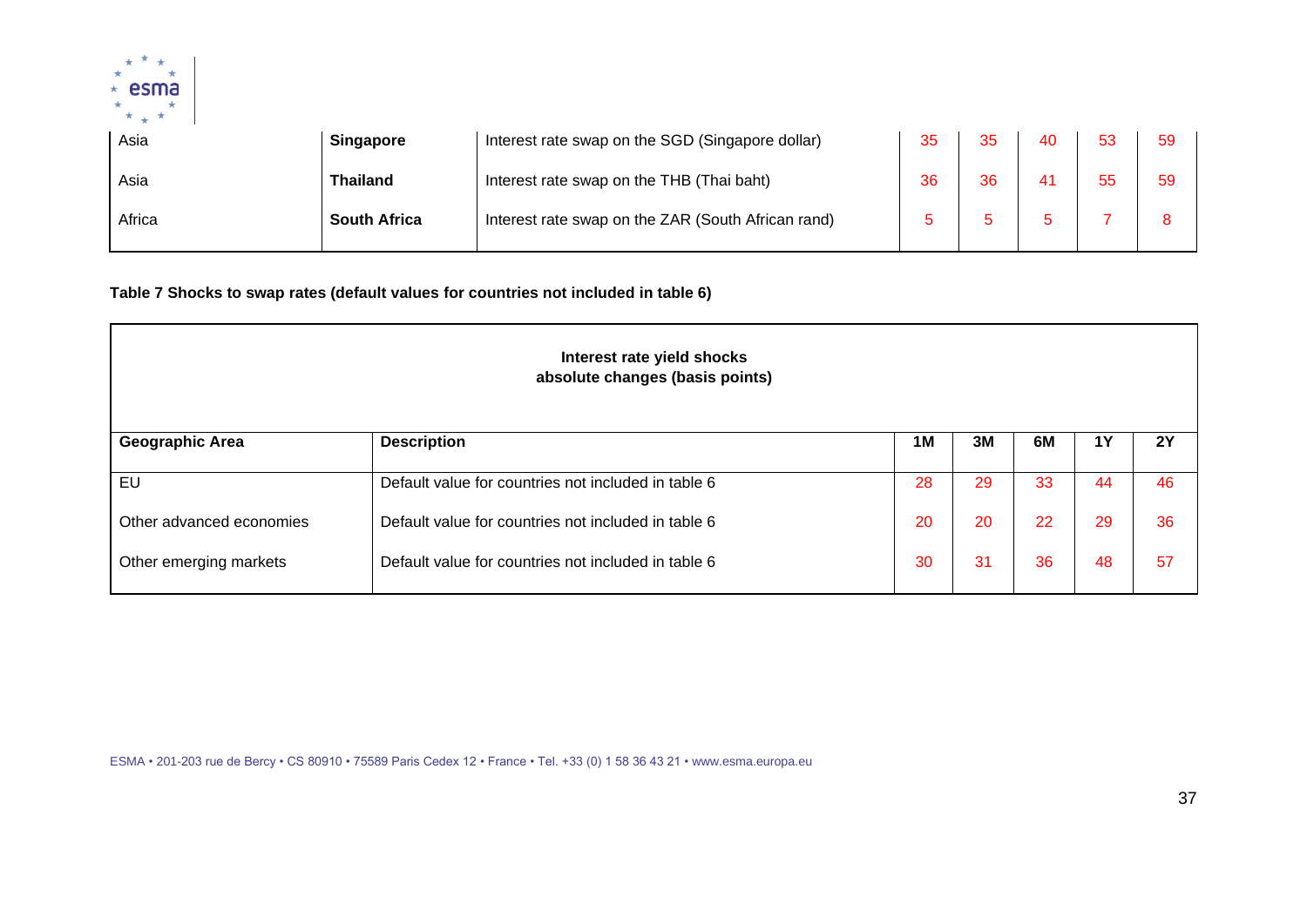

### **5.4. Common reference parameters of the stress test scenarios in relation to hypothetical movements of the exchange rates**

**Scope of the scenario**

<span id="page-37-0"></span>

| <b>MMFR</b>                             |                                                                     |                 | <b>FX</b>                                                            | <b>FX</b>                 |                                                                      |  |
|-----------------------------------------|---------------------------------------------------------------------|-----------------|----------------------------------------------------------------------|---------------------------|----------------------------------------------------------------------|--|
|                                         | <b>Typical assets</b>                                               |                 | (Appreciation of the EUR)                                            | (Depreciation of the EUR) |                                                                      |  |
| <b>Eligible assets</b>                  |                                                                     | <b>Stressed</b> | <b>Parameters</b>                                                    | <b>Stressed</b>           | <b>Parameters</b>                                                    |  |
|                                         | -Certificate of deposit (CD)                                        | Yes             | Table 8                                                              | Yes                       | Table 9                                                              |  |
|                                         | -Commercial Paper (CP)                                              | Yes             | Table 8                                                              | Yes                       | Table 9                                                              |  |
| (a) money market instruments            | -Government bonds, treasury<br>local<br>and<br>authority bills      | Yes             | Table 8                                                              | Yes                       | Table 9                                                              |  |
|                                         | -Corporate bonds                                                    | Yes             | Table 8                                                              | <b>Yes</b>                | Table 9                                                              |  |
| (b) eligible securitisations and asset- | -Eligible securitisations                                           | Yes             | Table 8                                                              | Yes                       | Table 9                                                              |  |
| backed commercial paper (ABCPs)         | -ABCPs                                                              | Yes             | Table 8                                                              | Yes                       | Table 9                                                              |  |
| (c) deposits with credit institutions   | -Deposits, of which time deposits                                   | Yes             | Table 8                                                              | Yes                       | Table 9                                                              |  |
| (d) financial derivative instruments    | -Financial derivative instruments dealt in on a<br>regulated market | Yes             | Table 8                                                              | Yes                       | Table 9                                                              |  |
|                                         | -Financial derivative instruments dealt OTC                         | Yes             | Table 8                                                              | Yes                       | Table 9                                                              |  |
| (e) repurchase agreements               | -Repos                                                              | No              |                                                                      | No.                       |                                                                      |  |
| (f) reverse repurchase agreements       | -Reverse repos                                                      | Yes             | Table 8                                                              | <b>Yes</b>                | Table 9                                                              |  |
| (g) units or shares of other MMFs       | -Shares issued by other MMFs                                        | Yes             | Extrapolation of<br>the results to<br>shares issued<br>by other MMFs | <b>Yes</b>                | Extrapolation<br>of the results to<br>shares issued<br>by other MMFs |  |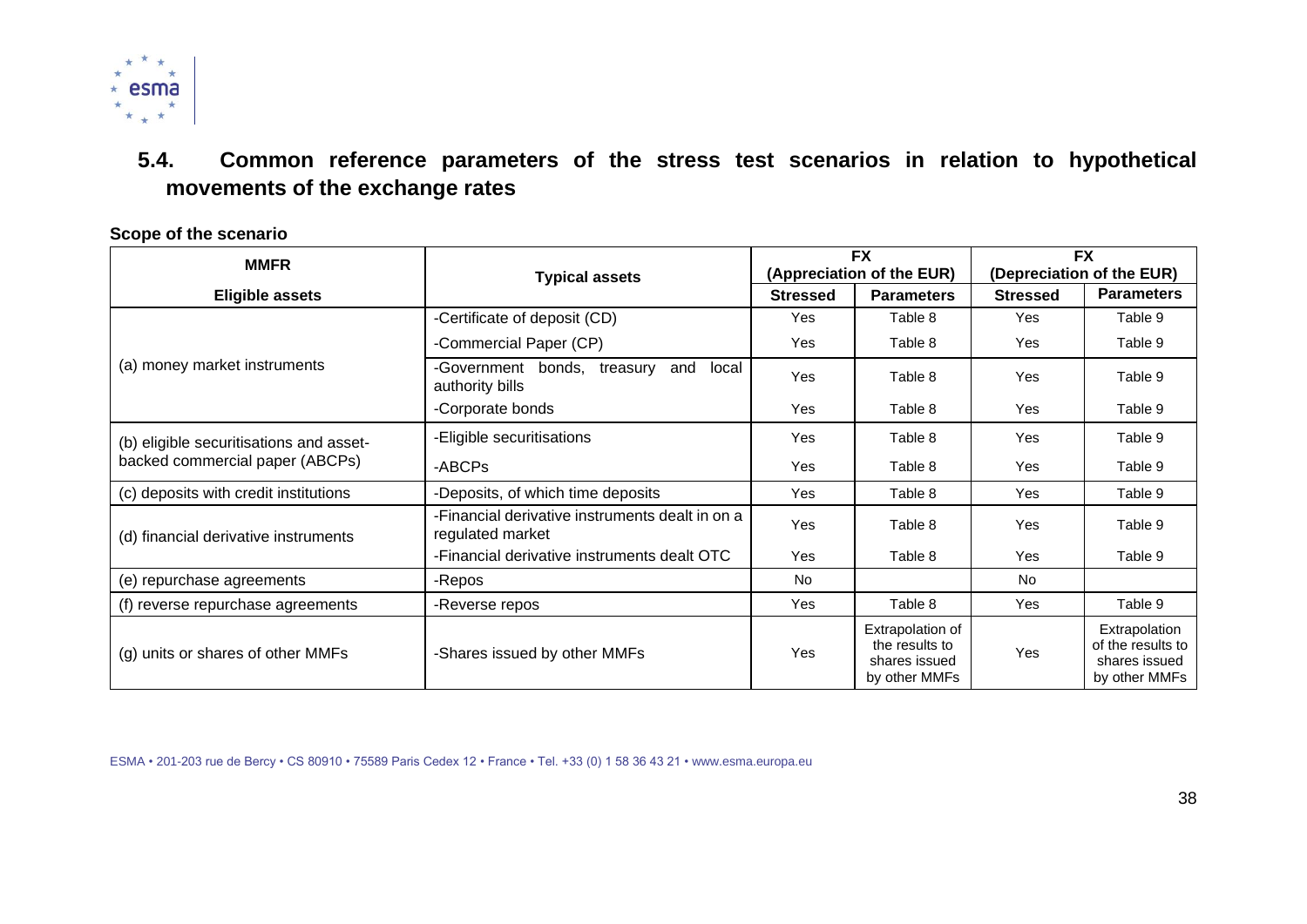

#### **Table 8**

| FX shocks (appreciation of the EUR against the USD)<br>relative changes (%) |                                                           |                           |              |  |  |  |
|-----------------------------------------------------------------------------|-----------------------------------------------------------|---------------------------|--------------|--|--|--|
| <b>Geographic Area</b>                                                      | <b>Description</b>                                        | <b>Exchange rate name</b> | <b>Shock</b> |  |  |  |
| EU                                                                          | USDBGN represents 1 USD per x BGN (Bulgarian lev)         | <b>USDBGN</b>             | $-25.7$      |  |  |  |
| EU                                                                          | EURCZK represents 1 EUR per x CZK (Czech koruna)          | <b>EURCZK</b>             | $-3.4$       |  |  |  |
| EU                                                                          | EURHRK represents 1 EUR per x HRK (Croatian kune)         | <b>EURHRK</b>             | 1.5          |  |  |  |
| EU                                                                          | EURHUF represents 1 EUR per x HUF (Hungarian forints)     | <b>EURHUF</b>             | $-7.0$       |  |  |  |
| EU                                                                          | USDNOK represents 1 USD per x NOK (Norwegian krone)       | <b>USDNOK</b>             | $-23.5$      |  |  |  |
| EU                                                                          | EURPLN represents 1 EUR per x PLN (Polish zloty)          | <b>EURPLN</b>             | $-4.8$       |  |  |  |
| EU                                                                          | EURRON represents 1 EUR per x RON (Romanian leu)          | <b>EURRON</b>             | 0.0          |  |  |  |
| EU                                                                          | EURRSD represents 1 EUR per x RSD (Serbian dinar)         | <b>EURRSD</b>             | $-2.7$       |  |  |  |
| EU                                                                          | USDSEK represents 1 USD per x SEK (Swedish krona)         | <b>USDSEK</b>             | $-26.0$      |  |  |  |
| Rest of Europe                                                              | EURCHF represents 1 EUR per x CHF (Swiss franc)           | <b>EURCHF</b>             | 3.9          |  |  |  |
| Rest of Europe                                                              | EURGBP represents 1 EUR per x GBP (British pound)         | <b>EURGBP</b>             | 16.4         |  |  |  |
| <b>Rest of Europe</b>                                                       | EURRUB represents 1 EUR per x RUB (Russian ruble)         | <b>EURRUB</b>             | 13.1         |  |  |  |
| <b>Rest of Europe</b>                                                       | EURTRY represents 1 EUR per x TRY (Turkish lira)          | <b>EURTRY</b>             | 16.5         |  |  |  |
| North America                                                               | USDCAD represents 1 USD per x CAD (Canadian dollar)       | <b>USDCAD</b>             | $-13.8$      |  |  |  |
| North America                                                               | EURUSD represents 1 EUR per x USD (US dollar)             | <b>EURUSD</b>             | 26.0         |  |  |  |
| Australia and Pacific                                                       | AUDUSD represents 1 AUD per x USD (Australian dollar)     | <b>AUDUSD</b>             | 18.3         |  |  |  |
| Australia and Pacific                                                       | NZDUSD represents 1 NZD per x USD (New Zealand dollar)    | <b>NZDUSD</b>             | 19.5         |  |  |  |
| South and Central America                                                   | USDARS represents 1 USD per x ARS (Argentine peso)        | <b>USDARS</b>             | $-2.3$       |  |  |  |
| South and Central America                                                   | USDBRL represents 1 USD per x BRL (Brazilian real)        | <b>USDBRL</b>             | $-15.0$      |  |  |  |
| South and Central America                                                   | USDMXN represents 1 USD per x MXN (Mexican peso)          | <b>USDMXN</b>             | $-10.4$      |  |  |  |
| Asia                                                                        | USDCNY represents 1 USD per x CNY (Chinese yuan renminbi) | <b>USDCNY</b>             | $-1.4$       |  |  |  |
| Asia                                                                        | USDHKD represents 1 USD per x HKD (Hong Kong dollar)      | <b>USDHKD</b>             | $-0.4$       |  |  |  |
| Asia                                                                        | USDINR represents 1 USD per x INR (Indian rupee)          | <b>USDINR</b>             | $-3.5$       |  |  |  |
| Asia                                                                        | USDJPY represents 1 USD per x JPY (Japanese yen)          | <b>USDJPY</b>             | $-9.5$       |  |  |  |
| Asia                                                                        | USDKRW represents 1 USD per x KRW (South korean won)      | <b>USDKRW</b>             | $-4.2$       |  |  |  |
| Asia                                                                        | USDMYR represents 1 USD per x MYR (Malaysian ringgit)     | <b>USDMYR</b>             | $-3.1$       |  |  |  |
| Asia                                                                        | USDSGD represents 1 USD per x SGD (Singapore dollar)      | <b>USDSGD</b>             | $-10.6$      |  |  |  |
| Asia                                                                        | USDTHB represents 1 USD per x THB (Thai baht)             | <b>USDTHB</b>             | $-3.0$       |  |  |  |
| Africa                                                                      | USDZAR represents 1 USD per x ZAR (South African rand)    | <b>USDZAR</b>             | $-15.6$      |  |  |  |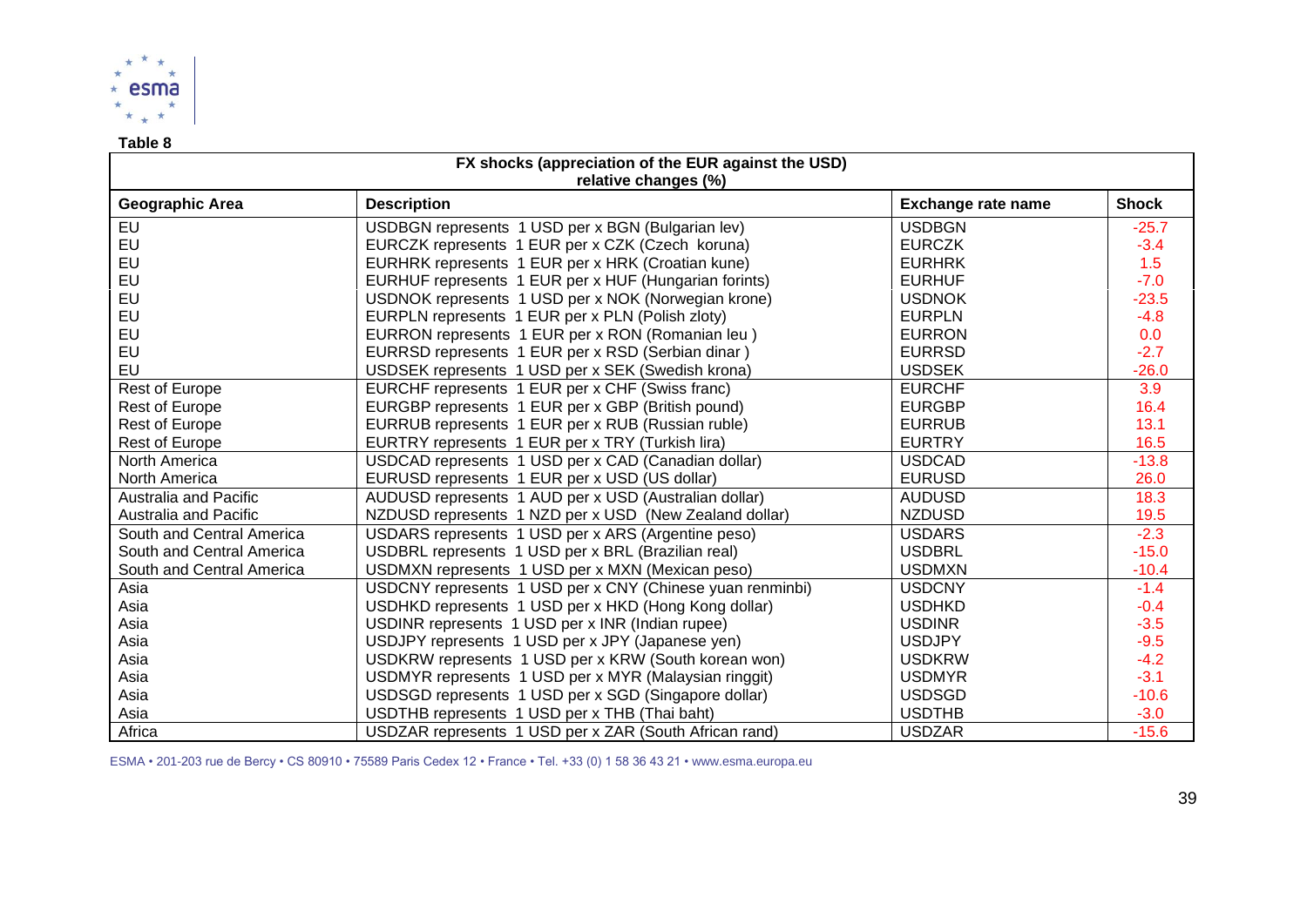

#### **Table 9**

| FX shocks (depreciation of the EUR against the USD)<br>relative changes (%) |                                                           |                           |              |  |  |  |
|-----------------------------------------------------------------------------|-----------------------------------------------------------|---------------------------|--------------|--|--|--|
| <b>Geographic Area</b>                                                      | <b>Description</b>                                        | <b>Exchange rate name</b> | <b>Shock</b> |  |  |  |
| EU                                                                          | USDBGN represents 1 USD per x BGN (Bulgarian lev)         | <b>USDBGN</b>             | 17.3         |  |  |  |
| EU                                                                          | EURCZK represents 1 EUR per x CZK (Czech koruna)          | <b>EURCZK</b>             | 4.0          |  |  |  |
| EU                                                                          | EURHRK represents 1 EUR per x HRK (Croatian kune)         | <b>EURHRK</b>             | $-1.4$       |  |  |  |
| EU                                                                          | EURHUF represents 1 EUR per x HUF (Hungarian forints)     | <b>EURHUF</b>             | 6.2          |  |  |  |
| EU                                                                          | USDNOK represents 1 USD per x NOK (Norwegian krone)       | <b>USDNOK</b>             | 18.0         |  |  |  |
| EU                                                                          | EURPLN represents 1 EUR per x PLN (Polish zloty)          | <b>EURPLN</b>             | 5.0          |  |  |  |
| EU                                                                          | EURRON represents 1 EUR per x RON (Romanian leu)          | <b>EURRON</b>             | 0.8          |  |  |  |
| EU                                                                          | EURRSD represents 1 EUR per x RSD (Serbian dinar)         | <b>EURRSD</b>             | $-2.3$       |  |  |  |
| EU                                                                          | USDSEK represents 1 USD per x SEK (Swedish krona)         | <b>USDSEK</b>             | 19.4         |  |  |  |
| Rest of Europe                                                              | EURCHF represents 1 EUR per x CHF (Swiss franc)           | <b>EURCHF</b>             | $-4.2$       |  |  |  |
| EU                                                                          | EURGBP represents 1 EUR per x GBP (British pound)         | <b>EURGBP</b>             | $-8.1$       |  |  |  |
| Rest of Europe                                                              | EURRUB represents 1 EUR per x RUB (Russian ruble)         | <b>EURRUB</b>             | $-10.6$      |  |  |  |
| <b>Rest of Europe</b>                                                       | EURTRY represents 1 EUR per x TRY (Turkish lira)          | <b>EURTRY</b>             | $-5.7$       |  |  |  |
| North America                                                               | USDCAD represents 1 USD per x CAD (Canadian dollar)       | <b>USDCAD</b>             | 9.3          |  |  |  |
| North America                                                               | EURUSD represents 1 EUR per x USD (US dollar)             | <b>EURUSD</b>             | $-17.9$      |  |  |  |
| Australia and Pacific                                                       | AUDUSD represents 1 AUD per x USD (Australian dollar)     | <b>AUDUSD</b>             | $-15.5$      |  |  |  |
| Australia and Pacific                                                       | NZDUSD represents 1 NZD per x USD (New Zealand dollar)    | <b>NZDUSD</b>             | $-14.8$      |  |  |  |
| South and Central America                                                   | USDARS represents 1 USD per x ARS (Argentine peso)        | <b>USDARS</b>             | 3.0          |  |  |  |
| South and Central America                                                   | USDBRL represents 1 USD per x BRL (Brazilian real)        | <b>USDBRL</b>             | 13.0         |  |  |  |
| South and Central America                                                   | USDMXN represents 1 USD per x MXN (Mexican peso)          | <b>USDMXN</b>             | 8.5          |  |  |  |
| Asia                                                                        | USDCNY represents 1 USD per x CNY (Chinese yuan renminbi) | <b>USDCNY</b>             | 3.3          |  |  |  |
| Asia                                                                        | USDHKD represents 1 USD per x HKD (Hong Kong dollar)      | <b>USDHKD</b>             | 0.4          |  |  |  |
| Asia                                                                        | USDINR represents 1 USD per x INR (Indian rupee)          | <b>USDINR</b>             | 3.0          |  |  |  |
| Asia                                                                        | USDJPY represents 1 USD per x JPY (Japanese yen)          | <b>USDJPY</b>             | 6.5          |  |  |  |
| Asia                                                                        | USDKRW represents 1 USD per x KRW (South korean won)      | <b>USDKRW</b>             | 3.9          |  |  |  |
| Asia                                                                        | USDMYR represents 1 USD per x MYR (Malaysian ringgit)     | <b>USDMYR</b>             | 3.9          |  |  |  |
| Asia                                                                        | USDSGD represents 1 USD per x SGD (Singapore dollar)      | <b>USDSGD</b>             | 7.1          |  |  |  |
| Asia                                                                        | USDTHB represents 1 USD per x THB (Thai baht)             | <b>USDTHB</b>             | 3.8          |  |  |  |
| Africa                                                                      | USDZAR represents 1 USD per x ZAR (South African rand)    | <b>USDZAR</b>             | 16.1         |  |  |  |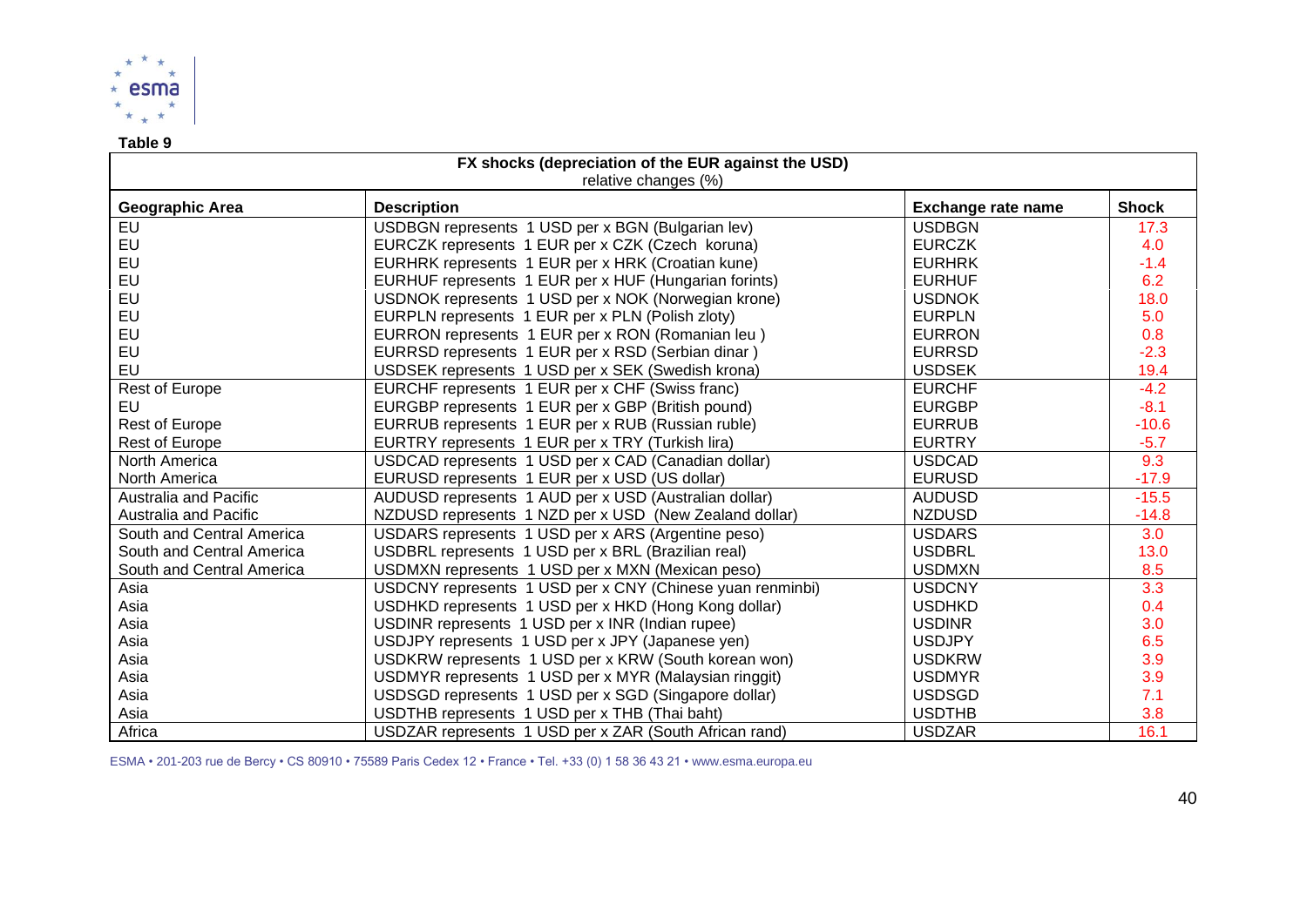

### **5.5. Common reference parameters of the stress test scenarios in relation to hypothetical widening or narrowing of spreads among indexes to which interest rates of portfolio securities are tied**

**Scope of the scenario**

<span id="page-40-0"></span>

| <b>MMFR</b>                                   |                                                                     | <b>IR</b>            |                                                                             |  |
|-----------------------------------------------|---------------------------------------------------------------------|----------------------|-----------------------------------------------------------------------------|--|
|                                               | <b>Typical assets</b>                                               | (Interest rate swap) |                                                                             |  |
| <b>Eligible assets</b>                        |                                                                     | <b>Stressed</b>      | <b>Parameters</b>                                                           |  |
|                                               | -Certificate of deposit (CD)                                        | <b>Yes</b>           | Table 6, 7                                                                  |  |
|                                               | -Commercial Paper (CP)                                              | <b>Yes</b>           | Table 6, 7                                                                  |  |
| (a) money market instruments                  | -Government bonds, treasury and local authority bills               | Yes                  | Table 6, 7                                                                  |  |
|                                               | -Corporate bonds                                                    | Yes                  | Table 6, 7                                                                  |  |
| (b) eligible securitisations and asset-backed | -Eligible securitisations                                           | Yes                  | Table 6, 7                                                                  |  |
| commercial paper (ABCPs)                      | -ABCPs                                                              | Yes                  | Table 6, 7                                                                  |  |
| (c) deposits with credit institutions         | -Deposits, of which time deposits                                   | Yes                  | Table 6, 7                                                                  |  |
| (d) financial derivative instruments          | -Financial derivative instruments dealt in on a regulated<br>market | Yes                  | Table 6, 7                                                                  |  |
|                                               | -Financial derivative instruments dealt OTC                         | <b>Yes</b>           | Table 6, 7                                                                  |  |
| (e) repurchase agreements                     | -Repos                                                              | <b>No</b>            |                                                                             |  |
| (f) reverse repurchase agreements             | -Reverse repos                                                      | <b>Yes</b>           | Table 6, 7                                                                  |  |
| (g) units or shares of other MMFs             | -Shares issued by other MMFs                                        | Yes                  | Extrapolation of the<br>results to shares<br>issued by other<br><b>MMFs</b> |  |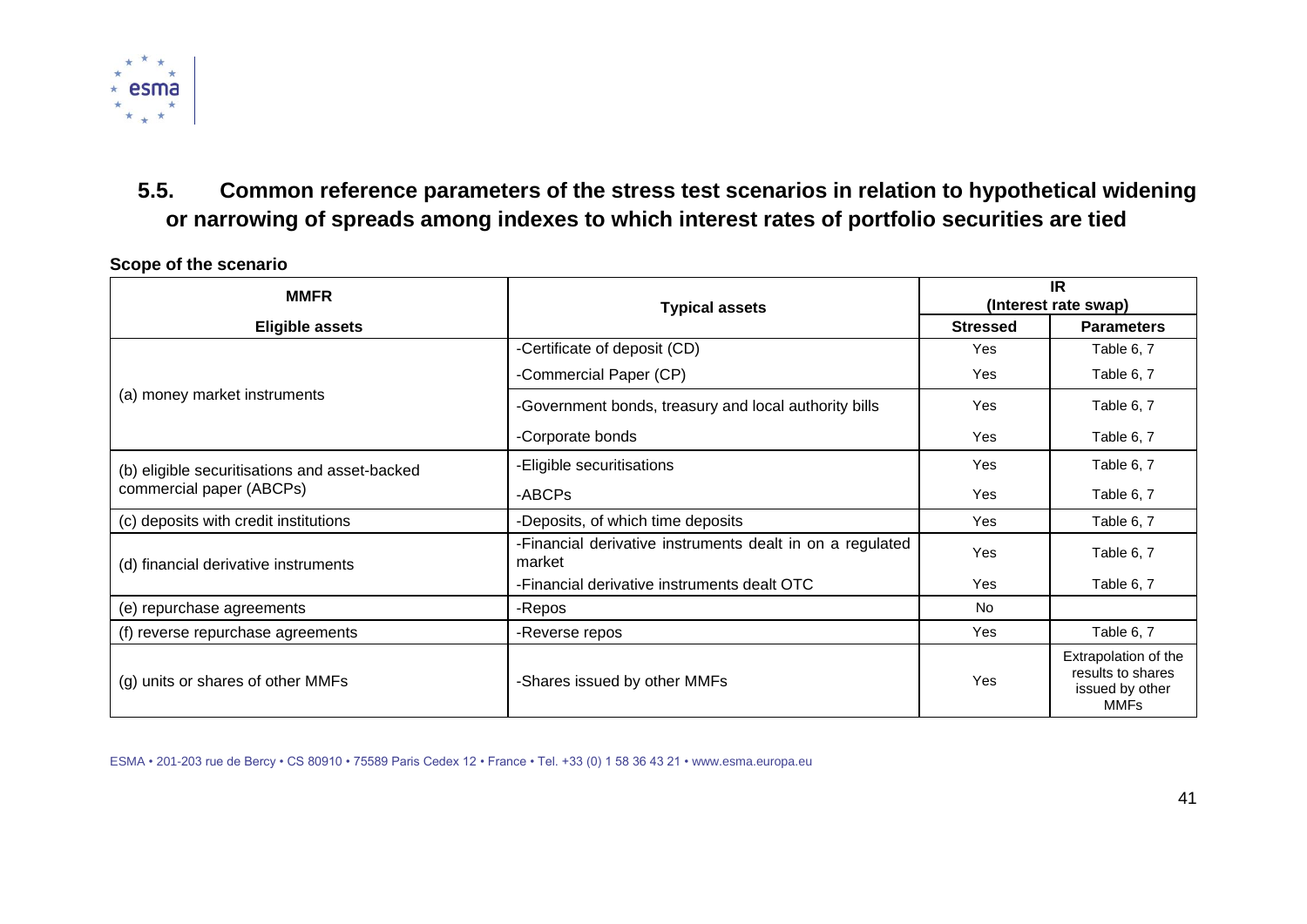

### **5.6. Common reference parameters of the stress test scenarios in relation to hypothetical levels of redemption**

#### **Scope of the scenario**

<span id="page-41-0"></span>

| <b>MMFR</b>                                                       | <b>Typical assets</b>                                                  |                 | <b>Redemption</b><br>(reverse liquidity ST) |                 | <b>Redemption</b><br>(weekly liquidity ST |                 | <b>Redemption</b><br>(2 main investors) |
|-------------------------------------------------------------------|------------------------------------------------------------------------|-----------------|---------------------------------------------|-----------------|-------------------------------------------|-----------------|-----------------------------------------|
| <b>Eligible assets</b>                                            |                                                                        | <b>Stressed</b> | <b>Parameters</b>                           | <b>Stressed</b> | <b>Parameters</b>                         | <b>Stressed</b> | <b>Parameters</b>                       |
|                                                                   | -Certificate of deposit (CD)                                           | Yes             | Self-<br>assessment                         | Yes             | Table 10, 11                              | Yes             | Table 10                                |
|                                                                   | -Commercial Paper (CP)                                                 | Yes             | Self-<br>assessment                         | <b>Yes</b>      | Table 10, 11                              | Yes             | Table 10                                |
| (a) money market instruments                                      | -Government bonds, treasury and<br>local authority bills               | Yes             | Self-<br>assessment                         | Yes             | Table 10, 11                              | Yes             | Table 10                                |
|                                                                   | -Corporate bonds                                                       | Yes             | Self-<br>assessment                         | Yes             | Table 10, 11                              | Yes             | Table 10                                |
| (b) eligible securitisations and<br>asset-backed commercial paper | -Eligible securitisations                                              | Yes             | Self-<br>assessment                         | Yes             | Table 10, 11                              | Yes             | Table 10                                |
| (ABCPs)                                                           | -ABCPs                                                                 | Yes             | Self-<br>assessment                         | Yes             | Table 10, 11                              | Yes             | Table 10                                |
| (c) deposits with credit institutions                             | -Deposits, of which time deposits                                      | Yes             | Self-<br>assessment                         | Yes             | Table 10, 11                              | Yes             | Table 10                                |
| (d) financial derivative                                          | -Financial derivative<br>instruments<br>dealt in on a regulated market | Yes             | Self-<br>assessment                         | Yes             | Table 10, 11                              | Yes             | Table 10                                |
| instruments                                                       | -Financial<br>derivative instruments<br>dealt OTC                      | Yes             | Self-<br>assessment                         | Yes             | Table 10, 11                              | Yes             | Table 10                                |
| (e) repurchase agreements                                         | -Repos                                                                 | Yes             | Self-<br>assessment                         | No.             | Table 10, 11                              | <b>No</b>       | Table 10                                |
| (f) reverse repurchase<br>agreements                              | -Reverse repos                                                         | Yes             | Self-<br>assessment                         | Yes             | Table 10, 11                              | Yes             | Table 10                                |
| (g) units or shares of other MMFs                                 | -Shares issued by other MMFs                                           | Yes             | Self-<br>assessment                         | Yes             | Table 10, 11                              | Yes             | Table 10                                |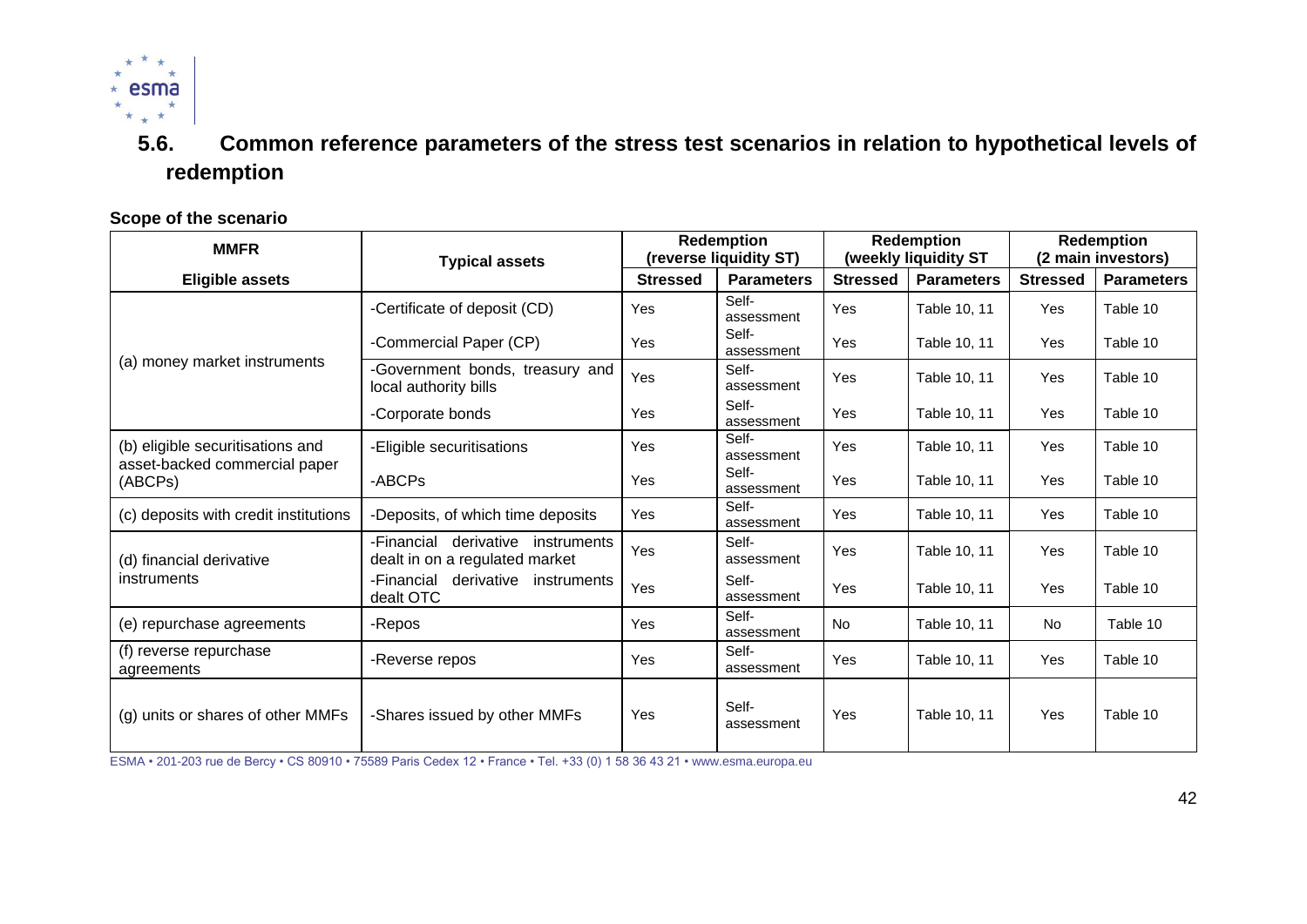

#### **Table 10 Table 11**

| Assets                                                                                                                                                                     | <b>Article</b> | <b>CQS</b> | Net outflows (%)             |
|----------------------------------------------------------------------------------------------------------------------------------------------------------------------------|----------------|------------|------------------------------|
| Assets referred to in Article 17(7)[1] which are highly liquid and<br>can be redeemed and settled within one working day and have<br>a residual maturity of up to 190 days | 24(e)          |            | <b>Professional investor</b> |
| Cash which is able to be withdrawn by giving prior notice of<br>five working days without penalty                                                                          | 24(e)<br>25(d) |            | <b>Retail investor</b>       |
| Weekly maturing assets                                                                                                                                                     | 24(e)<br>25(d) |            |                              |
| Reverse repurchase agreements which are able to be<br>terminated by giving prior notice of five working days                                                               | 24(e)<br>25(d) |            |                              |
| x100% = Weekly liquid assets (bucket 1)                                                                                                                                    |                |            |                              |
| Assets referred to in Article 17(7) which can be redeemed and<br>settled within one working week                                                                           | 17(7)          | 1,2        |                              |
| Money market instruments or units or shares of other MMFs<br>which they are able to be redeemed and settled within five<br>working days                                    | 24(e)<br>25(e) | 1,2        |                              |
| Eligible securitisations and asset-backed commercial paper<br>(ABCPs)                                                                                                      | 9(1)(b)        |            |                              |
| x85% = Weekly liquid assets (bucket 2)                                                                                                                                     |                |            |                              |

| ۱<br>U | 47<br>≏ |  |  |
|--------|---------|--|--|
|        |         |  |  |

| Article          | <b>CQS</b> | Net outflows (%)             |    |  |
|------------------|------------|------------------------------|----|--|
| 24 (e)           |            | <b>Professional investor</b> | 40 |  |
| 24 (e)<br>25 (d) |            | <b>Retail investor</b>       | 30 |  |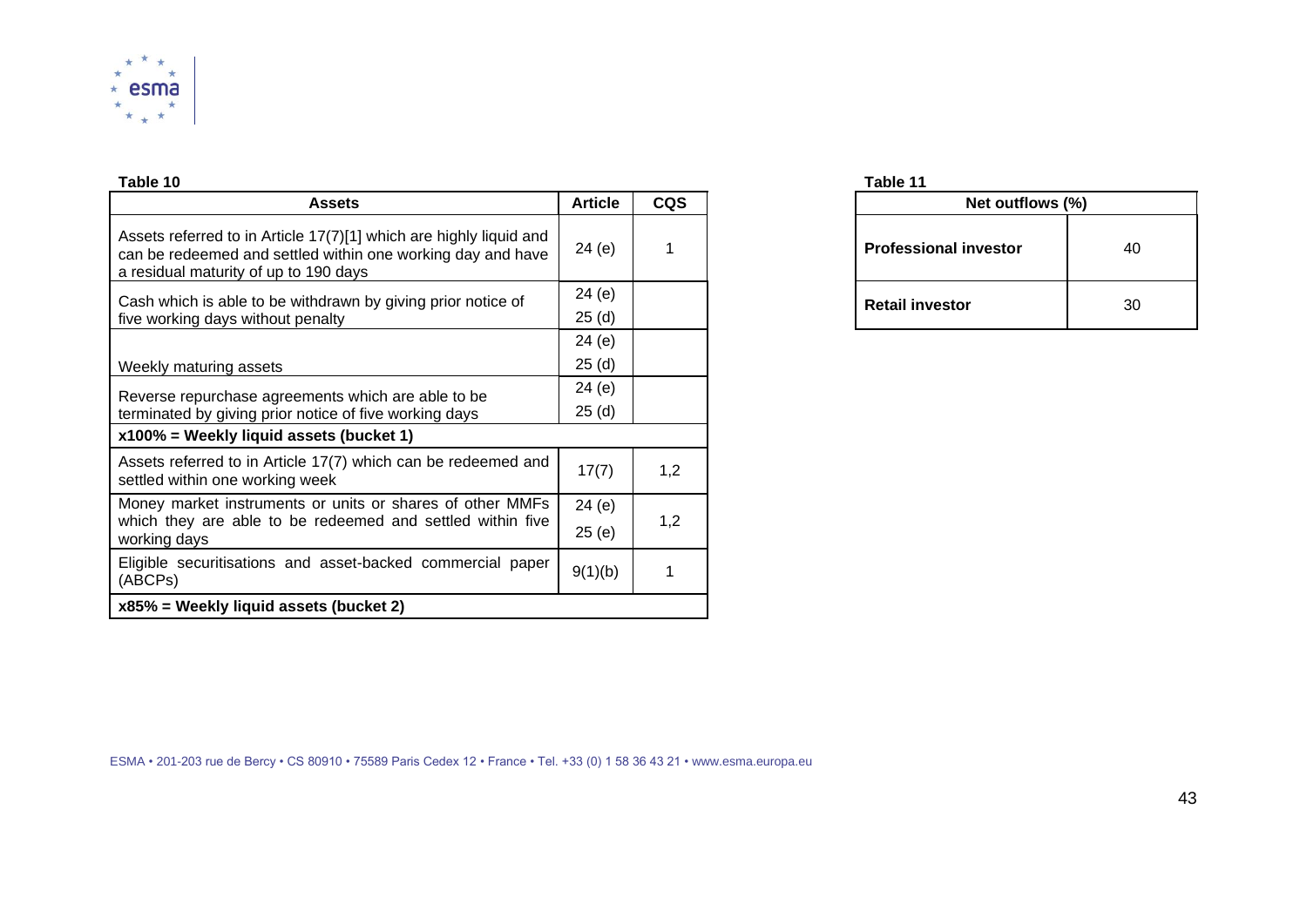

### **5.7. Common reference parameters of the stress test scenarios in relation to hypothetical macro systemic shocks affecting the economy as a whole**

**Scope of the scenario**

<span id="page-43-0"></span>

| <b>MMFR</b>                                   |                                                                     | <b>Macro</b>    |                                       |  |
|-----------------------------------------------|---------------------------------------------------------------------|-----------------|---------------------------------------|--|
| <b>Eligible assets</b>                        | <b>Typical assets</b>                                               | <b>Stressed</b> | <b>Parameters</b>                     |  |
|                                               | -Certificate of deposit (CD)                                        | Yes             | Tables 1,2,3,4,5,6,7,8,10,11          |  |
|                                               | -Commercial Paper (CP)                                              | Yes             | Tables 1,2,3,4,5,6,7,8,10,11          |  |
| (a) money market instruments                  | -Government bonds, treasury and local authority bills               | Yes             | Tables 1,2,3,4,5,6,7,8,10,11          |  |
|                                               | -Corporate bonds                                                    | Yes             | Tables 1, 2, 3, 4, 5, 6, 7, 8, 10, 11 |  |
| (b) eligible securitisations and asset-backed | -Eligible securitisations                                           | Yes             | Tables 1, 2, 3, 4, 5, 6, 7, 8, 10, 11 |  |
| commercial paper (ABCPs)                      | -ABCPs                                                              | Yes             | Tables 1,2,3,4,5,6,7,8,10,11          |  |
| (c) deposits with credit institutions         | -Deposits, of which time deposits                                   | Yes             | Tables 1, 2, 3, 4, 5, 6, 7, 8, 10, 11 |  |
| (d) financial derivative instruments          | -Financial derivative instruments dealt in on a regulated<br>market | Yes             | Tables 1, 2, 3, 4, 5, 6, 7, 8, 10, 11 |  |
|                                               | -Financial derivative instruments dealt OTC                         | Yes             | Tables 1,2,3,4,5,6,7,8,10,11          |  |
| (e) repurchase agreements                     | -Repos                                                              | No.             | Tables 1,2,3,4,5,6,7,8,10,11          |  |
| (f) reverse repurchase agreements             | -Reverse repos                                                      | Yes             | Tables 1,2,3,4,5,6,7,8,10,11          |  |
| (g) units or shares of other MMFs             | -Shares issued by other MMFs                                        | Yes             | Tables 1, 2, 3, 4, 5, 6, 7, 8, 10, 11 |  |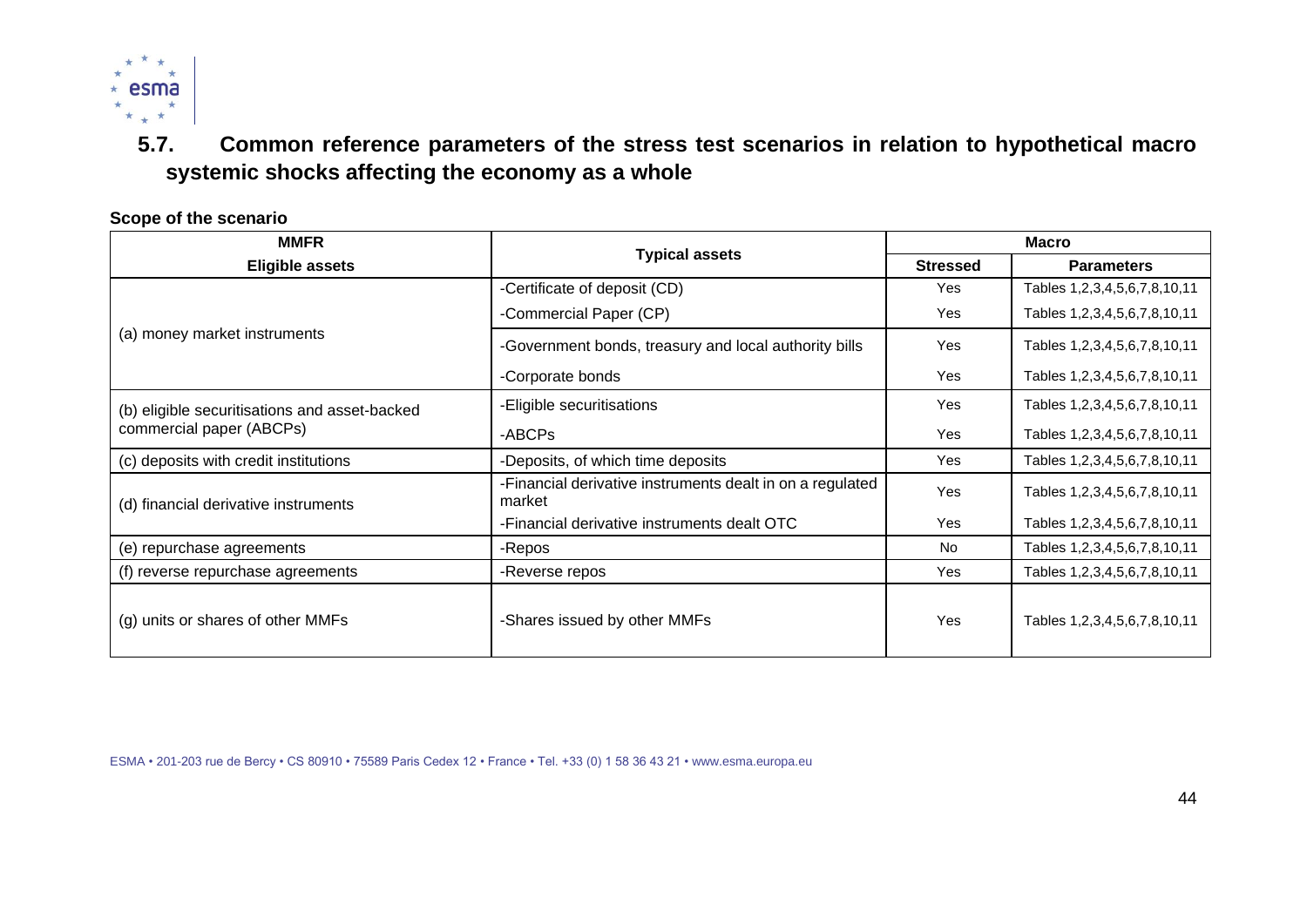

ESMA REGULAR USE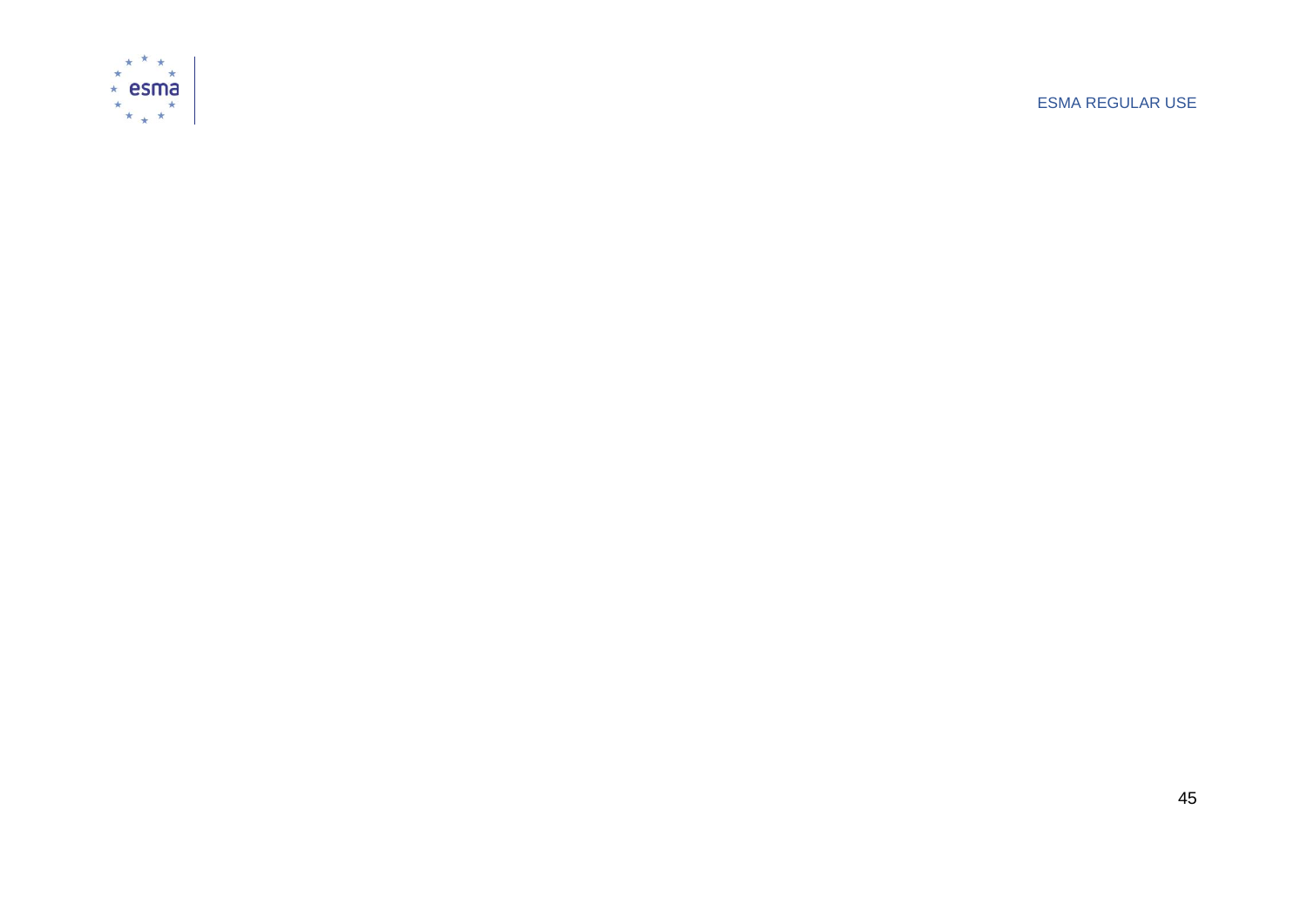

## <span id="page-45-0"></span>**6. Appendix**

#### A.

Example of stress combining the various factors mentioned in sections 4.2 to 4.7 with investors' redemption requests

A practical example of one possible implementation of the section "Combination of the various factors mentioned in the following sections 4.2 to 4.7 with investors' redemption requests" is given below.

The table below estimates the losses incurred by the MMF in the event of redemptions or market stress (credit or interest rate shocks).

First scenario: credit premium shock of 25 bps

Second scenario: interest rate shock of 25 bps

|                             |       |       | Three largest<br>investors |           |           |           |           |           | Very stable |            |
|-----------------------------|-------|-------|----------------------------|-----------|-----------|-----------|-----------|-----------|-------------|------------|
|                             |       |       | (25%)                      |           |           |           |           |           | investors   |            |
|                             |       |       | ↓                          |           |           |           |           |           | (15%)       |            |
|                             |       |       |                            |           |           |           |           |           | ↓           |            |
| <b>Redemptions</b>          | 0%    | 10%   | 20%                        | 30%       | 40%       | 50%       | 60%       | 70%       | 80%         | 90%        |
| <b>Initial</b><br>portfolio |       |       | 2 bps                      | 3 bps     | 5 bps     | 6 bps     | 8 bps     | 9 bps     | 11<br>bps   | 12<br>bps  |
| <b>First</b><br>scenario    | 7 bps | 9 bps | 13<br>bps                  | 18<br>bps | 24<br>bps | 32<br>bps | 45<br>bps | 66<br>bps | 110<br>bps  | 236<br>bps |
| <b>Second</b><br>scenario   | 3 bps | 4 bps | 6 bps                      | 9 bps     | 12<br>bps | 16<br>bps | 21<br>bps | 28<br>bps | 38<br>bps   | 85<br>bps  |
| <b>WAL</b> (days)           | 105   | 117   | 131                        | 149       | 169       | 192       | 219       | 249       | 290         | 320        |

This stress test shows that a redemption by the three largest investors (25% of net assets) would push the weighted average life (WAL) beyond the 120-day regulatory threshold (for a short-term money market fund) and cause the portfolio to lose in the region of 2-3 bps under normal conditions. The same level of cumulative redemptions with a 25 bps rise in credit premium would cause a loss of around 13-18 bps.

B.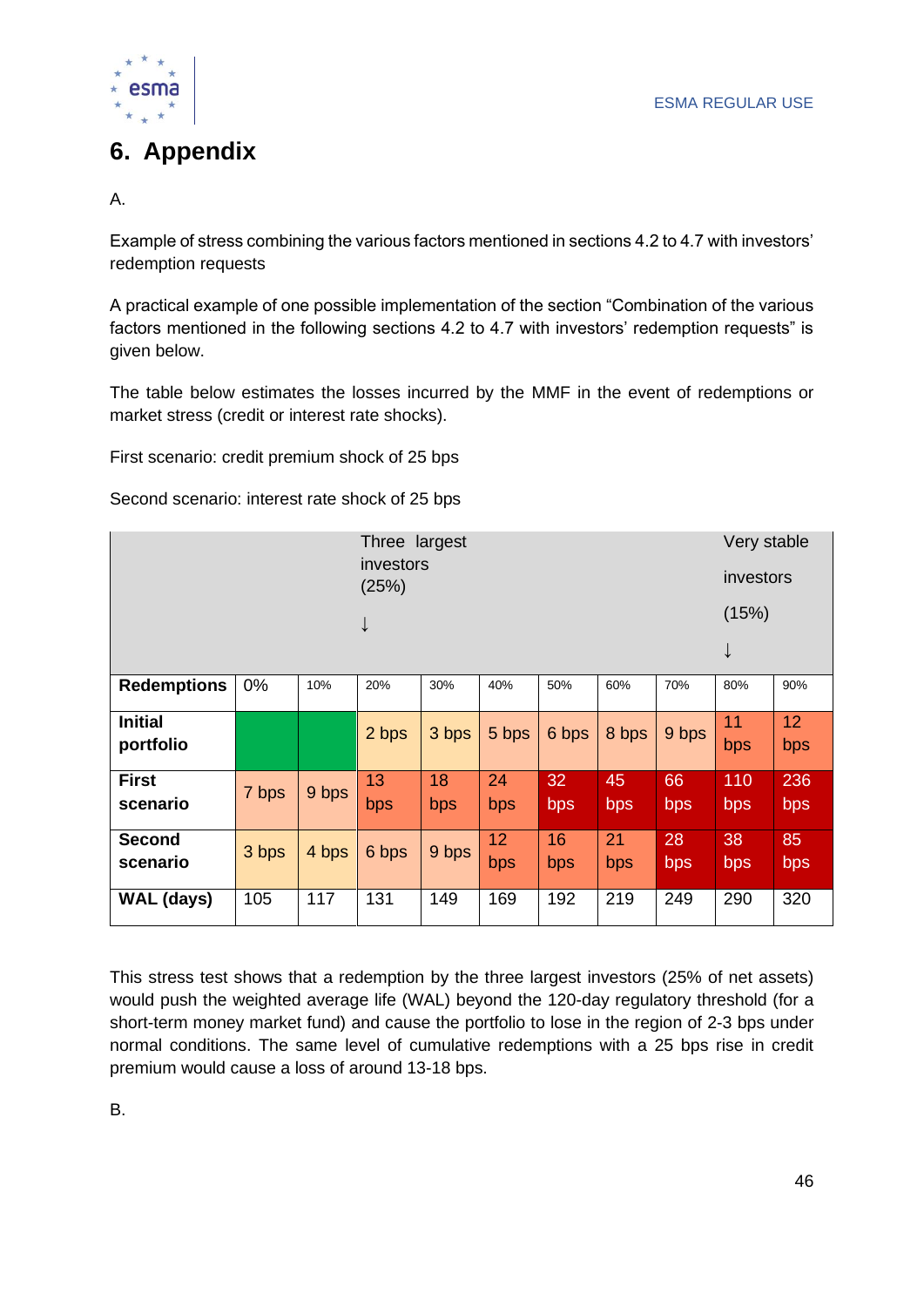

Example of Redemptions based on an investor behaviour model, in accordance with the breakdown of liabilities by investor category. This implies the simulation of the behaviour of each type of investor and establishes a simulation based on the composition of the liabilities of the MMF.

| of<br><b>Example</b><br>classification and simulation<br>of their behaviour (the figures<br>shown are not real): Investor<br>type | investor        | Record redemptions for this<br>investor type |                   |
|-----------------------------------------------------------------------------------------------------------------------------------|-----------------|----------------------------------------------|-------------------|
|                                                                                                                                   | Over one<br>day | Over one week                                | Over one<br>month |
| Large institutional                                                                                                               | 25%             | 75%                                          | 100%              |
| Group<br>entity                                                                                                                   | 20%             | 40%                                          | 40%               |
| (bank, insurance,<br>own account)                                                                                                 |                 |                                              |                   |
| Investment fund                                                                                                                   | <b>20%</b>      | 65%                                          | 100%              |
| Small institutional                                                                                                               | 10%             | 25%                                          | 40%               |
| Private banking<br>network                                                                                                        | 15%             | 40%                                          | 75%               |
| Retail<br>investor<br>with distributor A                                                                                          | 5%              | 10%                                          | 20%               |
| Retail<br>investor<br>with distributor B                                                                                          | 7%              | 15%                                          | 20%               |

#### Stressed redemptions for this investor category

| Large institutional | 75%           |               |  |
|---------------------|---------------|---------------|--|
| Group entity        | 0%            |               |  |
| (bank, insurance,   |               | (in agreement |  |
| own account)        | with the AMC) |               |  |
| Investment fund     | 65%           |               |  |
| Small institutional | 25%           |               |  |
| Private banking     | 40%           |               |  |
| network             |               |               |  |
| Retail investor     | 10%           |               |  |
| with distributor A  |               |               |  |
| Retail investor     | 15%           |               |  |
| with distributor B  |               |               |  |
|                     |               |               |  |

In order to build such a simulation of this kind, the manager needs to make assumptions about the behaviour of each investor type, based in part on historical redemptions. In the example above, the manager has noted that the retail investors who invested through distributor A are historically slower to exit in the event of difficulty, but that they exhibit the same behaviour over one month as retail investors who invested through distributor B. This fictitious example shows a possible classification that the manager may use based on the data available on the liabilities of the MMF and the behaviour of its investors.

#### C.

Examples of global stress test scenarios that the manager could consider: